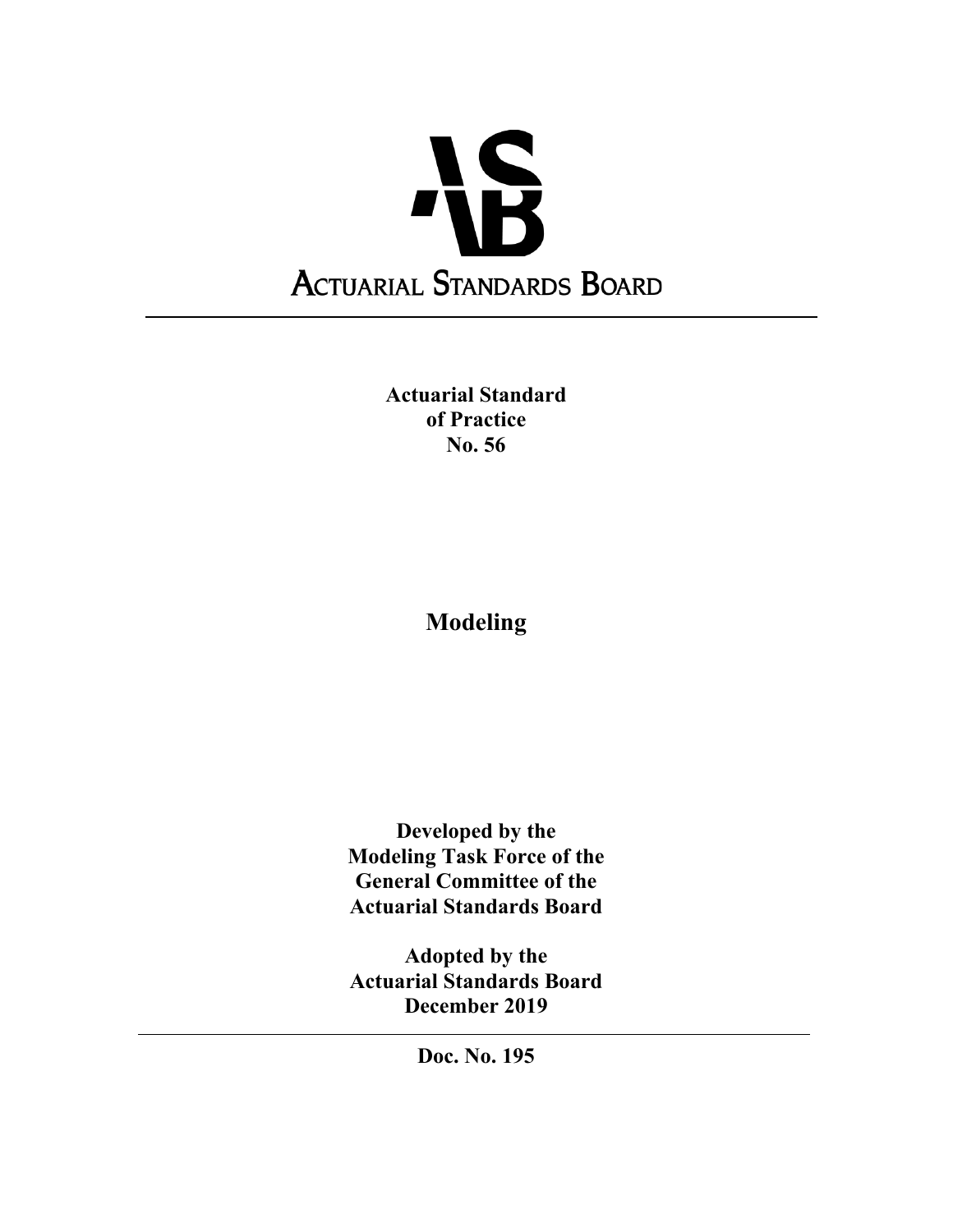# **TABLE OF CONTENTS**

|                        | <b>Transmittal Memorandum</b>                                   | iv                                         |
|------------------------|-----------------------------------------------------------------|--------------------------------------------|
|                        | <b>STANDARD OF PRACTICE</b>                                     |                                            |
|                        | Section 1. Purpose, Scope, Cross References, and Effective Date | $\mathbf{1}$                               |
| 1.1                    | Purpose                                                         | $\mathbf{1}$                               |
| 1.2                    | Scope                                                           | $\mathbf{1}$                               |
| 1.3                    | <b>Cross References</b>                                         | $\overline{\mathbf{c}}$                    |
| 1.4                    | <b>Effective Date</b>                                           | $\overline{2}$                             |
| Section 2. Definitions |                                                                 | $\overline{c}$                             |
| 2.1                    | Assumption                                                      | $\overline{c}$                             |
| 2.2                    | Data                                                            | $2$<br>$2$<br>$2$<br>$2$<br>$3$            |
| 2.3                    | Governance and Controls                                         |                                            |
| 2.4                    | Hold-out Data                                                   |                                            |
| 2.5                    | Input                                                           |                                            |
| 2.6                    | <b>Intended Purpose</b>                                         |                                            |
| 2.7                    | <b>Intended User</b>                                            |                                            |
| 2.8                    | Model                                                           |                                            |
| 2.9                    | Model Risk                                                      | $\begin{array}{c} 3 \\ 3 \\ 3 \end{array}$ |
| 2.10                   | Model Run                                                       |                                            |
| 2.11                   | Output                                                          | $\overline{\mathbf{3}}$                    |
| 2.12                   | Overfitting                                                     | $\overline{\mathbf{3}}$                    |
| 2.13                   | Parameter                                                       | $\overline{3}$                             |
|                        | Section 3. Analysis of Issues and Recommended Practices         | $\mathfrak{Z}$                             |
| 3.1                    | Model Meeting the Intended Purpose                              | $\mathfrak{Z}$                             |
|                        | 3.1.1 Designing, Developing, or Modifying the Model             | $\mathfrak{Z}$                             |
|                        | 3.1.2 Selecting, Reviewing, or Evaluating the Model             | $\overline{4}$                             |
|                        | 3.1.3 Using the Model                                           | $\overline{4}$                             |
|                        | 3.1.4 Model Structure                                           | $\overline{4}$                             |
|                        | 3.1.5 Data                                                      | $\overline{4}$                             |
|                        | 3.1.6 Assumptions Used As Input                                 | $\overline{4}$                             |
| 3.2                    | <b>Understanding the Model</b>                                  | 6                                          |
| 3.3                    | Reliance on Data or Other Information Supplied by Others        | 6                                          |
| 3.4                    | Reliance on Models Developed by Others                          | 6                                          |
| 3.5                    | Reliance on Experts                                             | 6                                          |
| 3.6                    | Evaluation and Mitigation of Model Risk                         | $\boldsymbol{7}$                           |
|                        | 3.6.1 Model Testing                                             | 7                                          |
|                        | 3.6.2 Model Output Validation                                   | $\boldsymbol{8}$                           |
|                        | 3.6.3 Review by Another Professional                            | $8\phantom{1}$                             |
|                        | 3.6.4 Reasonable Governance and Controls                        | $8\phantom{1}$                             |
|                        | 3.6.5 Mitigating Misuse and Misinterpretation                   | 8                                          |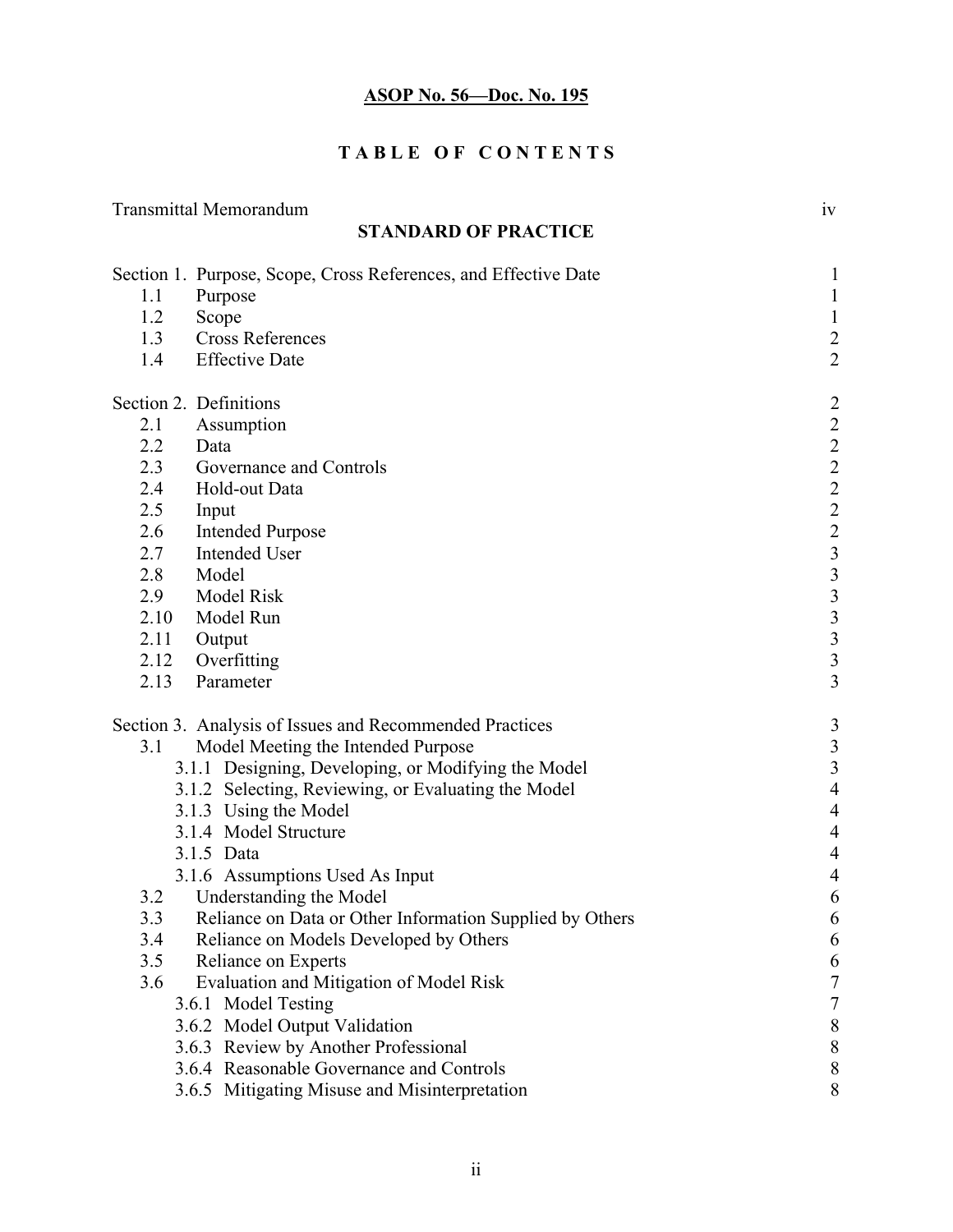| 3.7 | Documentation                                 | 8 |
|-----|-----------------------------------------------|---|
|     | Section 4. Communications and Disclosures     | 9 |
| 4.1 | Required Disclosures in an Actuarial Report   | 9 |
| 4.2 | Additional Disclosures in an Actuarial Report | 9 |
| 4.3 | Confidential Information                      | 9 |
|     | <b>APPENDIXES</b>                             |   |

| Appendix 1—Background and Current Practices                    |  |
|----------------------------------------------------------------|--|
| Appendix 2—Comments on the Fourth Exposure Draft and Responses |  |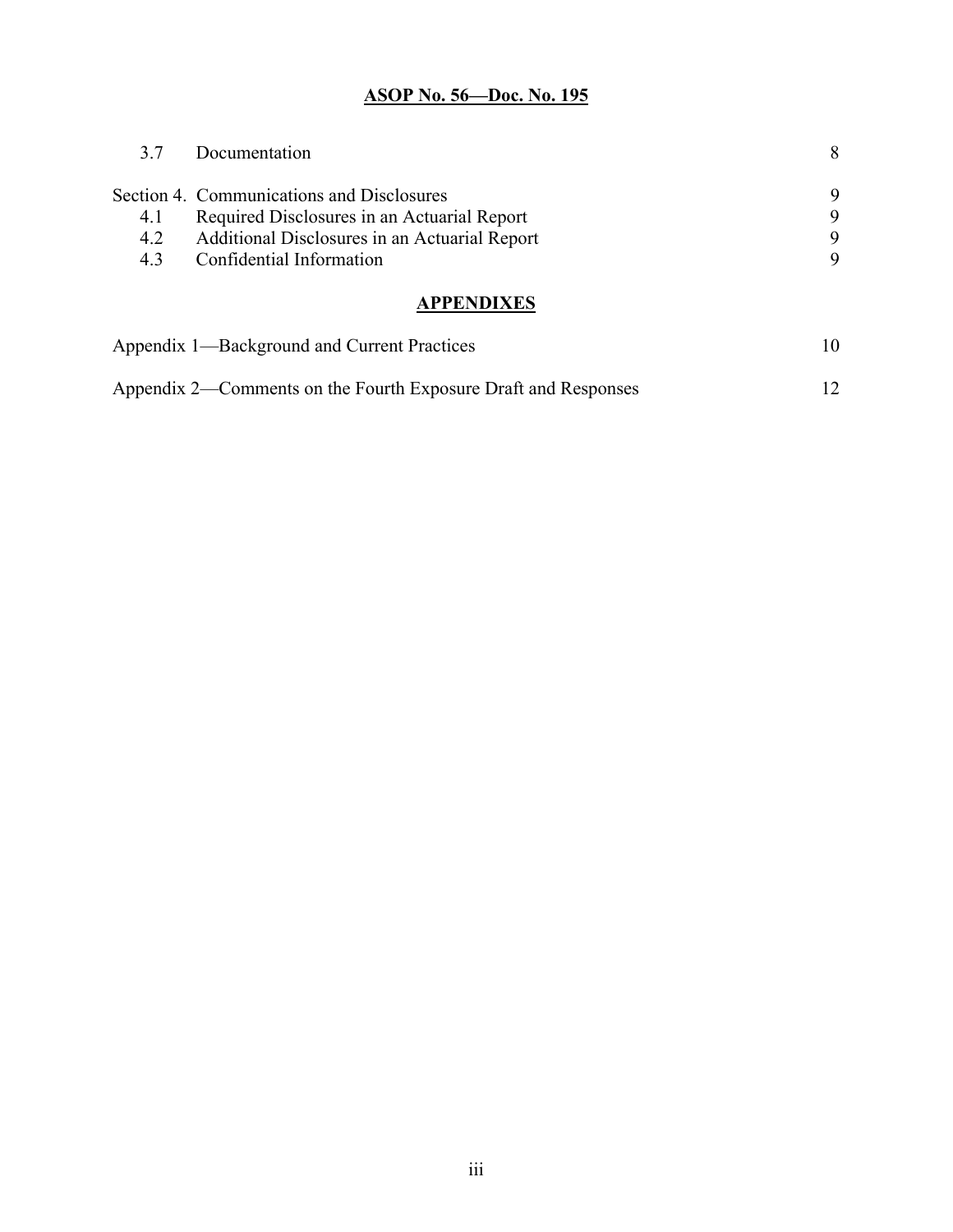#### December 2019

**TO:** Members of Actuarial Organizations Governed by the Standards of Practice of the Actuarial Standards Board and Other Persons Interested in Modeling **FROM:** Actuarial Standards Board (ASB) **SUBJ:** Actuarial Standard of Practice (ASOP) No. 56

This document contains ASOP No. 56, *Modeling*.

### History of the Standard

The ASB first began work on a standard for modeling in the late 1990s. Motivated primarily to address the role catastrophe modeling of earthquakes and hurricanes played in casualty ratemaking, this work was focused on the use of specialized models where actuaries would have to rely on a model that was developed by professionals other than actuaries. As a result of this work, ASOP No. 38, *Using Models Outside the Actuary's Area of Expertise*, was approved by the ASB in June of 2000 with the scope of the standard limited to the Property/Casualty area of practice. Historically, ASOP No. 38 had been the only ASOP that specifically addressed modeling.

Recently, the number and importance of modeling applications in actuarial science have increased, with the results of actuarial models sometimes being reflected in financial statements.

Recognizing this trend, the ASB asked the Life Committee in 2010 to begin work on an ASOP focused on modeling. The Life Committee formed a task force to address this issue and, in February of 2012, a discussion draft titled *Modeling in Life Insurance and Annuities* was released and nineteen comment letters were received. The transmittal letter also mentioned that the scope might be expanded to all practice areas and asked for comments on this idea.

Based upon the feedback received, and numerous other discussions on the topic of modeling, in December of 2012 the ASB created two multi-disciplinary task forces under the direction of the General Committee: i) a general Modeling Task Force, charged with developing an ASOP to address modeling applications in all practice areas, and ii) a Catastrophe Modeling Task Force to consider expanding ASOP No. 38 to all practice areas while focusing exclusively on using catastrophe models. The membership of these task forces has experience in all actuarial practice areas, including enterprise risk management.

### First Exposure Draft

The first exposure draft was released in June 2013 with a comment deadline of September 30, 2013. Forty-eight comment letters were received and considered in making changes that were reflected in the second exposure draft.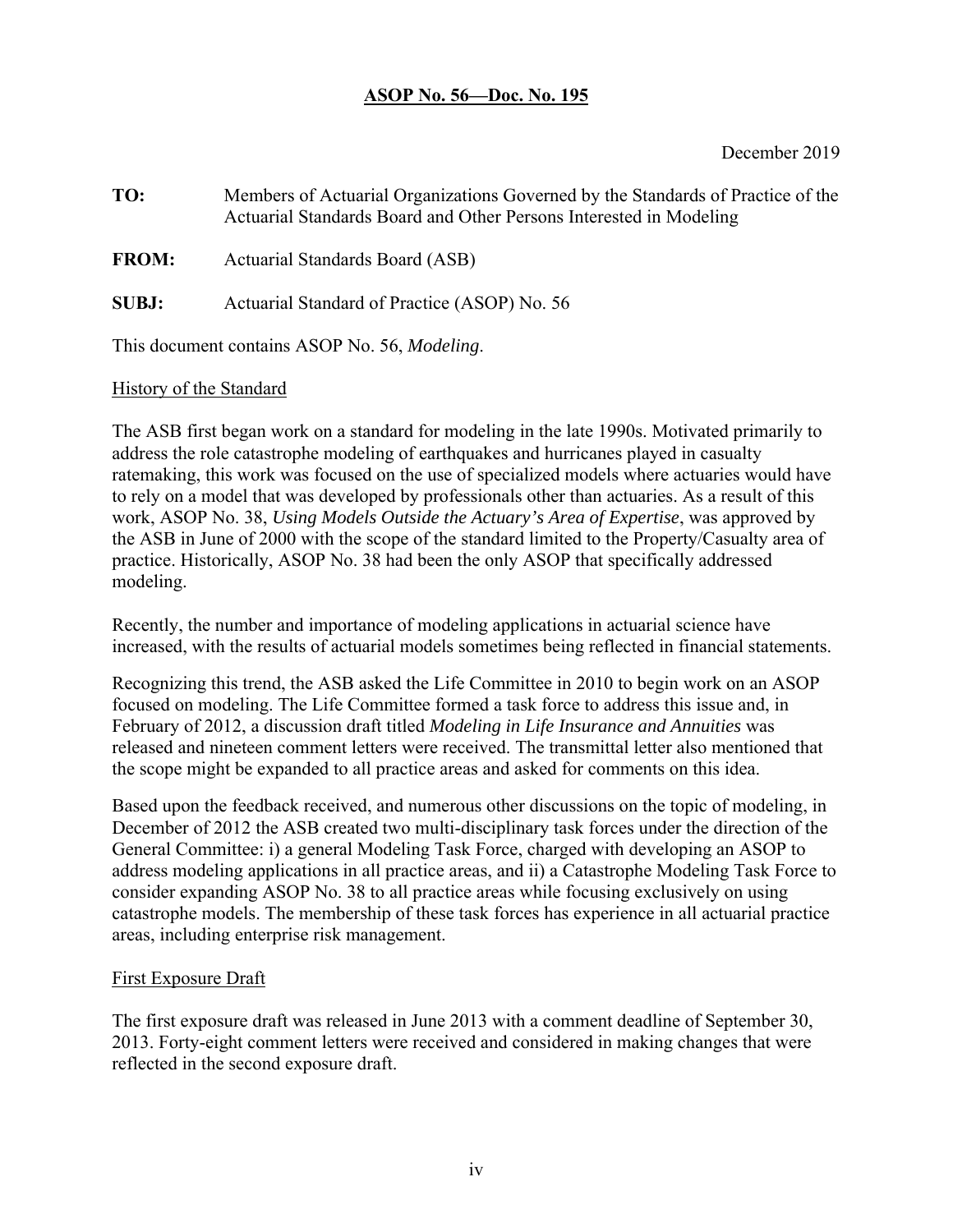### Second Exposure Draft

A second exposure draft was released in November 2014 with a comment deadline of March 1, 2015. Thirty-seven comment letters were received and considered in making changes that were reflected in the third exposure draft.

#### Third Exposure Draft

A third exposure draft was released in June 2016 with a comment deadline of October 31, 2016. Twenty-eight comment letters were received and considered in making changes that were reflected in the fourth exposure draft.

#### Fourth Exposure Draft

A fourth exposure draft was released in December 2018 with a comment deadline of May 15, 2019. Twenty-six comment letters were received and considered in making changes that were reflected in this final ASOP. For a summary of the issues contained in these comment letters, please see appendix 2.

#### Notable Changes from the Fourth Exposure Draft

Notable changes made to the fourth exposure draft are summarized below. Additional changes were made to improve readability, clarity, or consistency.

- 1. Section 3.1.6(b), Margins, was deleted because it did not provide sufficiently clear guidance. While margins are appropriately used, or even required, for certain intended purposes, margins are inappropriate and not used for other intended purposes.
- 2. "Hold-out data" in predictive modeling was defined and added to the list of items that may be included in the model output validation in section 3.6.2(b).
- 3. The term "parameter" was eliminated from section 3 of the ASOP, referencing it only within the definition of "assumption" because the two terms often are synonymous and the guidance often was identical.

As a next step, the ASB will review the previously approved but pending ASOP No. 38, *Catastrophe Modeling (for All Practice Areas)*, for any changes necessitated by this ASOP and take appropriate action.

The ASB thanks everyone who took the time to contribute comments and suggestions on the exposure drafts.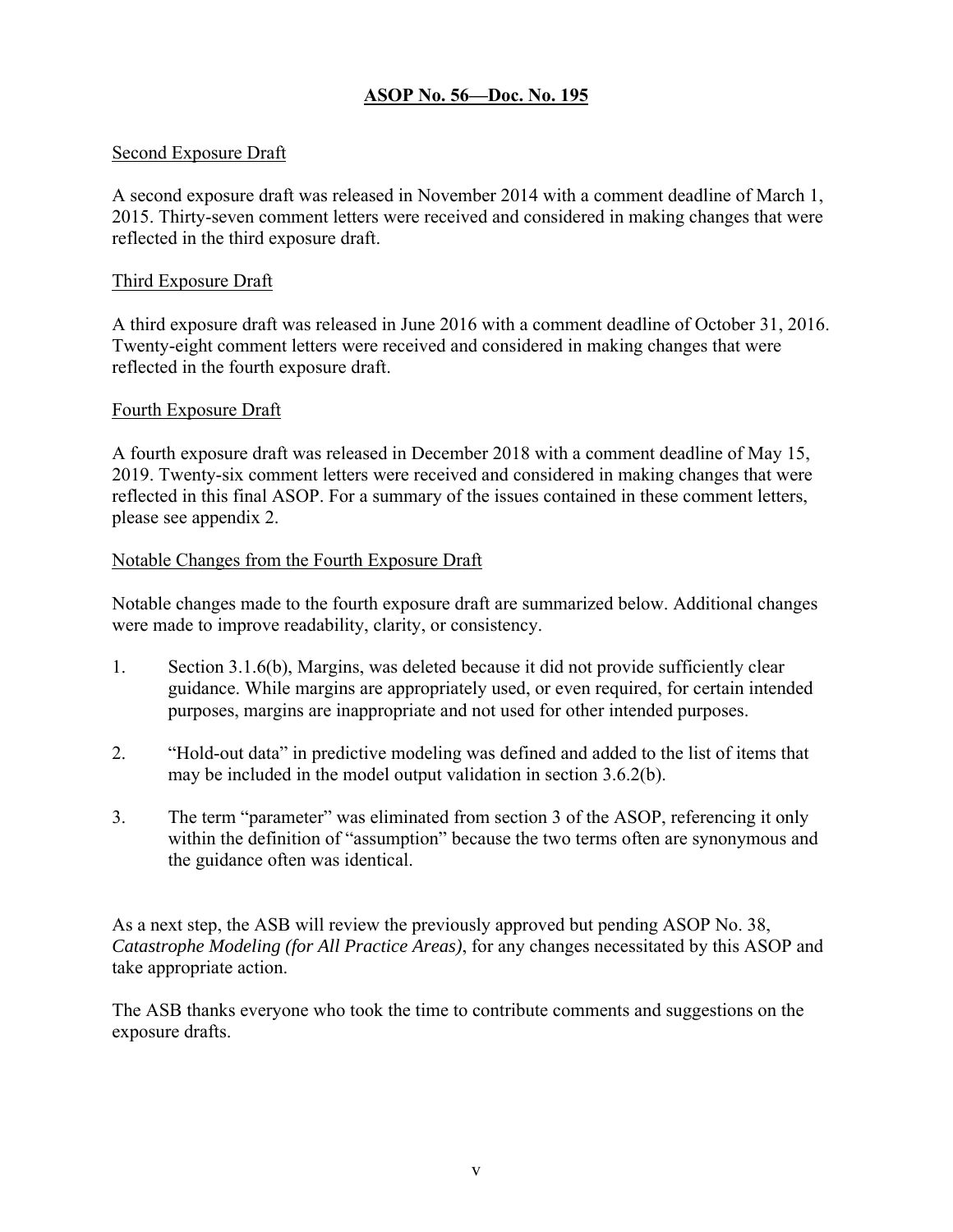The ASB also thanks former task force member Aaron R. Weindling for his assistance during the earlier drafting of this standard.

The ASB voted in December 2019 to adopt this standard.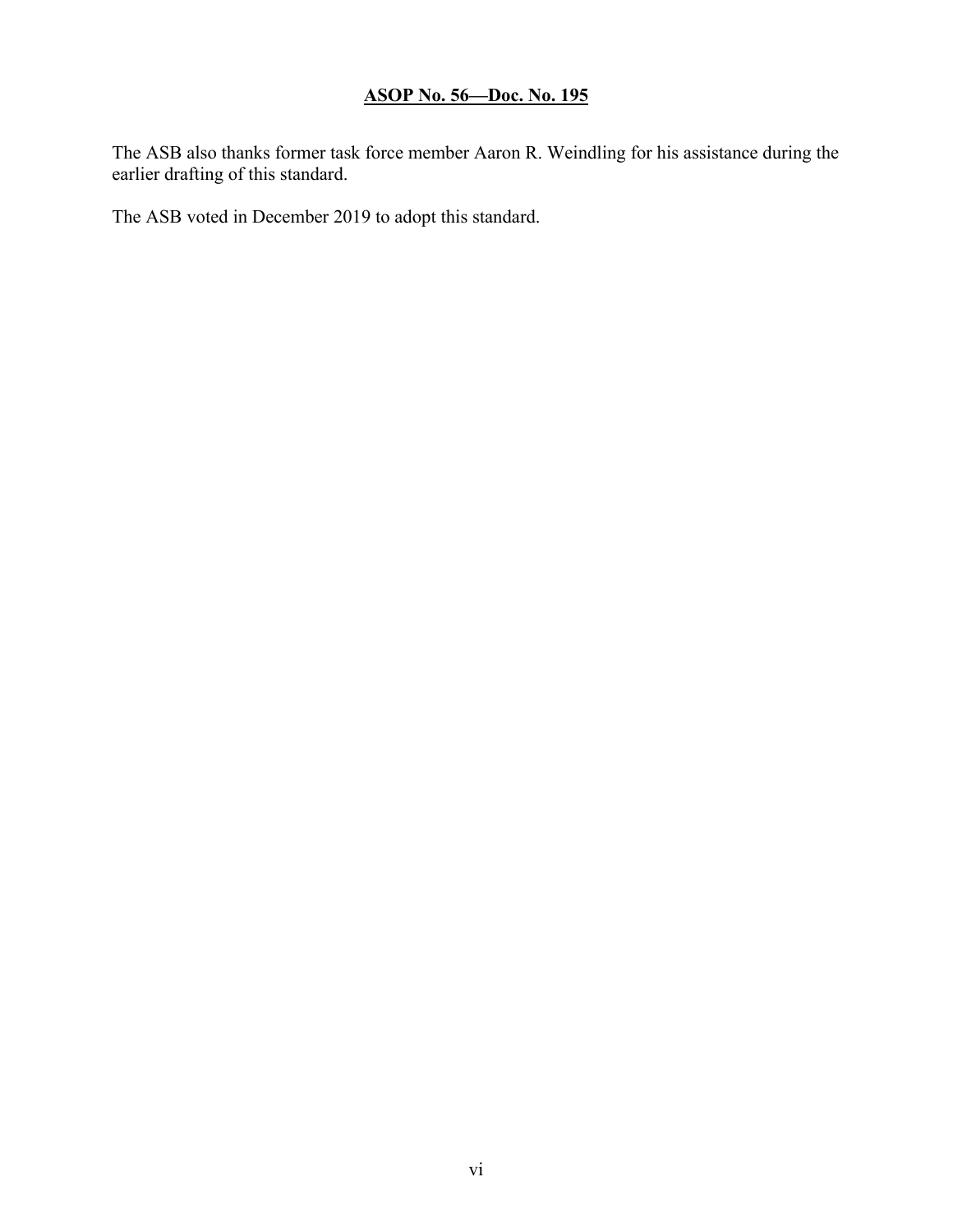#### Modeling Task Force

Dale S. Hagstrom, Chairperson Maryellen J. Coggins Stephen Mildenhall Julie H. Fried Judy K. Stromback Kenneth R. Kasner

#### General Committee of the ASB

Margaret Tiller Sherwood, Chairperson Ralph S. Blanchard III Susan E. Pantely Andrew M. Erman Judy K. Stromback Dale S. Hagstrom Hal Tepfer Robert S. Miccolis Christian J. Wolfe

#### Actuarial Standards Board

Kathleen A. Riley, Chairperson Christopher S. Carlson Darrell D. Knapp Maryellen J. Coggins Cande J. Olsen Robert M. Damler Barbara L. Snyder Mita D. Drazilov Patrick B. Woods

*The Actuarial Standards Board (ASB) sets standards for appropriate actuarial practice in the United States through the development and promulgation of Actuarial Standards of Practice (ASOPs). These ASOPs describe the procedures an actuary should follow when performing actuarial services and identify what the actuary should disclose when communicating the results of those services.*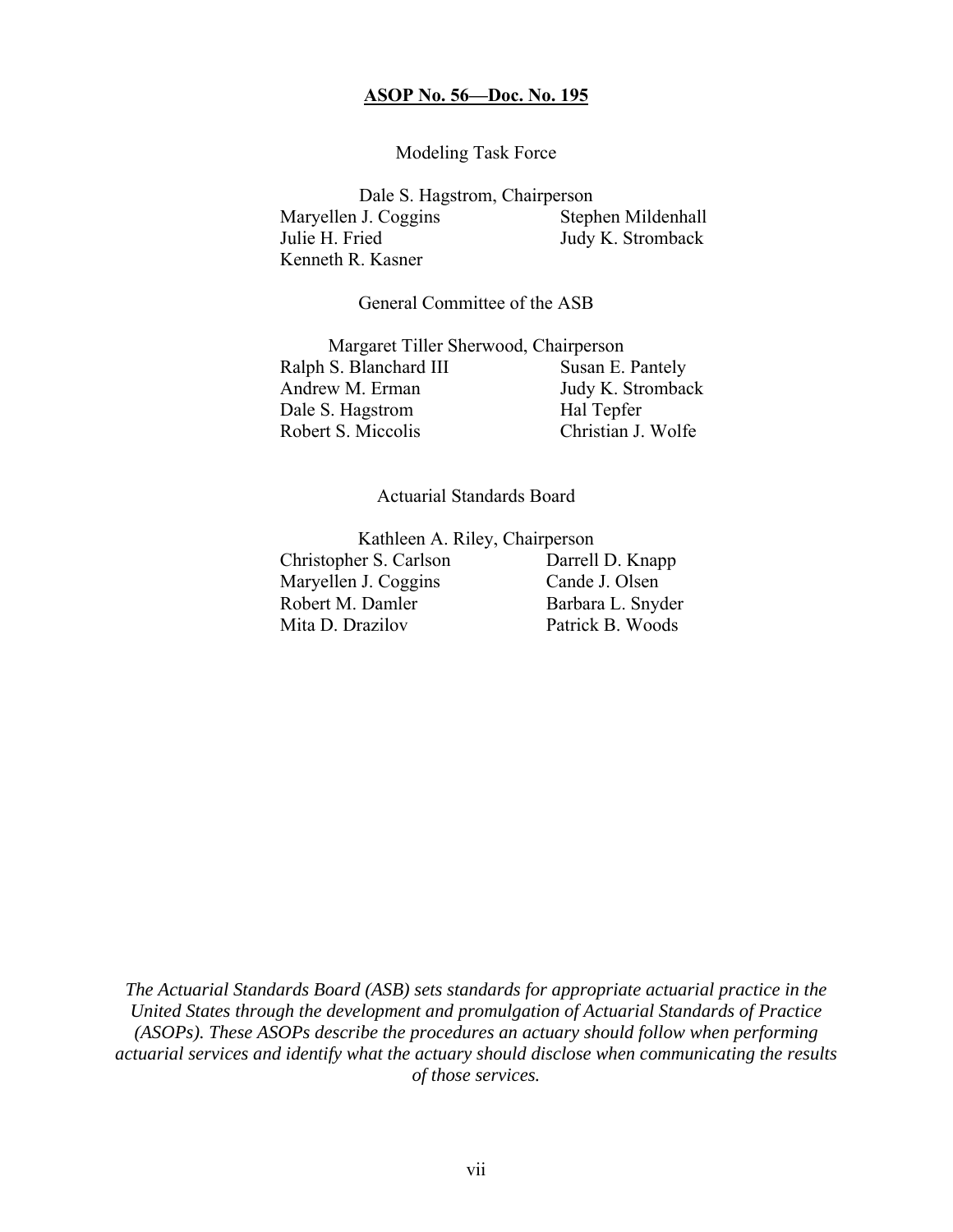#### **ACTUARIAL STANDARD OF PRACTICE NO. 56**

#### **MODELING**

#### **STANDARD OF PRACTICE**

#### Section 1. Purpose, Scope, Cross References, and Effective Date

- 1.1 Purpose—This actuarial standard of practice (ASOP or standard) provides guidance to actuaries when performing actuarial services with respect to designing, developing, selecting, modifying, using, reviewing, or evaluating **models**.
- 1.2 Scope—This standard applies to actuaries in any practice area when performing actuarial services with respect to designing, developing, selecting, modifying, or using all types of **models**. For example, an actuary using a **model** developed by others in which the actuary is responsible for the **model output** is subject to this standard.

 If the actuary's actuarial services involve reviewing or evaluating **models**, the reviewing or evaluating actuary should be reasonably satisfied that the actuarial services were performed in accordance with this standard. The reviewing or evaluating actuary should apply the guidance in this standard to the extent practicable within the scope of the actuary's assignment.

The guidance in this ASOP applies to the actuary when, in the actuary's professional judgment, reliance by the **intended user** on the **model output** has a material effect for the **intended user**. This judgment should be made within the context of the use of the **model output** and the needs of the **intended user**, based on facts known by the actuary at the time the actuarial services are performed. For example, actuarial services performed in relation to pension plan contribution and cost projection **models**, insurance pricing **models**, predictive **models**, reserving **models**, and insurance company financial planning **models** may require application of the guidance in this ASOP. In assessing materiality, the actuary should be guided by ASOP No. 1, *Introductory Actuarial Standard of Practice*, section 2.6.

The guidance in this ASOP does not apply to the actuary when performing services with respect to individual pension benefit calculations and nondiscrimination testing, as described in section 1.2 of ASOP No. 4, *Measuring Pension Obligations and Determining Pension Plan Costs or Contributions*.

This standard only applies to the extent of the actuary's responsibilities. The actuary's responsibilities may extend to performing actuarial services related to an entire **model** or to only a small portion of a **model**.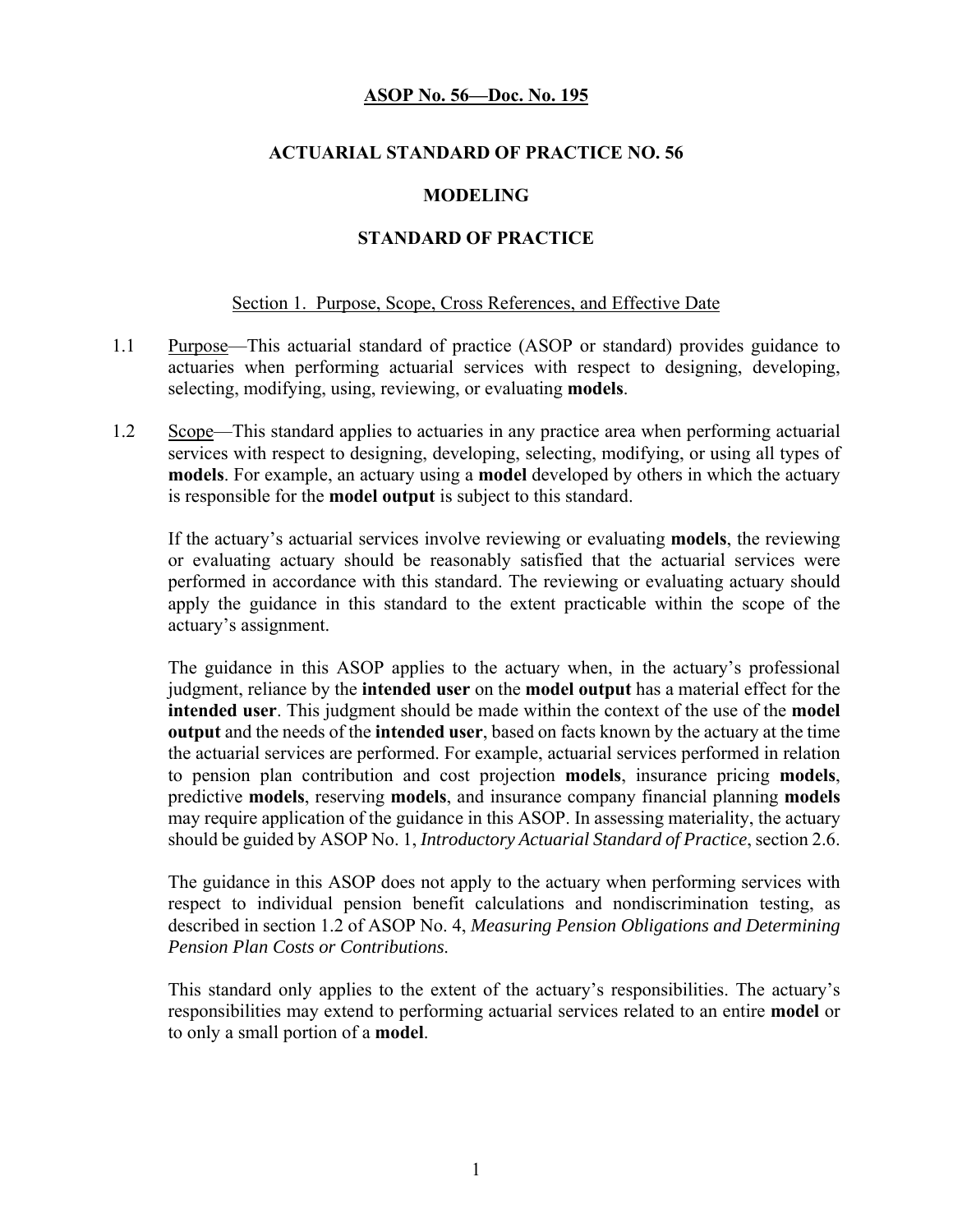Other ASOPs may provide guidance for actuarial services that involve **models**. If the actuary determines that the guidance from another ASOP conflicts with the guidance of this ASOP, the guidance of the other ASOP will govern.

 If the actuary departs from the guidance set forth in this ASOP in order to comply with applicable law (statutes, regulations, and other legally binding authority), or for any other reason, the actuary should refer to section 4. If a conflict exists between this standard and applicable law, the actuary should comply with applicable law.

- 1.3 Cross References—When this ASOP refers to the provisions of other documents, the reference includes the referenced documents as they may be amended or restated in the future, and any successor to them, by whatever name called. If any amended or restated document differs materially from the originally referenced document, the actuary should consider the guidance in this ASOP to the extent it is applicable and appropriate.
- 1.4 Effective Date—This ASOP is effective for work performed on or after October 1, 2020.

### Section 2. Definitions

The terms below are defined for use in this actuarial standard of practice and appear in bold throughout the ASOP.

- 2.1 Assumption—A type of explicit **input** to a **model** that is derived from **data**, represents possibilities based on professional judgment, or may be prescribed by law or by others. When derived from **data**, an **assumption** may be statistical, financial, economic, mathematical, or scientific in nature, and may be described as a **parameter**.
- 2.2 Data—Facts or information that are either direct **input** to a **model** or inform the selection of **input**. **Data** may be collected from sources such as records, experience, experiments, surveys, observations, benefit plan or policy provisions, or **output** from other **models**.
- 2.3 Governance and Controls—The application of a set of procedures and an organizational structure designed to reduce the risk that the **model output** is not reliably calculated or not utilized as intended.
- 2.4 Hold-out Data—A subset of **data** that is withheld intentionally when developing a predictive **model** so that the **model** may be validated later with **data** that were not used to develop the **model**.
- 2.5 Input—**Data** or **assumptions** used in a **model** to produce **output**.
- 2.6 Intended Purpose—The goal or question, whether generalized or specific, addressed by the **model** within the context of the assignment.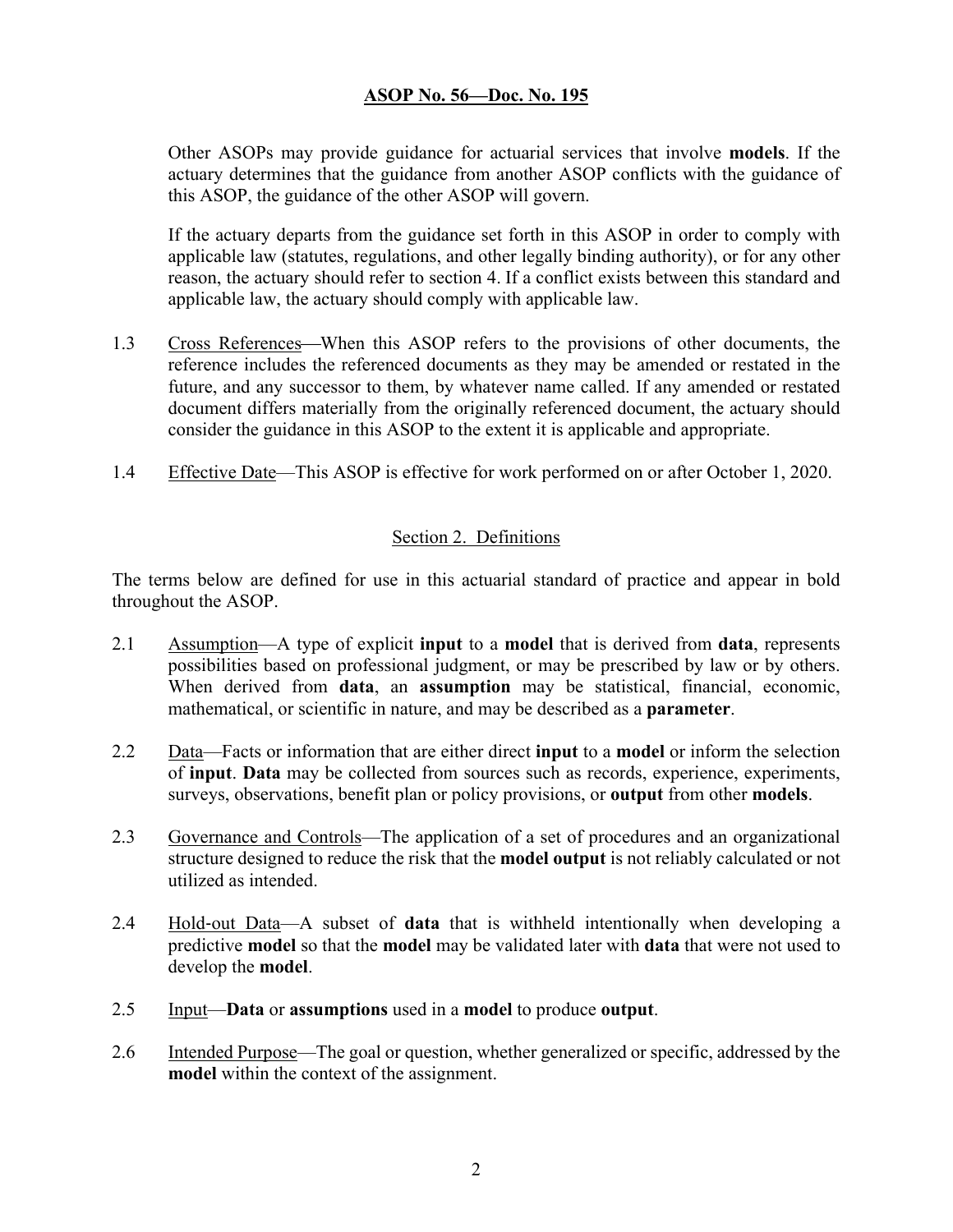- 2.7 Intended User—Any person whom the actuary identifies as able to rely on the **model output**.
- 2.8 Model—A simplified representation of relationships among real world variables, entities, or events using statistical, financial, economic, mathematical, non-quantitative, or scientific concepts and equations. A **model** consists of three components: an information **input** component, which delivers **data** and **assumptions** to the **model**; a processing component, which transforms **input** into **output**; and a results component, which translates the **output** into useful business information.
- 2.9 Model Risk—The risk of adverse consequences resulting from reliance on a **model** that does not adequately represent that which is being modeled, or the risk of misuse or misinterpretation.
- 2.10 Model Run—The process of transforming a particular set of **input** to a particular set of **output** in a **model**. A **model run** could include the whole transformation process or part of the process, as applicable.
- 2.11 Output—The results of a **model** including, but not limited to, point estimates, likely or possible ranges, **data** or **assumptions** (as **input** for other **models**), behavioral expectations, or qualitative criteria on which decisions could be made.
- 2.12 Overfitting—A situation where a **model** fits the **data** used to develop the **model** so closely that prediction accuracy materially decreases when the **model** is applied to different **data**.
- 2.13 Parameter—A type of statistical, financial, economic, mathematical, or scientific value that is used as **input** to certain types of **models**. Examples of **parameters** include expected values in probability distributions and coefficients of formula variables. Some types of **models**, such as predictive or statistical **models**, produce estimates of **parameters** as **output**, which may be used as **input** to other **models**.

#### Section 3. Analysis of Issues and Recommended Practices

- 3.1 Model Meeting the Intended Purpose—The actuary should understand the **model's intended purpose**.
	- 3.1.1 Designing, Developing, or Modifying the Model—When the actuary designs, develops, or modifies the **model,** the actuary should confirm, in the actuary's professional judgment, that the capability of the **model** is consistent with the **intended purpose**. Items the actuary should consider, if applicable, include but are not limited to the following:
		- a. the level of detail built into a **model**;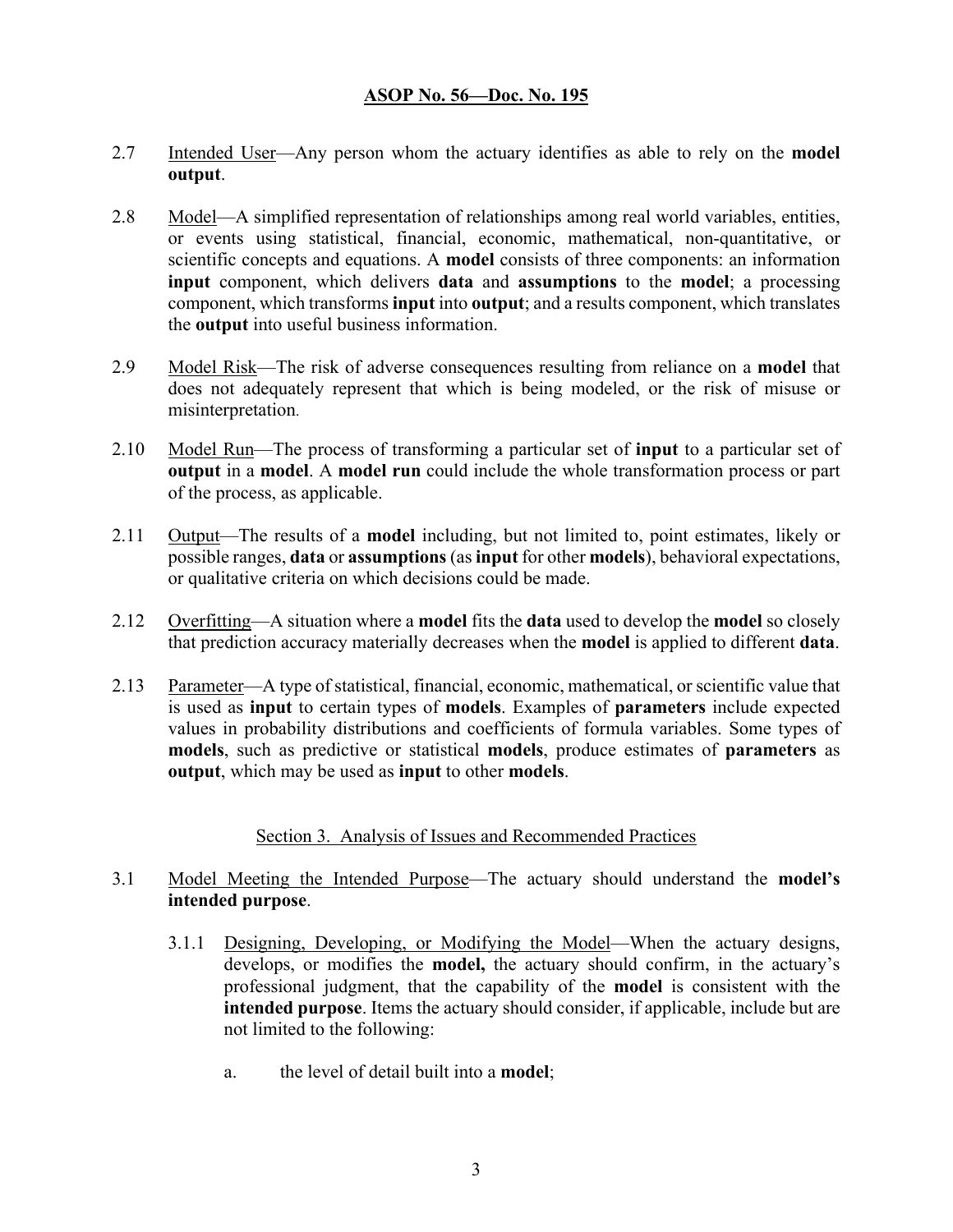- b. the dependencies recognized; and
- c. the **model's** ability to identify possible volatility of **output**, such as volatility around expected values.
- 3.1.2 Selecting, Reviewing, or Evaluating the Model—When selecting, reviewing, or evaluating the **model**, the actuary should confirm that, in the actuary's professional judgment, the **model** reasonably meets the **intended purpose**.
- 3.1.3 Using the Model—When using the **model**, the actuary should make reasonable efforts to confirm that the model structure, **data**, **assumptions**, **governance and controls**, and **model** testing and **output** validation are consistent with the **intended purpose**.
- 3.1.4 Model Structure—The actuary should assess whether the structure of the **model**  (including judgments reflected in the **model**) is appropriate for the **intended purpose**. The actuary should consider the following, as applicable, for a particular **model**:
	- a. which provisions and risks specific to a business segment, contract, or plan, if any, or interactions more broadly, are material and appropriate to reflect in the **model**;
	- b. whether the form of the **model** is appropriate, such as a projection **model** (deterministic or stochastic), statistical **model**, or predictive **model**;
	- c. whether the use of the **model** dictates a particular level of detail, for example, whether grouping **inputs** will produce reasonable **output**, or whether a certain level of detail in the **output** is needed to meet the **intended purpose**;
	- d. whether there is a material risk of the **model overfitting** the **data**; and
	- e. whether the **model** appropriately represents options, if any, that could be reasonably expected to have a material effect on the **output** of the **model**. Examples include call options on fixed income assets, policyholder surrender options, and early retirement options.
- 3.1.5 Data—The actuary should use, or confirm use of, **data** appropriate for the **model's intended purpose** and should refer, as applicable, to ASOP No. 23, *Data Quality*, when selecting, reviewing, or evaluating **data** used in the **model**, either directly or as the basis for deriving, estimating, or testing **assumptions** used in the **model**.
- 3.1.6 Assumptions Used As Input—For **models** that use **assumptions** as **input**, the actuary should use, or confirm use of, **assumptions** that are appropriate given the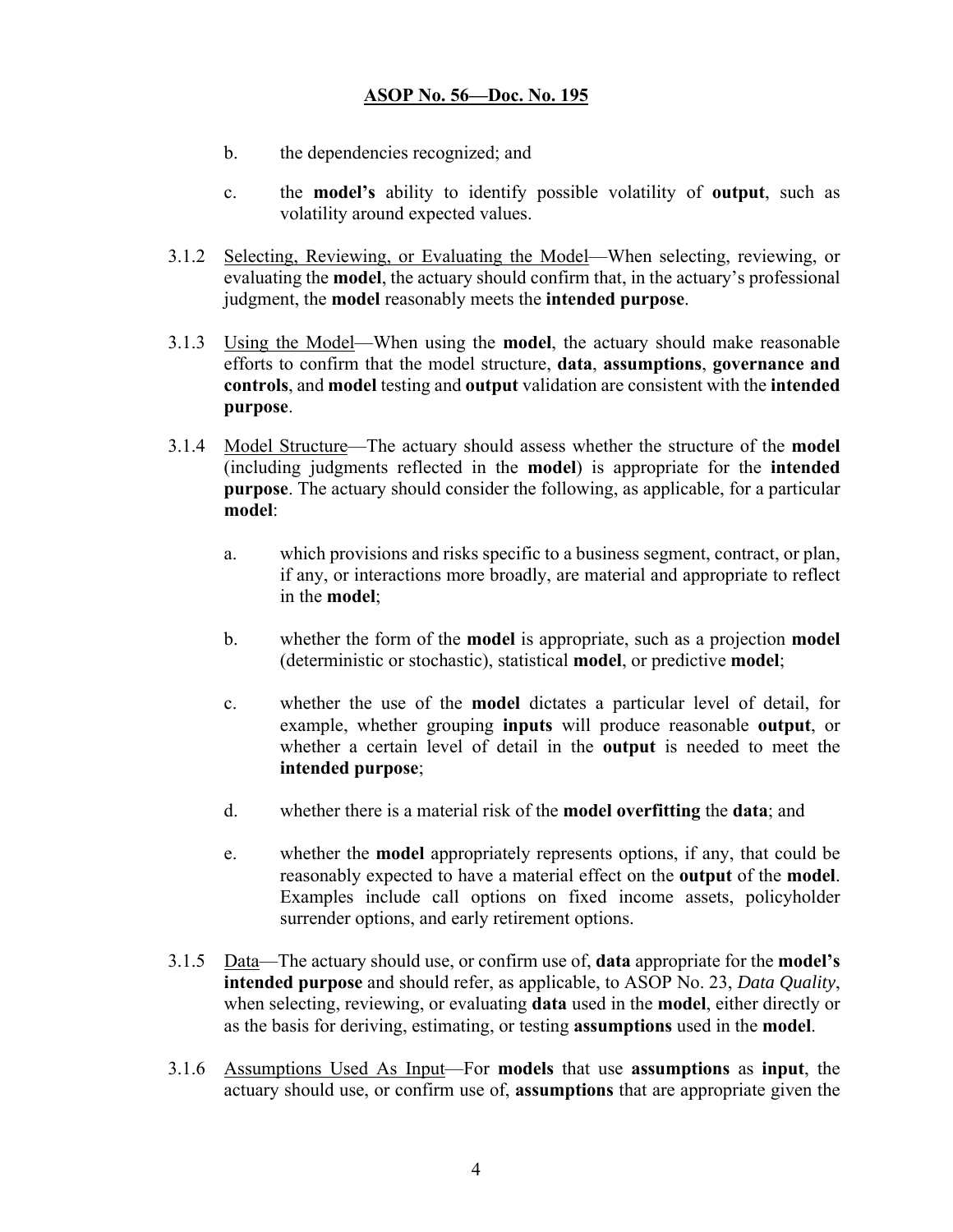**model's intended purpose**. The following guidance applies for **models** that use **assumptions** as **input**:

- a. Setting Assumptions—When setting **assumptions** for which the actuary is taking responsibility, the actuary should consider using the following **data** or information:
	- 1. actual experience properly modified to reflect the circumstances being modeled, to the extent actual experience is available, relevant, and sufficiently reliable;
	- 2. other relevant and sufficiently reliable experience, such as industry experience that is properly modified to reflect the circumstances being modeled, if actual experience is not available, relevant, or sufficiently reliable;
	- 3. future expectations or estimates, including those derived from market **data**, when available and appropriate; and
	- 4. other relevant sources of **data** or information.
- b. Range of Assumptions—The actuary may consider using a range of **assumptions** and, if so, whether the number of **model runs** analyzed reflects a set of conditions consistent with the **intended purpose**.
- c. Consistency—Where appropriate, the actuary should use, or confirm use of, **assumptions** for the **model** that are reasonably consistent with one another for a given **model run**.

If the actuary is aware of material inconsistencies among **assumptions** used by the actuary in the **model**, the actuary should disclose the inconsistencies and known reasons for the inconsistencies. In the case of **assumptions** prescribed by applicable law, the actuary's disclosure may be limited to identifying the possibility of an inconsistency with other **assumptions**.

- d. Appropriateness of Input in Current Model Run—Where practical and appropriate, the actuary reusing an existing **model** should evaluate whether **input** unchanged from a prior **model run** is still appropriate for use in the current **model run**. For example, **models** used in financial reporting may offer opportunities to compare **assumptions** to emerging experience in the aggregate.
- e. Reasonable Model in the Aggregate—The actuary should assess the reasonability of the **model output** when determining whether the **assumptions** are reasonable in the aggregate. While **assumptions** might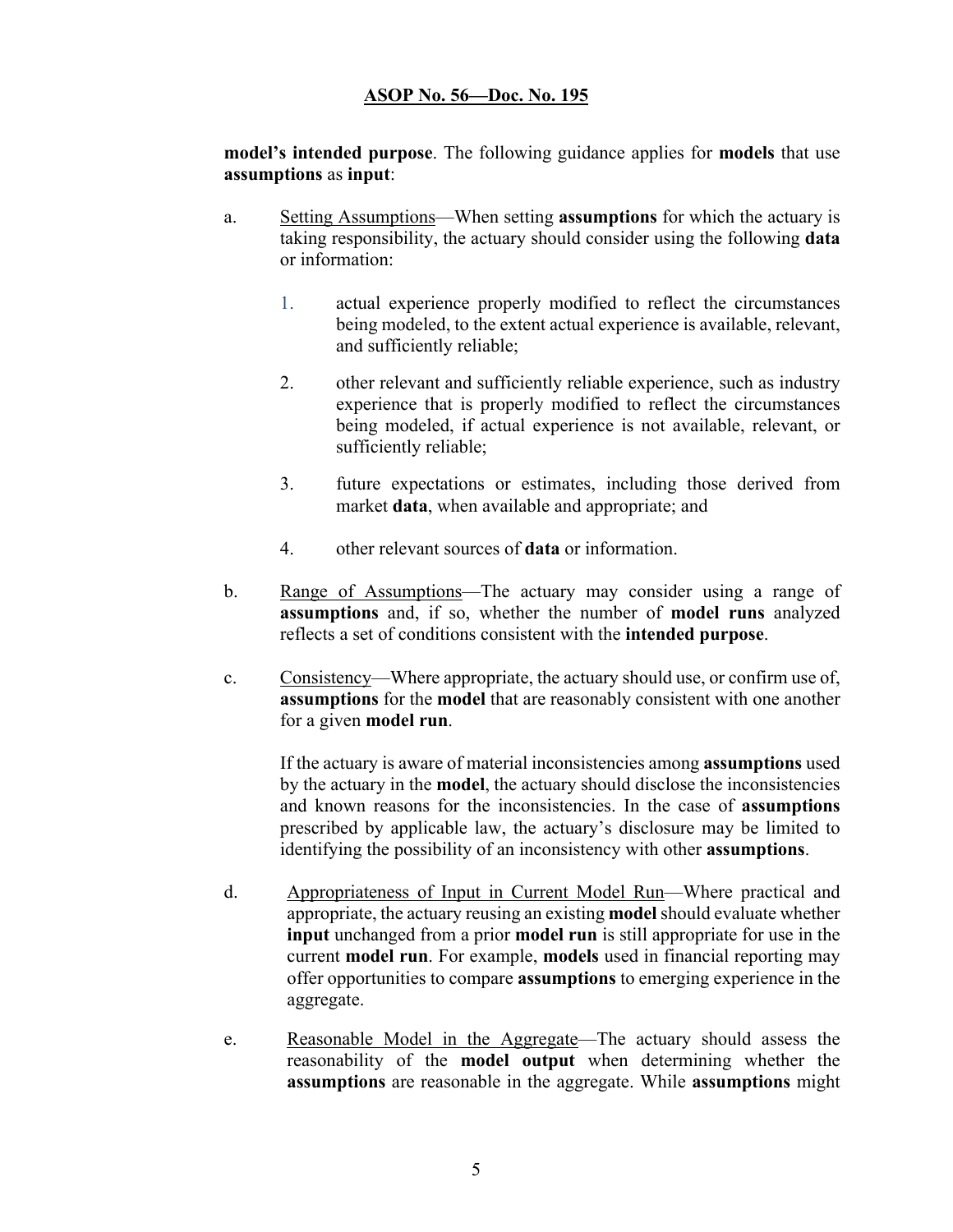appear to be reasonable individually, conservativism or optimism in multiple **assumptions** may result in unreasonable **output**.

- 3.2 Understanding the Model—When expressing an opinion on or communicating results of the **model**, the actuary should understand the following:
	- a. important aspects of the **model** being used, including but not limited to, basic operations, important dependencies, and major sensitivities;
	- b. known weaknesses in **assumptions** used as **input**, known weaknesses in methods or other known limitations of the **model** that have material implications; and
	- c. limitations of **data** or information, time constraints, or other practical considerations that could materially impact the **model's** ability to meet its **intended purpose**.
- 3.3 Reliance on Data or Other Information Supplied by Others—When relying on **data** or other information supplied by others, the actuary should refer to ASOP No. 23 and ASOP No. 41, *Actuarial Communications*, for guidance.
- 3.4 Reliance on Models Developed by Others—If the actuary relies on a **model** designed, developed, or modified by others, such as a vendor or colleague, and the actuary has a limited ability either to obtain information about the **model** or to understand the underlying workings of the **model**, the actuary should disclose the extent of such reliance. In addition, the actuary should make a reasonable attempt to have a basic understanding of the **model**, including the following, as appropriate:
	- a. the designer's or developer's original **intended purpose** for the **model**;
	- b. the general operation of the **model**;
	- c. major sensitivities and dependencies within the **model**; and
	- d. key strengths and limitations of the **model**.

When relying on **models** developed by others, the actuary should make practical efforts to comply with other applicable sections of this standard.

- 3.5 Reliance on Experts—The actuary may rely on experts in the fields of knowledge used in the development of the **model**. In determining the appropriate level of reliance, the actuary may consider the following:
	- a. whether the individual or individuals upon whom the actuary is relying are experts in the applicable field;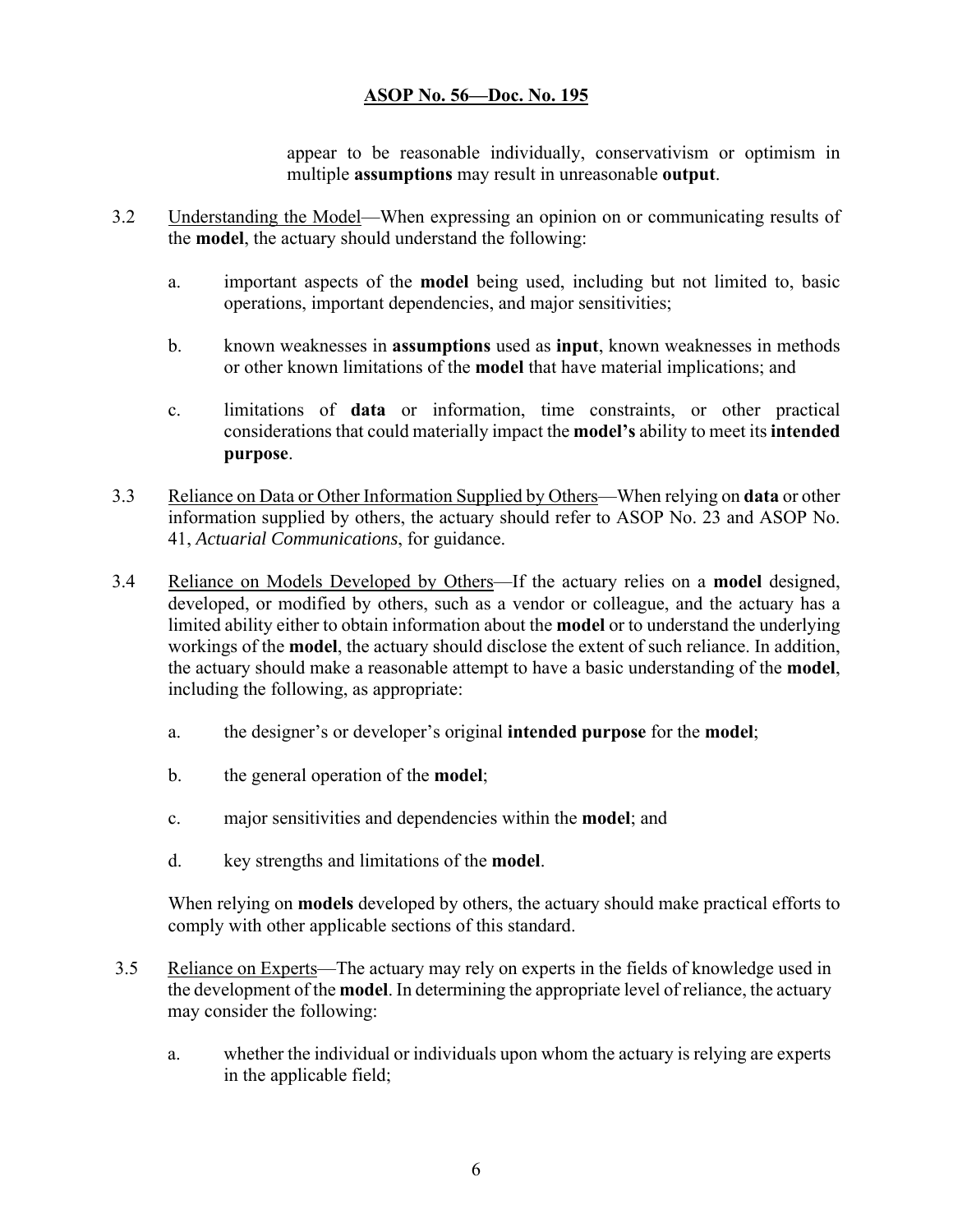- b. the extent to which the **model** has been reviewed or validated by experts in the applicable field, including known material differences of opinion among experts concerning aspects of the **model** that could be material to the actuary's use of the **model**;
- c. whether there are industry or regulatory standards that apply to the **model** or to the testing or validation of the **model**, and whether the **model** has been certified as having met such standards; and
- d. whether the science underlying the expertise is likely to produce useful **models** for the **intended purpose**.

When relying on experts, the actuary should disclose the extent of such reliance.

- 3.6 Evaluation and Mitigation of Model Risk—The actuary should evaluate **model risk** and, if appropriate, take reasonable steps to mitigate **model risk**. The type and degree of **model risk** mitigation that is reasonable and appropriate may depend on the following:
	- a. the **model's intended purpose**;
	- b. the nature and complexity of the **model**;
	- c. the operating environment and **governance and controls** related to the **model**;
	- d. whether there have been changes to the **model** or its operating environment; and
	- e. the balance between the cost of the mitigation efforts and the reduction in potential **model risk**.
	- 3.6.1 Model Testing—For a **model run** or set of **model runs** generated at one time or over time that is to be relied upon by the **intended user**, the actuary should perform sufficient testing to ensure that the **model** reasonably represents that which is intended to be modeled. **Model** testing may include the following:
		- a. reconciling relevant **input** values to the relevant system, study, or other source of information, addressing and documenting the differences appearing in the reconciliation, if material;
		- b. checking formulas, logic, and table references;
		- c. running tests of variations on key **assumptions** used as **input** to test that changes in the **output** are consistent with expectations given the changes in the **input** (i.e., sensitivity testing); and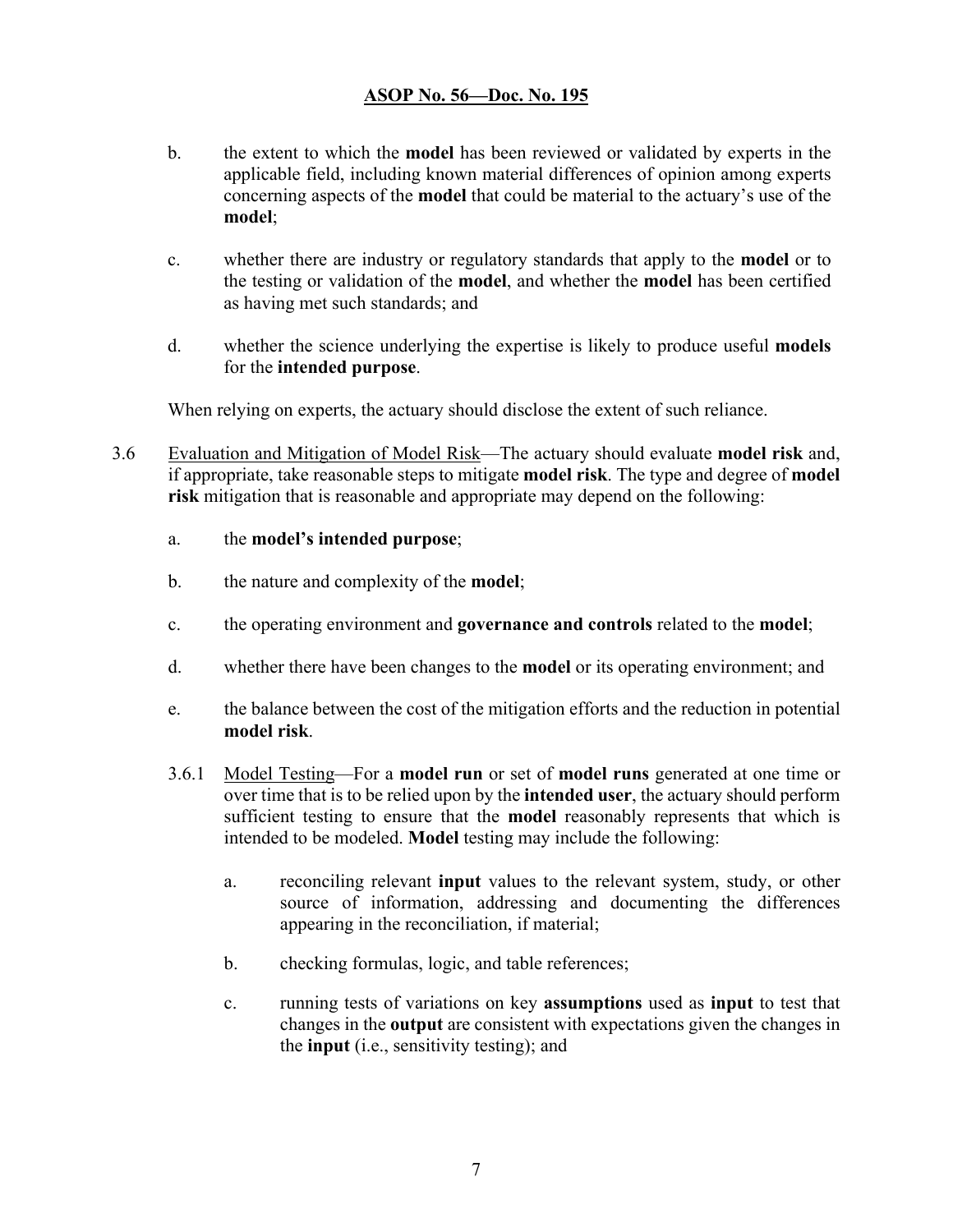- d. reconciling the **output** of a **model run** to prior **model runs**, given changes in **data**, **assumptions**, formulas, or other aspects of the **model** since the prior **model run**.
- 3.6.2 Model Output Validation—The actuary should validate that the **model output** reasonably represents that which is being modeled. Depending on the **intended purpose**, **model output** validation may include the following:
	- a. testing, where applicable, preliminary **model output** against historical actual results to verify that modeled **output** would bear a reasonable relationship to actual results over a given time period if **input** to the **model** were set to be consistent with the conditions prevailing during such period;
	- b. evaluating whether the **model** applied to **hold-out data** produces **model output** that is reasonably consistent with **model output** developed without the **hold-out data**, as may be used for predictive **models**;
	- c. performing statistical or analytical tests on **model output** to assess their reasonableness;
	- d. running tests of variations on key **assumptions** to test that changes in the **output** are consistent with the expectations given the changes in the **input**; and
	- e. comparing **model output** to those of an alternative **model**(s), where appropriate.
- 3.6.3 Review by Another Professional—The actuary may consider obtaining a review by another qualified professional, depending upon the nature and complexity of the **model**.
- 3.6.4 Reasonable Governance and Controls—The actuary should use, or, if appropriate, may rely on others to use, reasonable **governance and controls** to mitigate **model risk**.
- 3.6.5 Mitigating Misuse and Misinterpretation—The actuary should refer to the guidance in ASOP No. 41, in particular sections 3.4.1 and 3.7, to mitigate possible misuse and misinterpretation of the **model**.
- 3.7 Documentation—The actuary should consider preparing and retaining documentation to support compliance with the requirements of section 3 and the disclosure requirements of section 4. If preparing documentation, the actuary should prepare such documentation in a form such that another actuary qualified in the same practice area could assess the reasonableness of the actuary's work. The degree of such documentation should be based on the professional judgment of the actuary and may vary with the complexity and purpose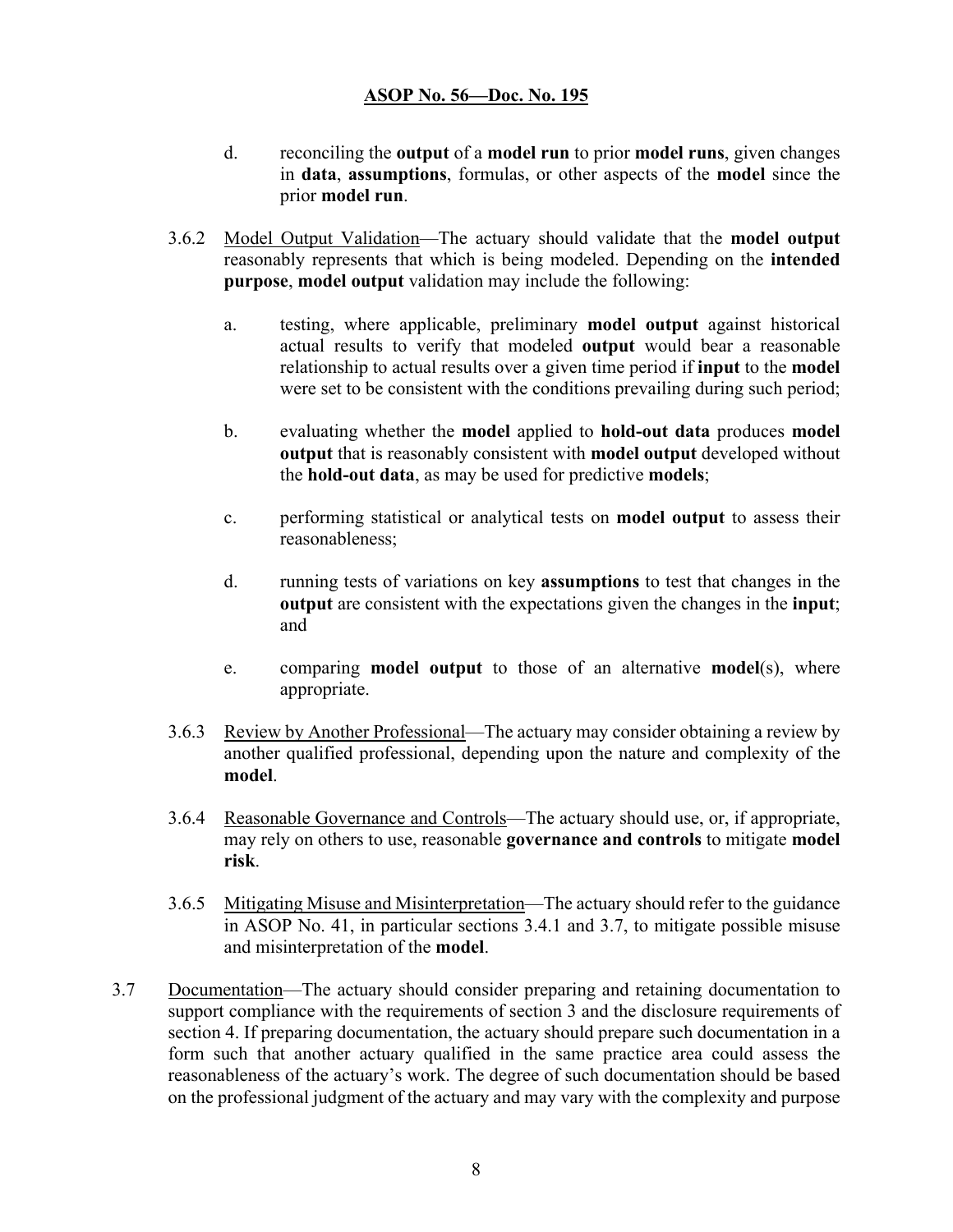of the actuarial services. In addition, the actuary should refer to ASOP No. 41, section 3.8, for guidance related to the retention of file material other than that which is to be disclosed under section 4.

#### Section 4. Communications and Disclosures

- 4.1 Required Disclosures in an Actuarial Report—When issuing an actuarial report under this standard, the actuary should refer to ASOP Nos. 23 and 41. In addition, the actuary should disclose the following in such actuarial reports:
	- a. the **intended purpose** of the **model**, as discussed in section 3.1;
	- b. material inconsistencies, if any, among **assumptions**, and known reasons for such inconsistencies, as discussed in section 3.1.6(c);
	- c. unreasonable **output** resulting from the aggregation of **assumptions**, if material, as discussed in section 3.1.6(e);
	- d. material limitations and known weaknesses, as discussed in section 3.2;
	- e. extent of reliance on **models** developed by others, if any, as discussed in section 3.4; and
	- f. extent of reliance on experts, if any, as discussed in section 3.5.
- 4.2 Additional Disclosures in an Actuarial Report—The actuary should include the following, as applicable, in an actuarial report:
	- a. the disclosure in ASOP No. 41, section 4.2, if any material **assumption** or method was prescribed by applicable law;
	- b. the disclosure in ASOP No. 41, section 4.3, if the actuary states reliance on other sources and thereby disclaims responsibility for any material **assumption** or method selected by a party other than the actuary; and
	- c. the disclosure in ASOP No. 41, section 4.4, if, in the actuary's professional judgment, the actuary has otherwise deviated materially from the guidance of this ASOP.
- 4.3 Confidential Information—Nothing in this ASOP is intended to require the actuary to disclose confidential information.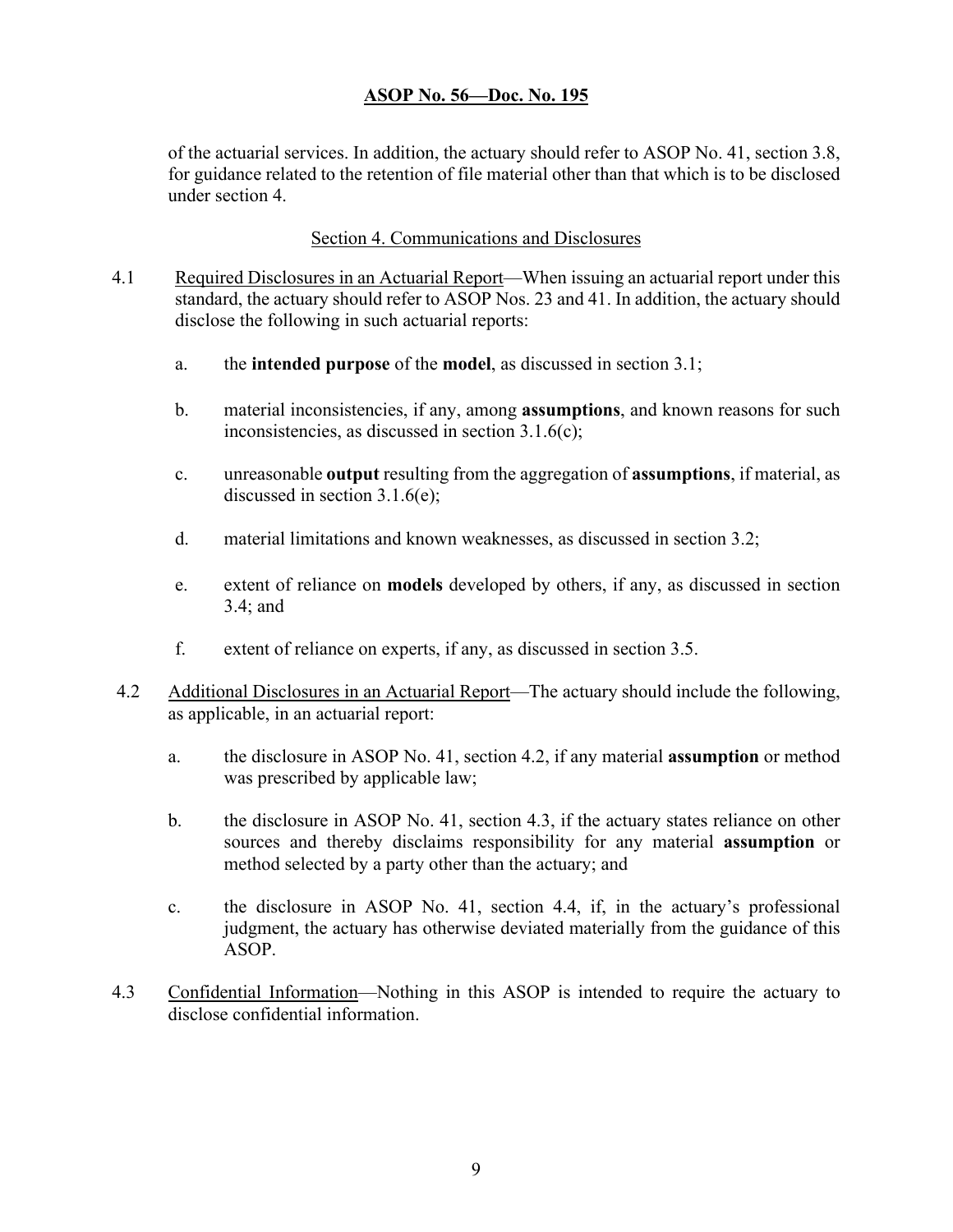### **Appendix 1**

### **Background and Current Practices**

*Note:* This appendix is provided for informational purposes and is not part of the standard of practice.

### **Background**

Actuaries frequently use models to analyze uncertain outcomes, with every discipline relying on a broad range of modeling applications, ranging from simple spreadsheets to complex capital models. Actuaries have used models for a variety of purposes including to help explain a system, to study the effects of different parts of a system, to predict the behavior of a system, to predict the behavior of people, to derive estimates, or to inform decisions. The importance of modeling in actuarial science has continued to increase, with results of models sometimes being reflected in financial statements.

A model is only an approximation of reality, however, and not reality itself. Therefore, even a model that is prudently developed and carefully used does not eliminate inherent uncertainty and variability, and actual results may differ, sometimes significantly, from outcomes suggested by the model.

### Current Practices

Actuaries use many types of models, ranging from projection models to statistical models and predictive models. Some models evolve through a life cycle consisting of: (1) a specification phase, (2) an implementation phase, and (3) a production phase, which consists of one or more model runs. Other models evolve through a life cycle of: (1) a specification phase, (2) an iterative, assumptions estimation phase, and (3) an output evaluation, validation, and selection phase. For other models, combinations of functionally similar phases may exist.

Appropriate model governance and controls are important when using models. Examples of model governance and controls include the following:

- limitations on access to use and modify the model (that is, restricting access to model input, model programming code and calculations, and model output);
- confirmation that model output is reproducible upon rerun (if the model allows for such reproducibility);
- implementing a model change management process;
- specification, documentation, and programming standards for the model;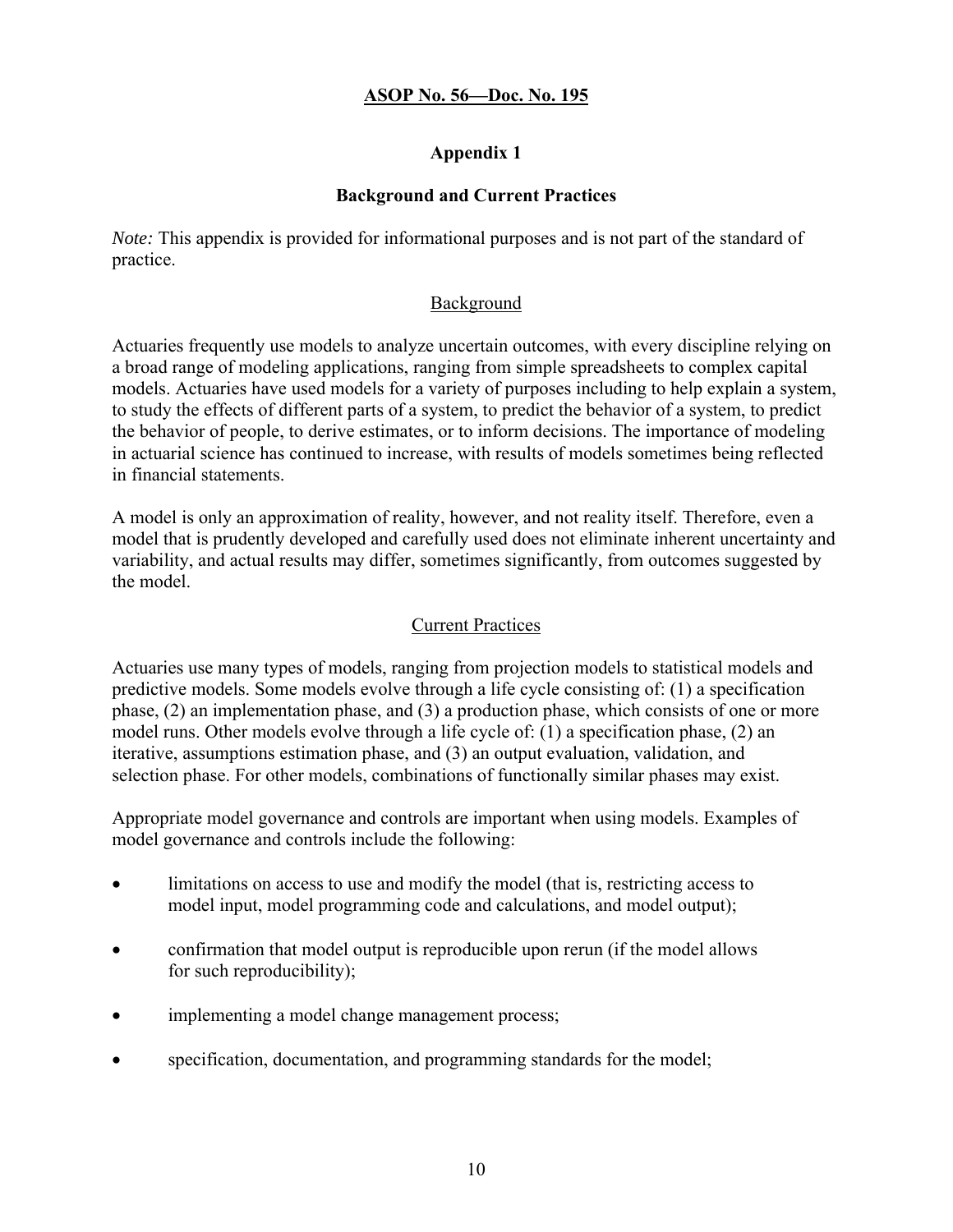- procedures for secure back-up of the media storing the programming code and data;
- appropriate staff training or cross-training for continuity of use and mitigation of key-person risk;
- plans for periodic consideration of the organization's continued ability to access and maintain the model, including data, software, staff, hardware, and any vendor relationships; and
- plans for periodic review of the assumptions, functionality, and methodology.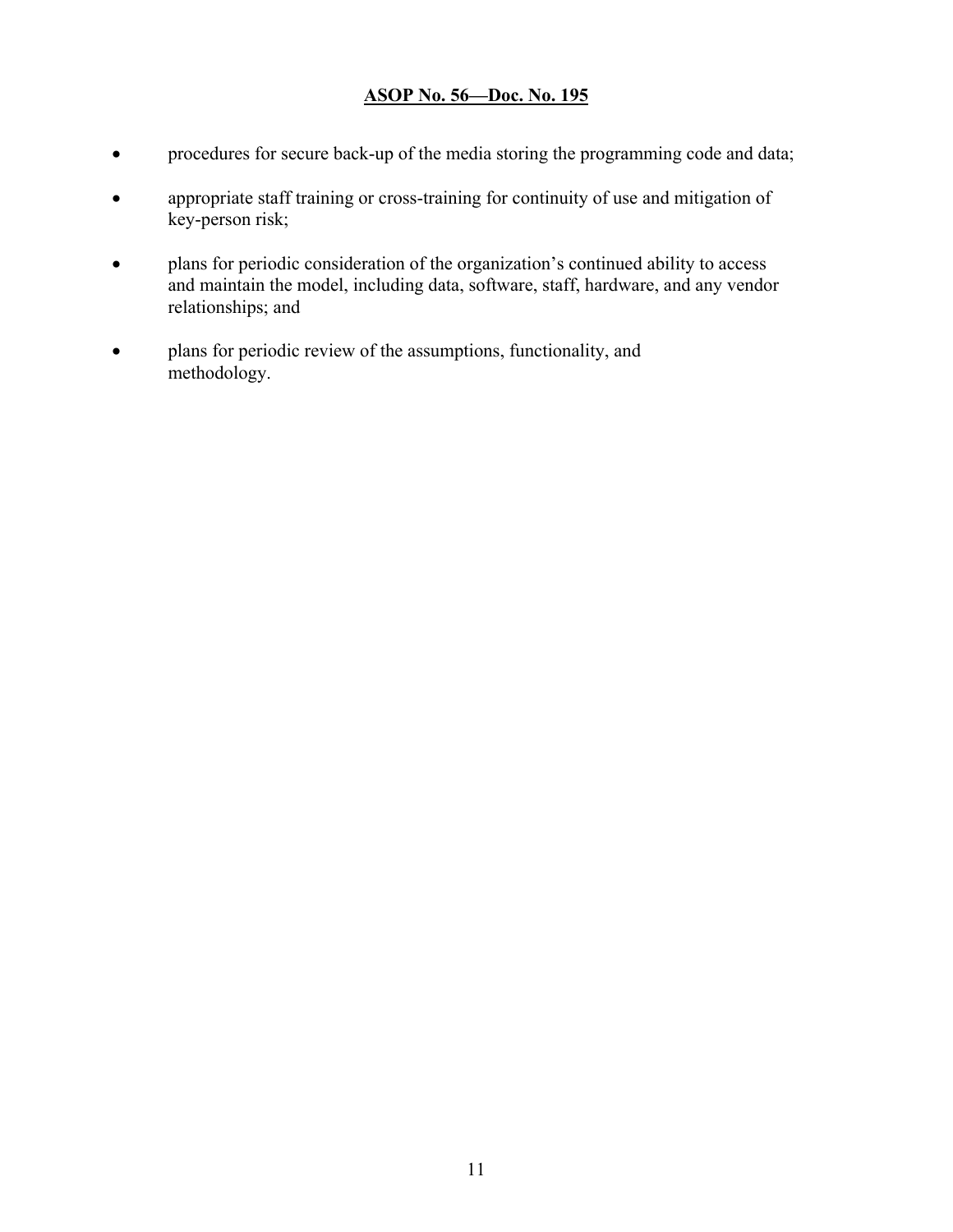### **Appendix 2**

#### **Comments on the Fourth Exposure Draft and Responses**

The fourth exposure draft titled *Modeling* was approved by the ASB in December 2018 with a comment deadline of May 15, 2019. Twenty-six comment letters were received, some of which were submitted on behalf of multiple commentators, such as by firms or committees. For purposes of this appendix, the term "commentator" may refer to more than one person associated with a particular comment letter. The Task Force and General Committee carefully considered all comments received, and the ASB reviewed (and modified, where appropriate) the changes proposed by the General Committee.

Summarized below are the significant issues and questions contained in the comment letters and the responses to each. Minor wording or punctuation changes that were suggested but not significant are not reflected in the appendix, although they may have been adopted.

The term "reviewers" includes the Task Force, General Committee, and the ASB. Unless otherwise noted, the section numbers and titles used below refer to those in the fourth exposure draft, which are then cross referenced with those in the final ASOP.

| <b>GENERAL COMMENTS</b>                                         |                                                                                                           |  |
|-----------------------------------------------------------------|-----------------------------------------------------------------------------------------------------------|--|
| Comment                                                         | One commentator suggested that the uses of "any" when in the context of what an actuary should do or      |  |
|                                                                 | should consider, and other similar references, may be onerous to actuaries in practice, and recommended   |  |
|                                                                 | their elimination.                                                                                        |  |
|                                                                 |                                                                                                           |  |
| Response                                                        | The reviewers agree and made the change.                                                                  |  |
| Comment                                                         | One commentator suggested retaining a definition of "simple model" conceptually similar to what was       |  |
|                                                                 | included in the third exposure, with the suggested enhancement of modifying "transparent and can be       |  |
|                                                                 | predicted" to "transparent or can be predicted" to improve its usefulness and clarity.                    |  |
|                                                                 |                                                                                                           |  |
| Response                                                        | The reviewers note the concept of "simple model" has been previously addressed and made no change.        |  |
| Comment                                                         | One commentator suggested that the standard include a definition of and guidance for ongoing model        |  |
|                                                                 | performance monitoring.                                                                                   |  |
|                                                                 |                                                                                                           |  |
| Response                                                        | While the reviewers agree with the concept of ongoing performance monitoring within a formalized          |  |
|                                                                 | model risk management program, the reviewers disagree with the suggestion for this ASOP and               |  |
|                                                                 | therefore did not make the change.                                                                        |  |
| SECTION 1. PURPOSE, SCOPE, CROSS REFERENCES, AND EFFECTIVE DATE |                                                                                                           |  |
| <b>Section 1.1, Purpose</b>                                     |                                                                                                           |  |
| Comment                                                         | One commentator suggested that sections 1.1, Purpose, and 1.2, Scope, should include explicit reference   |  |
|                                                                 | to mitigating model risk since it is a key area of focus on the modeling process and there is an explicit |  |
|                                                                 | section of the ASOP exposure draft dedicated to this practice.                                            |  |
|                                                                 |                                                                                                           |  |
| Response                                                        | The reviewers believe the guidance is appropriate and therefore made no change.                           |  |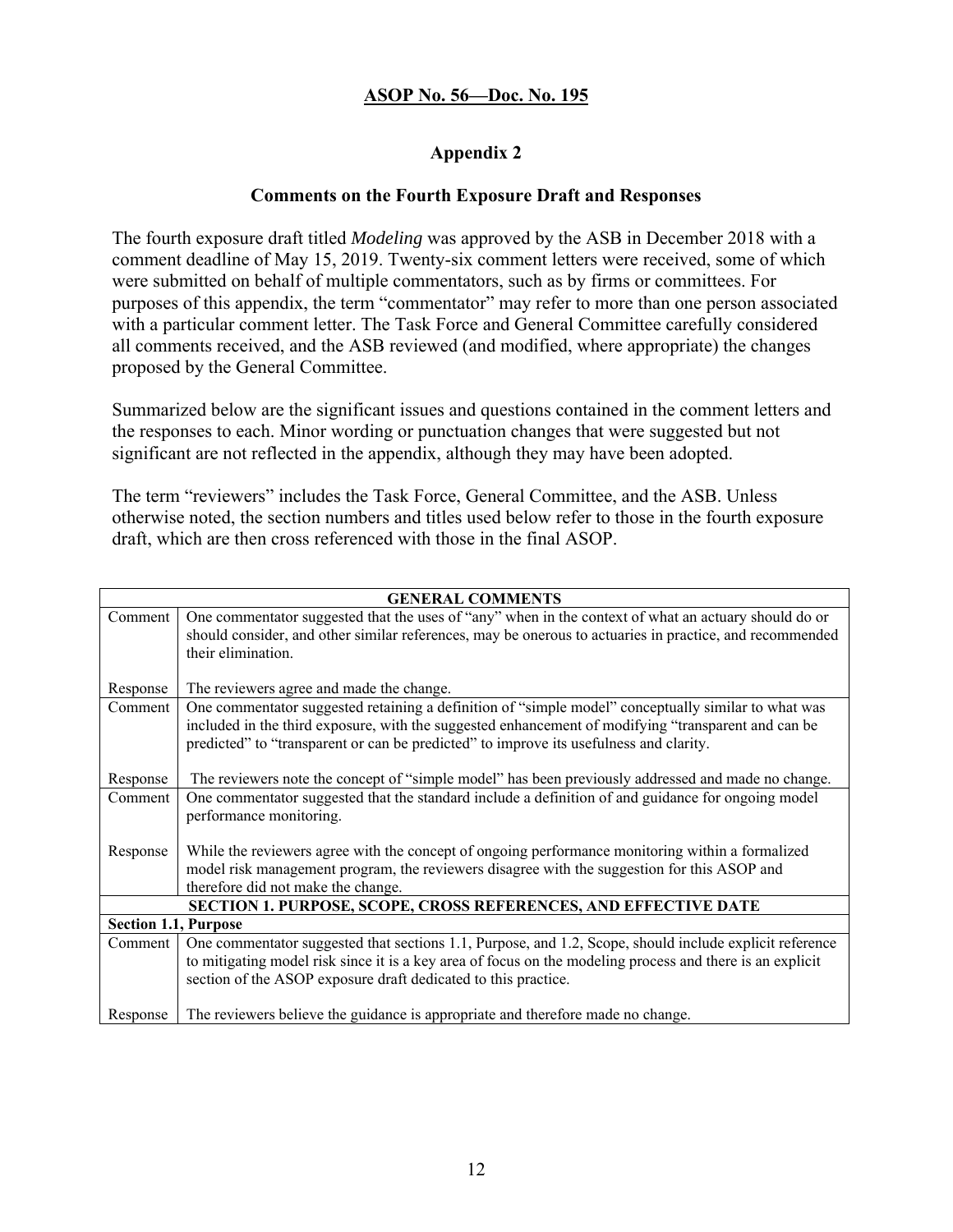| Section 1.2, Scope |                                                                                                                                                                                                                 |  |
|--------------------|-----------------------------------------------------------------------------------------------------------------------------------------------------------------------------------------------------------------|--|
| Comment            | One commentator suggested that "responsible" should be replaced by "accountable" since it implies                                                                                                               |  |
|                    | ownership – and the use of this term is more consistent with that used in the insurance industry to                                                                                                             |  |
|                    | indicate appropriate ownership.                                                                                                                                                                                 |  |
| Response           | The reviewers believe the guidance is appropriate and therefore made no change in response to this                                                                                                              |  |
|                    | comment.                                                                                                                                                                                                        |  |
| Comment            | One commentator recommended the use of the words "rely" and "reliance" be clarified as the terms are                                                                                                            |  |
|                    | rather subtle given that some users of models consider the use of a model as reliance even when it is the<br>user's own model.                                                                                  |  |
| Response           | The reviewers believe the guidance is appropriate and therefore made no change.                                                                                                                                 |  |
| Comment            | One commentator suggested that the standard be applied only to financial reporting models and perhaps<br>enterprise risk models.                                                                                |  |
|                    |                                                                                                                                                                                                                 |  |
| Response           | The reviewers believe the guidance is appropriate and therefore made no change in response to this                                                                                                              |  |
|                    | comment.                                                                                                                                                                                                        |  |
| Comment            | One commentator suggested that the guidance for an actuary reviewing or evaluating models is not clear                                                                                                          |  |
|                    | as to whether it is the model itself that is being reviewed or evaluated (which is what the text seems to                                                                                                       |  |
|                    | literally suggest), or whether it is the use of the model that is being reviewed.                                                                                                                               |  |
| Response           | The reviewers clarified the guidance.                                                                                                                                                                           |  |
| Comment            | One commentator disagreed with the exclusion of the concept of a "simple model" from the fourth                                                                                                                 |  |
|                    | exposure draft and recommended that the scope explicitly exclude simple calculations.                                                                                                                           |  |
| Response           | The reviewers disagree with the suggestion and, therefore, did not make the change. The reviewers refer                                                                                                         |  |
|                    | the commentator to section 1.2, Scope, including the definition of "model," when considering the                                                                                                                |  |
|                    | applicability of the guidance in the ASOP.                                                                                                                                                                      |  |
| Comment            | One commentator suggested certain references to "use" might be confusing, in particular: 1) When the                                                                                                            |  |
|                    | actuary's "use" of a model is not for the purpose of reviewing the model itself but only for the purpose                                                                                                        |  |
|                    | of reviewing or using the output. In this instance, the standard should explicitly state that the actuary                                                                                                       |  |
|                    | should not be charged with applying this standard, and 2) in the second paragraph that states the<br>reviewing or evaluating actuary should "use the guidance in this standard to the extent practicable within |  |
|                    | the scope of the actuary's assignment" and in third paragraph that appears to use "rely" and "use"                                                                                                              |  |
|                    | interchangeably.                                                                                                                                                                                                |  |
|                    |                                                                                                                                                                                                                 |  |
| Response           | The reviewers agree with the potential confusion that might arise with the word "use" in the second and                                                                                                         |  |
|                    | third paragraphs, and replaced these two references to "use" in section 1.2, Scope to improve clarity.                                                                                                          |  |
|                    | However, the reviewers believe the guidance in the second paragraph is appropriate and therefore made                                                                                                           |  |
|                    | no change in response to that part of the comment.                                                                                                                                                              |  |
| Comment            | Two commentators suggested that the first sentence in the fifth paragraph seems unnecessary and                                                                                                                 |  |
|                    | suggested eliminating that sentence. One commentator also suggested beginning the paragraph with the<br>current third sentence.                                                                                 |  |
|                    |                                                                                                                                                                                                                 |  |
| Response           | The reviewers agree and made the change.                                                                                                                                                                        |  |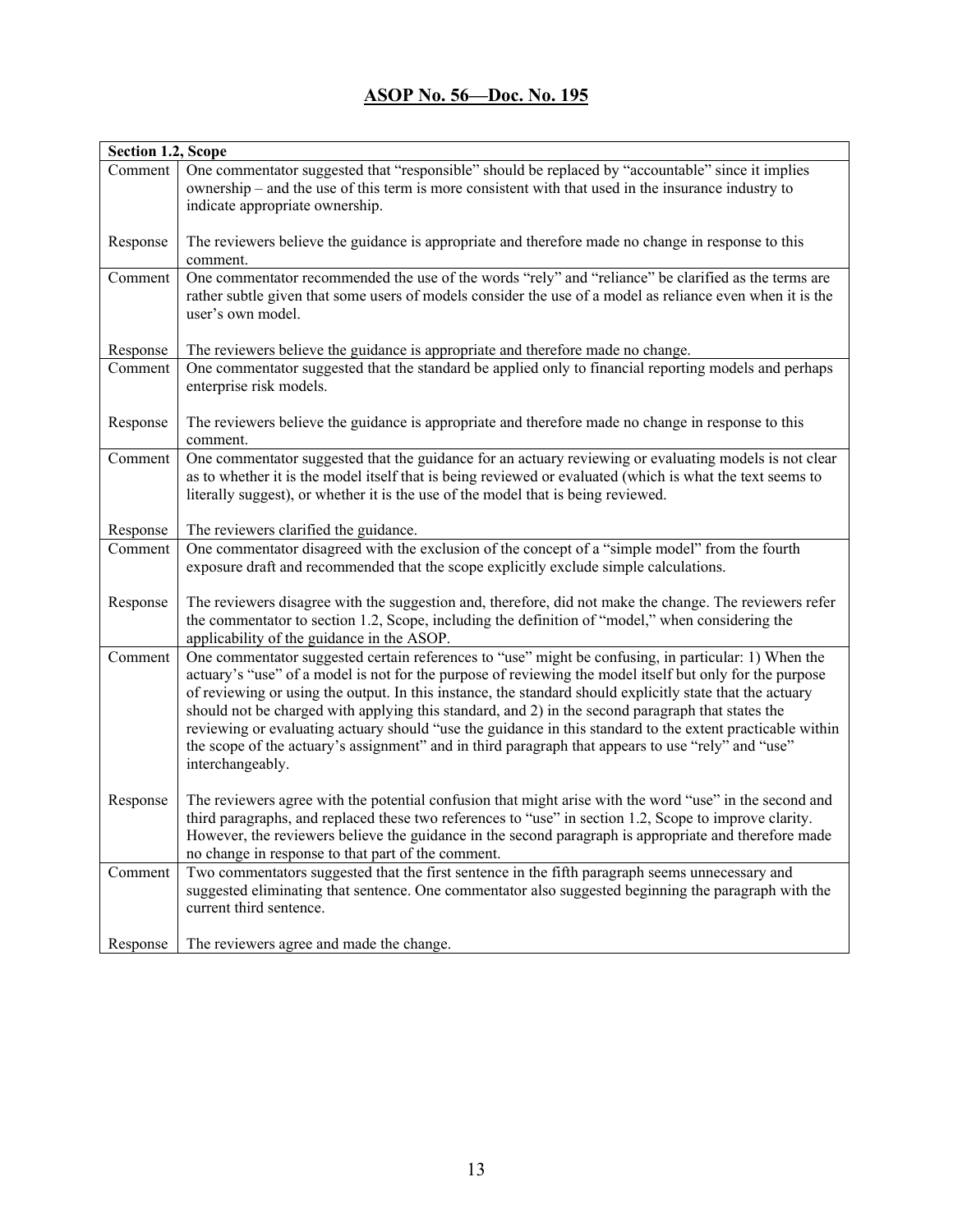| Comment                                     | One commentator thought the example, "For example, actuarial services performed in relation to                                                                                              |  |
|---------------------------------------------|---------------------------------------------------------------------------------------------------------------------------------------------------------------------------------------------|--|
|                                             | pension plan contribution and cost projection modelsmay require application of the guidance in this                                                                                         |  |
|                                             | ASOP" was confusing.                                                                                                                                                                        |  |
| Response                                    | The reviewers believe the guidance is appropriate and therefore made no change in response to this                                                                                          |  |
|                                             | comment.                                                                                                                                                                                    |  |
|                                             | <b>Section 1.4, Effective Date</b>                                                                                                                                                          |  |
| Comment                                     | Once commentator believes that the effective date language needs to be more descriptive because as                                                                                          |  |
|                                             | written, it leaves many questions related to when the model was run, selected, developed, or when model                                                                                     |  |
|                                             | results were communicated.                                                                                                                                                                  |  |
| Response                                    | The reviewers note that ASOPs apply to the actuary performing the actuarial services, and the effective                                                                                     |  |
|                                             | date applies to "work performed [by the actuary] on or after" Therefore, the reviewers made no                                                                                              |  |
|                                             | change in response to this comment.                                                                                                                                                         |  |
|                                             | <b>SECTION 2. DEFINITIONS</b>                                                                                                                                                               |  |
| Comment                                     | One commentator suggested adding definitions for "testing," "validation," and "limitations."                                                                                                |  |
| Response                                    | The reviewers believe the guidance is appropriate and therefore made no change in response to this                                                                                          |  |
|                                             | comment.                                                                                                                                                                                    |  |
|                                             | <b>Section 2.1, Assumption</b>                                                                                                                                                              |  |
| Comment                                     | One commentator suggested that the definition of section 2.1, Assumption, be changed to note that an                                                                                        |  |
|                                             | assumption can be produced as output from another model. Alternatively, the definitions of data and                                                                                         |  |
|                                             | parameter in sections 2.2 and 2.12, respectively, could be changed to remove any reference to these                                                                                         |  |
|                                             | items being produced from other models.                                                                                                                                                     |  |
| Response                                    | The reviewers agree, made changes to the definitions of "assumption," "parameter," "input," and                                                                                             |  |
|                                             | "output," and removed references to "parameter" within section 3 of the ASOP to improve clarity.                                                                                            |  |
| Comment                                     | One commentator question whether assumptions are always input into a model versus incorporated into                                                                                         |  |
|                                             | the model operations or methodology.                                                                                                                                                        |  |
| Response                                    | In an effort to improve clarity and in response to this comment, the reviewers revised the definition of                                                                                    |  |
|                                             | "assumption" to "a type of explicit input" thus differentiating between explicit and implicit                                                                                               |  |
|                                             | assumptions.                                                                                                                                                                                |  |
| Section 2.2, Data                           |                                                                                                                                                                                             |  |
| Comment                                     | One commentator requested examples of data that can be input to a model in the same way that                                                                                                |  |
|                                             | examples of parameters are provided in that section since data are often refreshed with each model run<br>while parameters and assumptions often remain unchanged from one run to the next. |  |
|                                             |                                                                                                                                                                                             |  |
|                                             | Response   While the reviewers did not make the specific recommended edit, the reviewers made changes to the                                                                                |  |
|                                             | definitions of "assumption," "parameter," "input," and "output," and removed references to "parameter"                                                                                      |  |
|                                             | within section 3 of the ASOP to improve clarity.                                                                                                                                            |  |
| Comment                                     | One commentator suggested that the drafted definition is too vague and general with respect to the kinds                                                                                    |  |
|                                             | of data the ASOP addresses and suggested the definition be limited to quantitative or numerical data.                                                                                       |  |
| Response                                    | The reviewers believe the guidance is appropriate and therefore made no change in response to this                                                                                          |  |
|                                             | comment.                                                                                                                                                                                    |  |
| <b>Section 2.3, Governance and Controls</b> |                                                                                                                                                                                             |  |
| Comment                                     | One commentator suggested that a more descriptive definition would be "The application of a set of                                                                                          |  |
|                                             | procedures and an organizational structure designed so that intended users can have confidence that the                                                                                     |  |
|                                             | model output is reliably calculated and utilized as intended."                                                                                                                              |  |
| Response                                    | The reviewers clarified the language.                                                                                                                                                       |  |
|                                             |                                                                                                                                                                                             |  |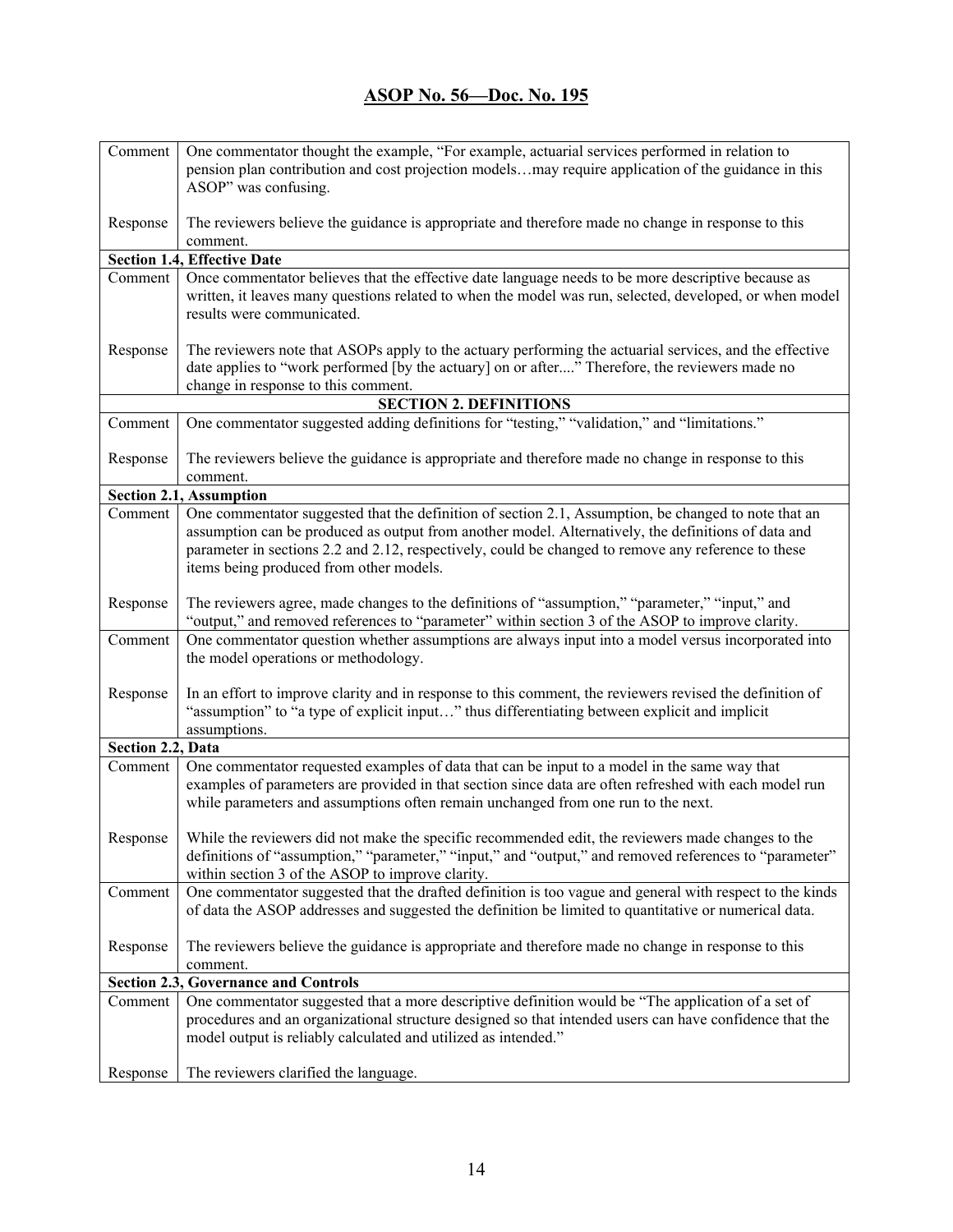| Comment             | One commentator suggested defining "governance" and "controls" separately since they have different<br>meaning.                                                                                              |
|---------------------|--------------------------------------------------------------------------------------------------------------------------------------------------------------------------------------------------------------|
| Response            | The reviewers believe the guidance is appropriate and therefore made no change in response to this<br>comment.                                                                                               |
|                     | Section 2.4, Input (now section 2.5)                                                                                                                                                                         |
| Comment             | One commentator suggested the definition of input is very broad, and that input to a model can be in the                                                                                                     |
|                     | form of 1) assumptions, 2) data, or 3) parameters. While each term is defined separately later in the<br>document, the user must glean that they are not overlapping elements of input.                      |
| Response            | The reviewers agree, made changes to the definitions of "assumption," "parameter," "input," and<br>"output," and removed references to "parameter" within section 3 of the ASOP to improve clarity.          |
| Comment             | One commentator suggested adding the following sentence after the current sentence: "Input may<br>include assumptions, data, and parameters."                                                                |
| Response            | The reviewers agree in part, made changes to the definitions of "assumption," "parameter," "input," and<br>"output," and removed references to "parameter" within section 3 of the ASOP to improve clarity.  |
|                     | Section 2.5, Intended Purpose (now section 2.6)                                                                                                                                                              |
| Comment             | One commentator suggested clarifying whether a model can have more than one intended purpose,                                                                                                                |
|                     | perhaps treating each intended purpose as a separate model, even where they have a common processing                                                                                                         |
|                     | component. This approach will reinforce the need to assess the appropriateness of a combination of                                                                                                           |
|                     | specific processing components, data, assumptions, parameters and output for each intended purpose.                                                                                                          |
| Response            | The reviewers believe the guidance is appropriate and therefore made no change.                                                                                                                              |
| Comment             | One commentator understood the definition for all roles other than when the actuary is the model                                                                                                             |
|                     | developer and suggested that there should be a consideration of other purposes to be efficient with                                                                                                          |
|                     | modeling efforts and less siloed in approach.                                                                                                                                                                |
| Response            | The reviewers disagree and therefore made no change.                                                                                                                                                         |
|                     | Section 2.6, Intended User (now section 2.7)                                                                                                                                                                 |
| Comment             | Three commentators suggested replacing "actuarial findings" with "model's output" (which is defined in<br>this ASOP while "findings" are not).                                                               |
| Response            | The reviewers agree and made the change.                                                                                                                                                                     |
| Comment             | One commentator suggested replacing the word "actuarial findings" with "output of an actuarial model."                                                                                                       |
|                     | The reviewers agree in part and replaced "actuarial findings" with "model output."                                                                                                                           |
| Response<br>Comment | One commentator noted the definition is too broad as it describes an actuary as "able" to rely, and                                                                                                          |
|                     | suggested alternatives of "likely" or "expected."                                                                                                                                                            |
| Response            | The reviewers disagree and therefore made no change.                                                                                                                                                         |
| Comment             | One commentator suggested that, while the definition is identical to that contained within ASOP No. 41,                                                                                                      |
|                     | Actuarial Communications, the use of "able" and "identifies" in the definition may cause confusion, and                                                                                                      |
|                     | suggested the alternative "Any person whom the actuary has indicated is permitted to rely on the<br>actuarial findings."                                                                                     |
| Response            | The reviewers disagree and therefore made no change.                                                                                                                                                         |
|                     | Section 2.7, Model (now section 2.8)                                                                                                                                                                         |
| Comment             | One commentator sought feedback regarding the definition of "model" in the context of several<br>examples.                                                                                                   |
| Response            | The reviewers note that the ASOPs are principle-based and believe the current language covers these<br>issues at the appropriate level of detail. Therefore, no change was made in response to this comment. |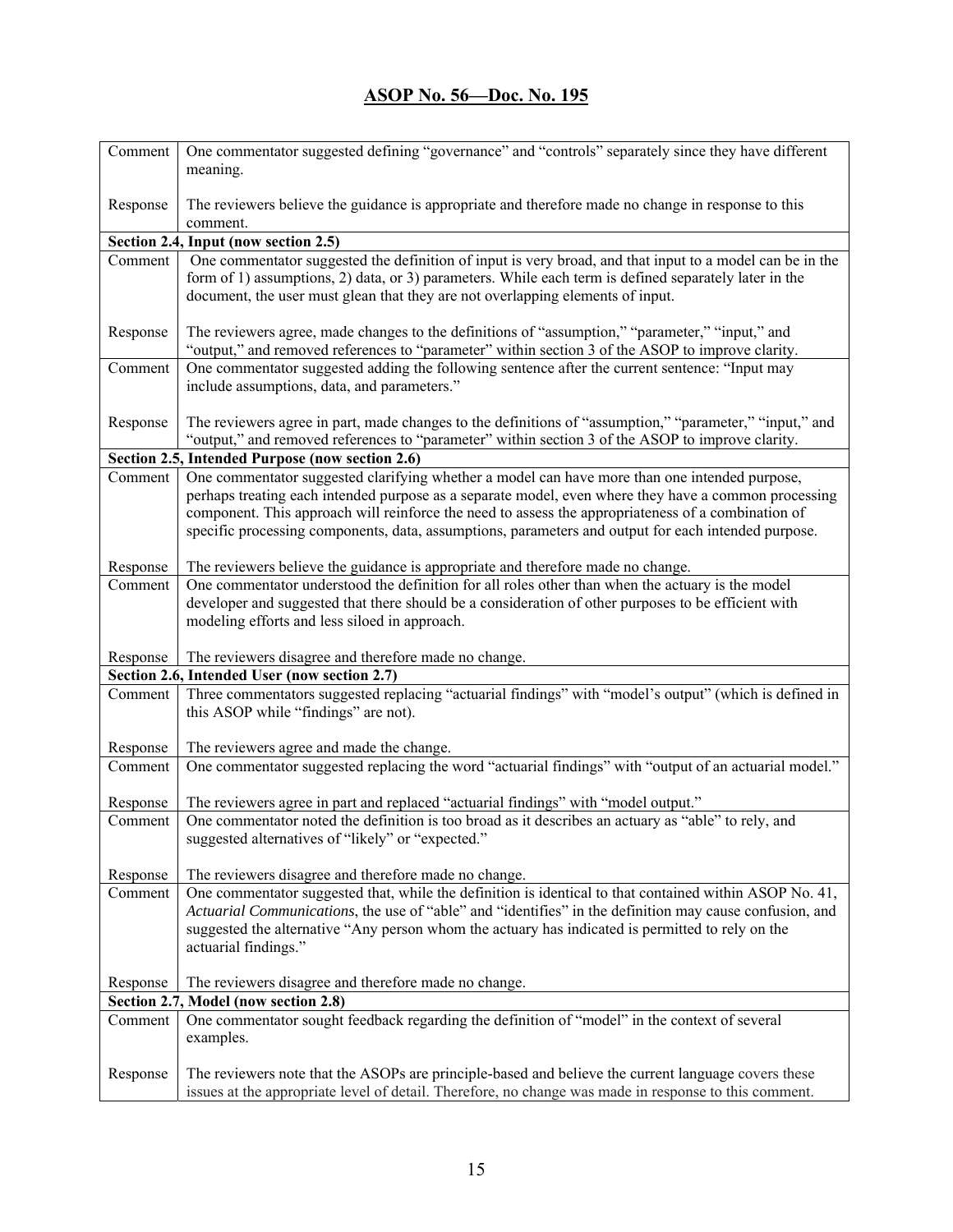| Comment  | One commentator suggested adding the caveat from the background section of appendix 1 to the                                                                   |
|----------|----------------------------------------------------------------------------------------------------------------------------------------------------------------|
|          | definition of a "model" to emphasize that a model is not bad or inaccurate just because a model did not                                                        |
|          | match actual experience, namely: "A model is only an approximation of reality, not the reality itself, and                                                     |
|          | the differences between the model and actual experience, by themselves, do not indicate a flawed model                                                         |
|          | or noncompliance with standards."                                                                                                                              |
| Response | The reviewers believe the guidance is appropriate and therefore made no change in response to this<br>comment.                                                 |
| Comment  | One commentator suggested that the definition of a "model" is very broad and recommended defining                                                              |
|          | the "processing component" to enable differentiation between simple calculations and a "model."                                                                |
| Response | The reviewers believe the guidance is appropriate and therefore made no change in response to this                                                             |
|          | comment.                                                                                                                                                       |
| Comment  | One commentator suggested removing the reference to "simplified" as it seems unnecessarily restrictive.                                                        |
| Response | The reviewers believe the guidance is appropriate and therefore made no change in response to this<br>comment.                                                 |
| Comment  | One commentator suggested that the definition is too broad as it could be interpreted to include any                                                           |
|          | actuarial service other than individual benefit calculations and recommended that the definition should                                                        |
|          | also describe what is not a model, such as nondiscrimination testing.                                                                                          |
| Response | The reviewers believe the definition of "model" is appropriate but note that section 1.2 was modified to                                                       |
|          | exclude nondiscrimination testing.                                                                                                                             |
| Comment  | One commentator suggested that the definition be changed to include "contractual" as a type of input                                                           |
|          | and suggested adding "actuarial" to the list. In addition, the commentator suggesting adding a new<br>definition for "system" as referenced in the definition. |
|          |                                                                                                                                                                |
| Response | The reviewers believe the guidance is appropriate and therefore made no change in response to this                                                             |
|          | comment.                                                                                                                                                       |
| Comment  | One commentator suggested separating the "results component" from the model definition because the                                                             |
|          | use of "results" in section 2.10, Output, appears to be inconsistent with the "results component" as                                                           |
|          | described in this definition and the definition of output allows that such output could be used as input to<br>other models.                                   |
|          |                                                                                                                                                                |
| Response | The reviewers believe the guidance is appropriate and therefore made no change in response to this                                                             |
|          | comment.                                                                                                                                                       |
| Comment  | One commentator suggested changing "to predict the behavior of a system, or to derive estimates and                                                            |
|          | guide decisions" to "to predict the behavior of a system, to derive estimates of a system, or to guide                                                         |
|          | decisions," because the former could imply "guiding decisions" and "deriving estimates" should always                                                          |
|          | be considered together.                                                                                                                                        |
| Response | The reviewers note that the last sentence in the definition was removed.                                                                                       |
| Comment  | One commentator suggested that the definition and section 1.2, Scope, were unclear, and thus it was                                                            |
|          | difficult to evaluate the remainder of the exposure draft.                                                                                                     |
|          |                                                                                                                                                                |
| Response | The reviewers believe the guidance is appropriate and therefore made no change in response to this                                                             |
|          | comment.                                                                                                                                                       |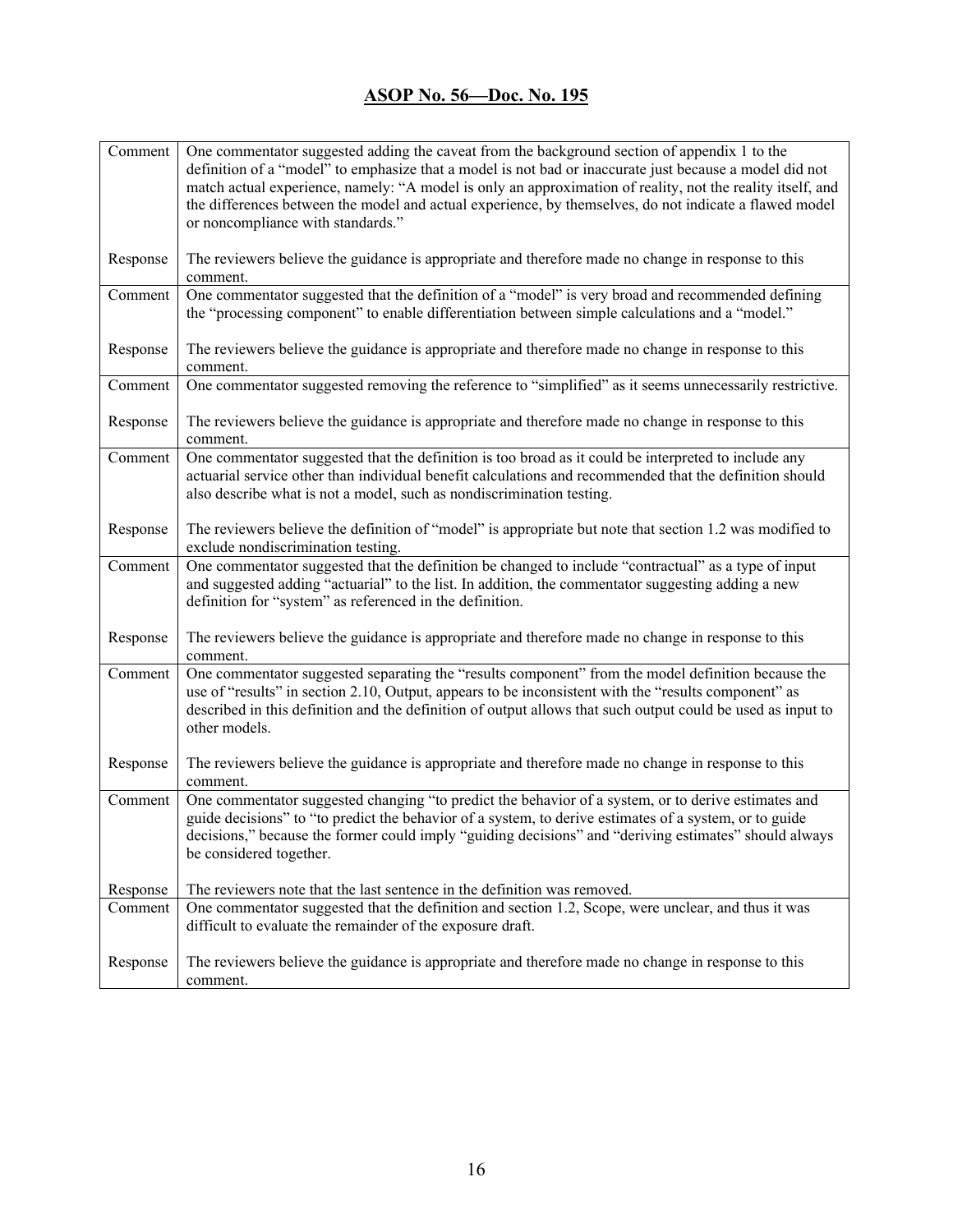| Comment  | One commentator suggested the definition was unclear as to what types of models were addressed by the     |
|----------|-----------------------------------------------------------------------------------------------------------|
|          | ASOP, and recommended that the ASOP specifically refer to quantitative or numerical models with           |
|          | respect to data, parameters, input and output, and that the scope of the "models" covered by the ASOP     |
|          | should be limited to quantitative models (for example, estimates) or perhaps other types of models based  |
|          | directly on quantitative values and explicitly exclude algorithmic decision making and other forms of     |
|          | artificial intelligence.                                                                                  |
|          |                                                                                                           |
| Response | The reviewers believe the guidance is appropriate and therefore made no change in response to this        |
|          | comment.                                                                                                  |
|          | Section 2.8, Model Risk (now section 2.9)                                                                 |
| Comment  | One commentator suggested that the definition include specific guidance on the use of the term, namely    |
|          | that "model risk" is not intended to include the likelihood that actual results of most all models will   |
|          | often differ, perhaps materially, from that produced by the Model's output, and recommended that, at a    |
|          | minimum, the sentence from the second paragraph (if not, the entire paragraph) in the "Background"        |
|          | section of this ASOP be made an integral part of the ASOP: "Even a model that is prudently developed      |
|          | and carefully used does not eliminate inherent uncertainty and variability, and actual experience may     |
|          | differ, sometimes significantly, from the estimates derived from the model results," ideally, within this |
|          | definition. As an alternative, the ASOP could add an additional definition for "model outcome risk."      |
|          |                                                                                                           |
| Response | The reviewers believe the guidance is appropriate and therefore made no change in response to this        |
|          | comment.                                                                                                  |
| Comment  | One commentator suggesting adding the consequence of model risk to the definition, namely that            |
|          | "Model risk can lead to financial loss, poor business and strategic decision making, or damage to         |
|          | reputation."                                                                                              |
|          |                                                                                                           |
| Response | The reviewers believe the guidance is appropriate and therefore made no change in response to this        |
|          | comment.                                                                                                  |
| Comment  | One commentator suggested rewording for better clarity as follows: "The risk of adverse consequences      |
|          | resulting from reliance on a model that does not adequately represent that which is being modeled or the  |
|          | risk of misuse or misinterpretation."                                                                     |
|          |                                                                                                           |
| Response | The reviewers agree and made the change in response to this comment.                                      |
|          | Section 2.9, Model Run (now section 2.10)                                                                 |
| Comment  | Two commentators sought clarification on what a model run constitutes, with one commentator               |
|          | recommending calling the collection of all simulations for a stochastic model as one model run to         |
|          | improve clarity.                                                                                          |
|          |                                                                                                           |
| Response | The reviewers believe the guidance is appropriate and therefore made no change in response to this        |
|          | comment.                                                                                                  |
| Comment  | One commentator suggesting replacing "selection of input" with "set of input."                            |
|          |                                                                                                           |
| Response | The reviewers agree and made the change.                                                                  |
|          | Section 2.10, Output (now section 2.11)                                                                   |
| Comment  | One commentator suggested that the four possible uses of output (i.e., point estimates, ranges,           |
|          | parameters for other models, or qualitative criteria for making decisions) fail to capture the use of a   |
|          | model for explaining a system or predicting its behavior.                                                 |
|          |                                                                                                           |
| Response | The reviewers agree and added "behavioral expectations" to the definition.                                |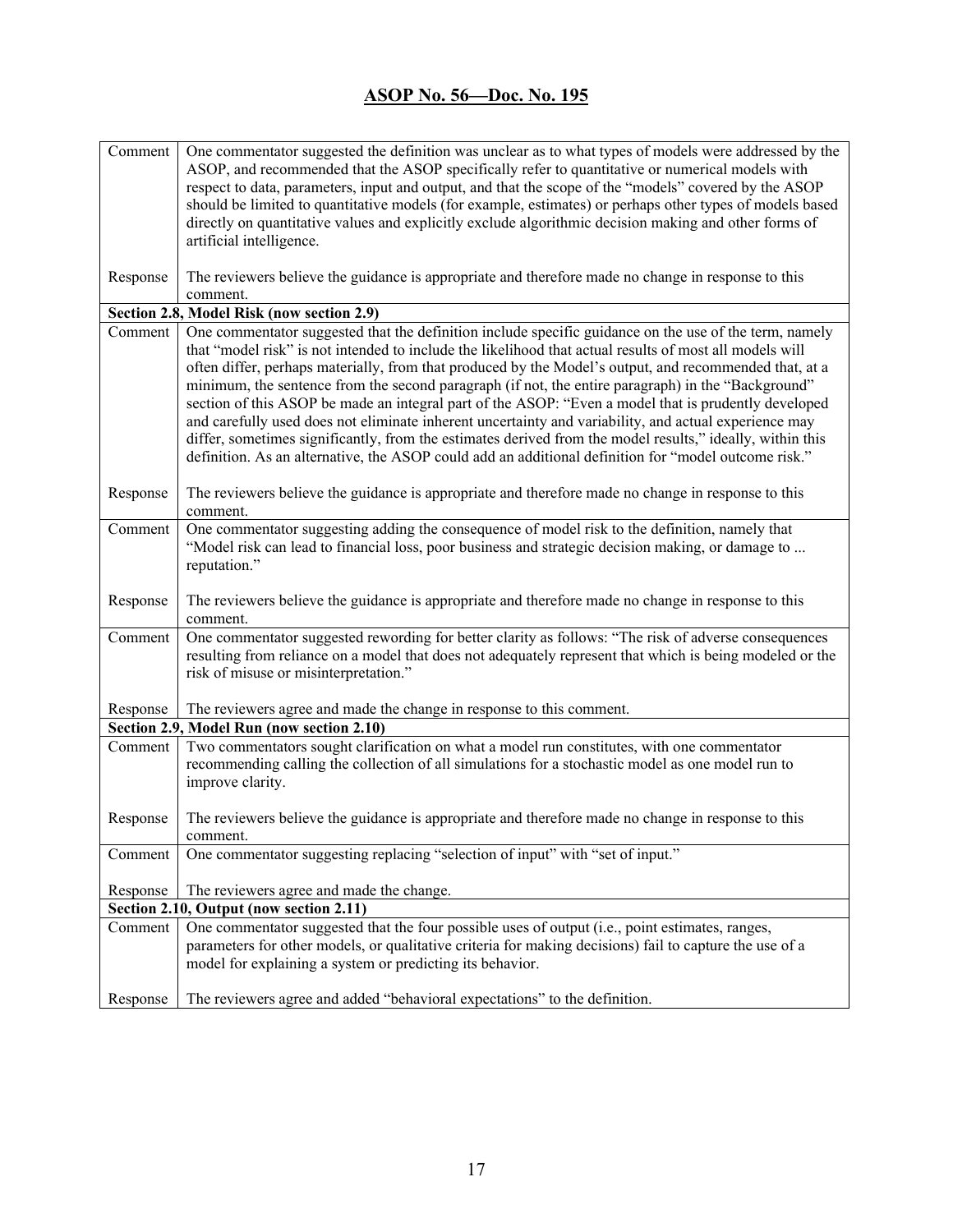| Comment                                    | One commentator noted that section 2.10, Output, only mentions parameters as output that might be                                                                                                   |  |
|--------------------------------------------|-----------------------------------------------------------------------------------------------------------------------------------------------------------------------------------------------------|--|
|                                            | used as input to other models, while different sections of the proposed ASOP also mention data and                                                                                                  |  |
|                                            | assumptions as possible model outputs that can be used as input to other models.                                                                                                                    |  |
|                                            |                                                                                                                                                                                                     |  |
| Response                                   | The reviewers agree, made changes to the definitions of "assumption," "parameter," "input," and                                                                                                     |  |
|                                            | "output," and removed references to "parameter" within section 3 of the ASOP to improve clarity.                                                                                                    |  |
| Comment                                    | One commentator suggested eliminating "qualitative criteria on which decisions could be made," which                                                                                                |  |
|                                            | is vague and may include unintended application of the ASOP.                                                                                                                                        |  |
|                                            |                                                                                                                                                                                                     |  |
| Response                                   | The reviewers believe the guidance is appropriate and therefore made no change in response to this                                                                                                  |  |
|                                            | comment.                                                                                                                                                                                            |  |
|                                            | Section 2.11, Overfitting (now section 2.12)                                                                                                                                                        |  |
| Comment                                    | Three commentators suggested adding "materially" to the phrase "prediction accuracy decreased" to                                                                                                   |  |
|                                            | allow for the actuary to determine whether that decrease is large enough to cause concern.                                                                                                          |  |
|                                            |                                                                                                                                                                                                     |  |
| Response                                   | The reviewers agree and made the change.                                                                                                                                                            |  |
| Comment                                    | One commentator suggested that including "may decrease" in place of "decrease" seems more                                                                                                           |  |
|                                            | appropriate since the guidance in section 3.14 uses the words "should consider."                                                                                                                    |  |
|                                            |                                                                                                                                                                                                     |  |
| Response                                   | The reviewers believe the guidance is appropriate and therefore made no change in response to this                                                                                                  |  |
|                                            | comment.                                                                                                                                                                                            |  |
| Comment                                    | One commentator suggested including a definition of underfitting as well as adding more descriptive                                                                                                 |  |
|                                            | examples for both overfitting and underfitting.                                                                                                                                                     |  |
|                                            |                                                                                                                                                                                                     |  |
| Response                                   | The reviewers believe the guidance is appropriate and therefore made no change in response to this                                                                                                  |  |
|                                            | comment.                                                                                                                                                                                            |  |
| Section 2.12, Parameter (now section 2.13) |                                                                                                                                                                                                     |  |
|                                            |                                                                                                                                                                                                     |  |
| Comment                                    | One commentator suggested that to further distinguish parameter from data, it would be helpful to state,                                                                                            |  |
|                                            | "Parameters often consist of product features that are used to configure a model for specific blocks of                                                                                             |  |
|                                            | business. Unlike data, they typically remain constant from run to run, unless the model's scope is                                                                                                  |  |
|                                            | expanded to include new products."                                                                                                                                                                  |  |
|                                            |                                                                                                                                                                                                     |  |
| Response                                   | While the reviewers did not make the specific recommended edit, the reviewers made changes to the                                                                                                   |  |
|                                            | definitions of "assumption," "parameter," "input," and "output," and removed references to "parameter"                                                                                              |  |
|                                            | within section 3 of the ASOP to improve clarity.                                                                                                                                                    |  |
| Comment                                    | One commentator recommended further differentiating between a parameter used as an input to a model                                                                                                 |  |
|                                            | and that used as output from a model (for example, "input parameter" and "output parameter").                                                                                                       |  |
|                                            |                                                                                                                                                                                                     |  |
| Response                                   | While the reviewers did not make the specific recommended edit, the reviewers made changes to the                                                                                                   |  |
|                                            | definitions of "assumption," "parameter," "input," and "output," and removed references to "parameter"                                                                                              |  |
|                                            | within section 3 of the ASOP to improve clarity.                                                                                                                                                    |  |
| Comment                                    | One commentator suggested adding the phrase "that is not data or assumptions" after "contractual input"                                                                                             |  |
|                                            | in the first sentence.                                                                                                                                                                              |  |
|                                            |                                                                                                                                                                                                     |  |
| Response                                   | The reviewers removed the reference to the term "contractual" within the definition of "parameter," and                                                                                             |  |
|                                            | revised the definitions of "assumptions," "input," and "output" to improve clarity.                                                                                                                 |  |
| Comment                                    | One commentator shared an analysis of the definitions and use of the terms "parameter," "assumptions,"                                                                                              |  |
|                                            | "input" and "output," and stated that it is not clear how "parameters" are distinguishable from other                                                                                               |  |
|                                            | "assumptions" or "data."                                                                                                                                                                            |  |
|                                            |                                                                                                                                                                                                     |  |
| Response                                   | The reviewers agree, made changes to the definitions of "assumption," "parameter," "input," and<br>"output," and removed references to "parameter" within section 3 of the ASOP to improve clarity. |  |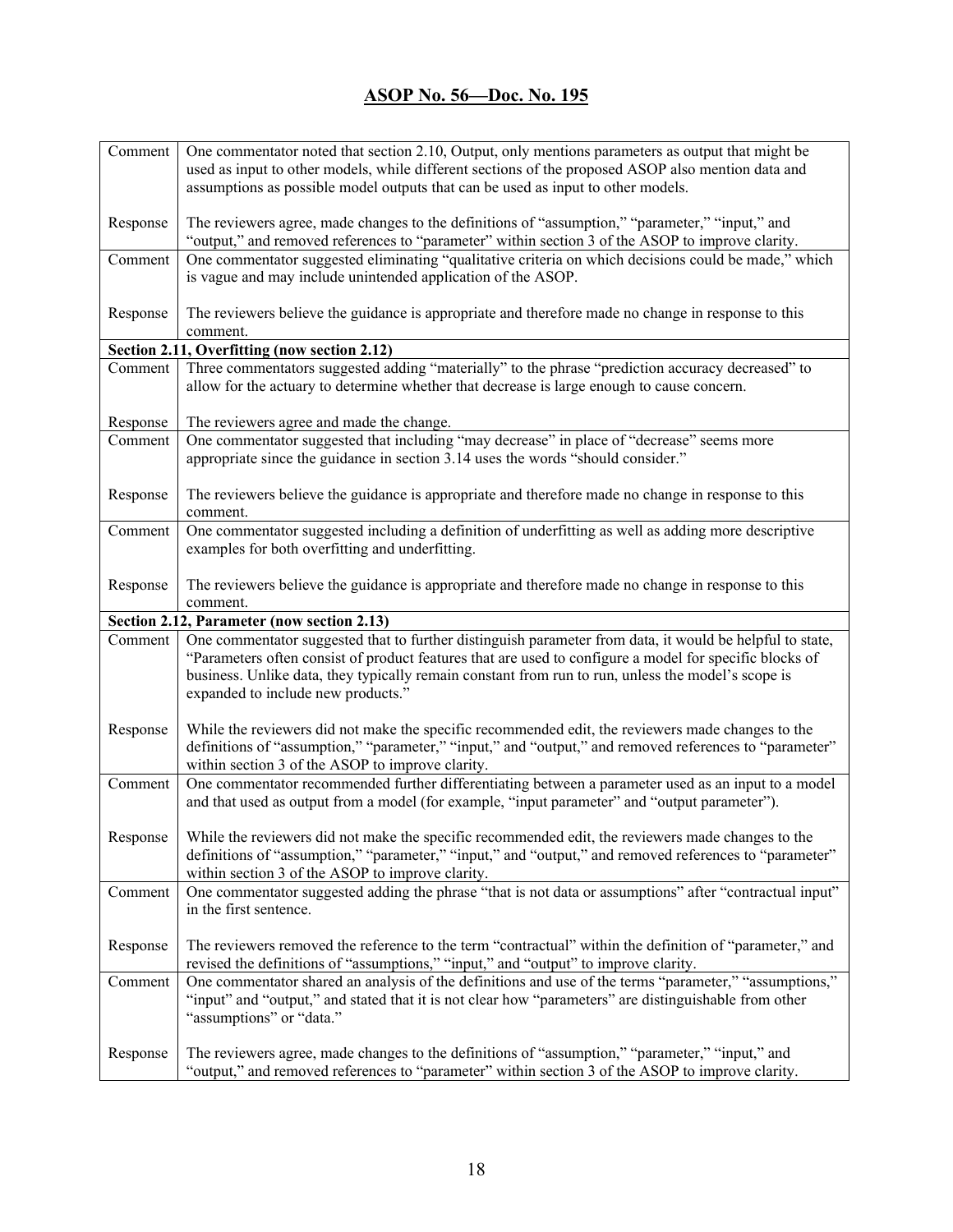| Comment  | One commentator observed that the definition of parameter appeared to be a subset of assumptions and                                                                                                           |
|----------|----------------------------------------------------------------------------------------------------------------------------------------------------------------------------------------------------------------|
|          | recommended considering language to highlight that assumptions/methods may be used to develop the                                                                                                              |
|          | parameters used in the model.                                                                                                                                                                                  |
|          |                                                                                                                                                                                                                |
| Response | The reviewers agree in part, made changes to the definitions of "assumption," "parameter," "input," and                                                                                                        |
|          | "output," and removed references to "parameter" within section 3 of the ASOP to improve clarity.                                                                                                               |
| Comment  | One commentator suggested adjusting the definition to restrict it to quantitative values.                                                                                                                      |
|          |                                                                                                                                                                                                                |
| Response | The reviewers believe the guidance is appropriate and therefore made no change in response to this                                                                                                             |
|          | comment.                                                                                                                                                                                                       |
|          | SECTION 3. ANALYSIS OF ISSUES AND RECOMMENDED PRACTICES                                                                                                                                                        |
|          | Section 3.1, Model Meeting the Intended Purpose                                                                                                                                                                |
| Comment  | One commentator noted that actuaries will often "repurpose" models for different intended purposes and                                                                                                         |
|          | suggested that the ASOP explicitly require the actuary developing, selecting, or evaluating the model to                                                                                                       |
|          | identify and document the specific purposes or ranges of parameters/inputs, etc., for which the model is                                                                                                       |
|          | valid/applicable and require actuaries to identify what aspects of the model would need to be adjusted to                                                                                                      |
|          | eliminate model limitations. The commentator also suggested that actuaries developing models should                                                                                                            |
|          | anticipate modeling changes that will develop in the near future to avoid having rigid models.                                                                                                                 |
|          |                                                                                                                                                                                                                |
| Response | The reviewers believe the guidance is appropriate and therefore made no change in response to this                                                                                                             |
|          | comment.                                                                                                                                                                                                       |
|          | Section 3.1.1, Designing, Developing, or Modifying the Model                                                                                                                                                   |
| Comment  | One commentator suggested that this section should speak directly to modeling choices. Where the                                                                                                               |
|          | design of a model includes significant modeling choices (for example, simplifications, approximations),                                                                                                        |
|          | the actuary should understand the rationale and/or justification for the choices made. Where an actuary is<br>responsible for designing, developing, or modifying a model, the actuary should consider whether |
|          | developmental testing is needed to assess the appropriateness of significant modeling choices.                                                                                                                 |
|          |                                                                                                                                                                                                                |
| Response | The reviewers believe the guidance is appropriate and therefore made no change in response to this                                                                                                             |
|          | comment.                                                                                                                                                                                                       |
| Comment  | One commentator noted that the meaning of "dependencies recognized" is not clear and requires                                                                                                                  |
|          | additional explanation.                                                                                                                                                                                        |
|          |                                                                                                                                                                                                                |
| Response | The reviewers believe the guidance is appropriate and therefore made no change in response to this                                                                                                             |
|          | comment.                                                                                                                                                                                                       |
| Comment  | One commentator noted that it may not be clear what the actuary is looking for in terms of "consistency"                                                                                                       |
|          | with the intended purpose" when discussing the volatility of the expected values and that it's not clear                                                                                                       |
|          | what "dependencies" are, in particular whether the term is referencing the dependencies among models                                                                                                           |
|          | or consistency of the model with its data, assumptions $\&$ parameters (A&P), and methods. In addition,                                                                                                        |
|          | the commentator suggested that a definition of dependencies would be helpful.                                                                                                                                  |
|          |                                                                                                                                                                                                                |
| Response | The reviewers believe the guidance is appropriate and therefore made no change in response to this                                                                                                             |
|          | comment.                                                                                                                                                                                                       |
| Comment  | One commentator suggested replacing the phrase "include but are not limited to" with "for example"                                                                                                             |
|          | since such a replacement would reduce the chance of misinterpretation of the guidance in terms of what                                                                                                         |
|          | the actuary is obliged to do.                                                                                                                                                                                  |
|          |                                                                                                                                                                                                                |
| Response | The reviewers believe the guidance is appropriate and therefore made no change in response to this                                                                                                             |
|          | comment.                                                                                                                                                                                                       |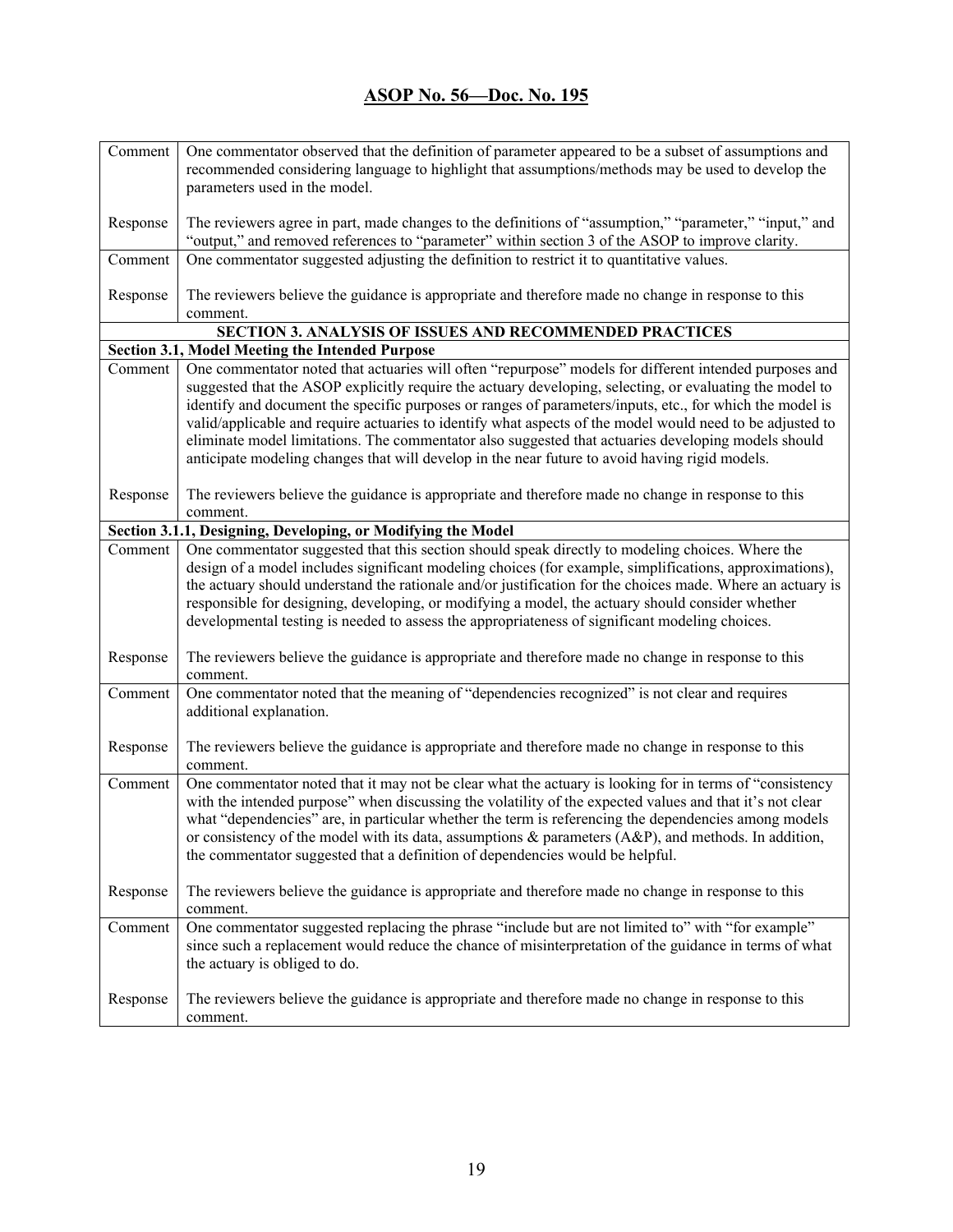| the Model, as referenced below.<br>One commentator noted that the initial input as well as revisions to input need to be consistent with the<br>Comment<br>intended purpose, and therefore recommended removing the words "any revisions to."<br>Response<br>The reviewers agree and made the change, which appears in new section 3.1.3.<br>One commentator noted general agreement, with the exception of "governance and controls," which in<br>Comment<br>many situations will be set at a firm-wide level and are not available for an actuary's review (for<br>instance, when an actuary uses its firm's actuarial valuation software). Further, although the<br>commentator agrees that governance and controls may affect the actuary's ability to rely on the model,<br>the commentator does not believe these factors would affect the model's inherent consistency with its<br>intended purpose, and suggested the ASOP should contain a separate section describing what an actuary<br>should consider with respect to governance and controls for models.<br>The reviewers believe the guidance, which now appears in new section 3.1.3, is appropriate and<br>Response<br>therefore made no change in response to this comment.<br>One commentator noted confusion with the use of "output are consistent with the intended purpose," and<br>Comment<br>that the use of "consistent" might result in confusion between sections 3.1.1 and 3.1.2. Further, the<br>commentator suggested the word "validation" should be replaced with "testing" given that the term<br>"validation" is a very particular word for many companies and usually corresponds to Independent<br>Model Validation.<br>The reviewers believe the guidance, which now appears in new section 3.1.3, is appropriate and<br>Response<br>therefore made no change in response to this comment.<br>One commentator suggested replacing "confirm the model reasonably meets the intended purpose "<br>Comment<br>with "review that the model is reasonable with respect to meeting the intended purpose " In addition,<br>the commentator suggested replacing "to ensure that any revisions to the input and  are consistent with<br>the intended purpose." with "to consider whether the revisions to the input and  are consistent with the<br>intended purpose."<br>The reviewers clarified the guidance.<br>Response<br>One commentator suggested replacing the word "ensure" with "validate" and sought an example for<br>Comment<br>what "the standard require(s) with respect to the determination of reasonability."<br>The reviewers clarified the guidance and replaced the word "ensure" with "use or confirm" in new<br>Response<br>section 3.1.3.<br>Section 3.1.3, Understanding the Model (now section 3.2)<br>Comment   One commentator suggested replacing "results of the model," with "output" as defined in section 2.<br>requested clarification of "methods" in paragraph b, and suggested removing "time constraints" in<br>paragraph c.<br>The reviewers believe the guidance is appropriate and therefore made no change in response to these<br>Response<br>comments.<br>One commentator asked whether the actuary should also understand the appropriate use of the model.<br>Comment<br>The reviewers believe the guidance is appropriate and therefore made no change in response to this<br>Response<br>comment.<br>One commentator did not think this paragraph should be limited to when the actuary is expressing an<br>Comment<br>opinion on or communicating results of the model and suggested "rewording would be helpful here."<br>The reviewers believe the guidance is appropriate and therefore made no change in response to this<br>Response<br>comment. | Section 3.1.2, Selecting, Using, Reviewing, or Evaluating the Model (now titled, Selecting, Reviewing, or      |  |  |
|-------------------------------------------------------------------------------------------------------------------------------------------------------------------------------------------------------------------------------------------------------------------------------------------------------------------------------------------------------------------------------------------------------------------------------------------------------------------------------------------------------------------------------------------------------------------------------------------------------------------------------------------------------------------------------------------------------------------------------------------------------------------------------------------------------------------------------------------------------------------------------------------------------------------------------------------------------------------------------------------------------------------------------------------------------------------------------------------------------------------------------------------------------------------------------------------------------------------------------------------------------------------------------------------------------------------------------------------------------------------------------------------------------------------------------------------------------------------------------------------------------------------------------------------------------------------------------------------------------------------------------------------------------------------------------------------------------------------------------------------------------------------------------------------------------------------------------------------------------------------------------------------------------------------------------------------------------------------------------------------------------------------------------------------------------------------------------------------------------------------------------------------------------------------------------------------------------------------------------------------------------------------------------------------------------------------------------------------------------------------------------------------------------------------------------------------------------------------------------------------------------------------------------------------------------------------------------------------------------------------------------------------------------------------------------------------------------------------------------------------------------------------------------------------------------------------------------------------------------------------------------------------------------------------------------------------------------------------------------------------------------------------------------------------------------------------------------------------------------------------------------------------------------------------------------------------------------------------------------------------------------------------------------------------------------------------------------------------------------------------------------------------------------------------------------------------------------------------------------------------------------------------------------------------------------------------------------------------------------------------------------------------------------------------------------------------------------------------------------------------------------------------------------------|----------------------------------------------------------------------------------------------------------------|--|--|
|                                                                                                                                                                                                                                                                                                                                                                                                                                                                                                                                                                                                                                                                                                                                                                                                                                                                                                                                                                                                                                                                                                                                                                                                                                                                                                                                                                                                                                                                                                                                                                                                                                                                                                                                                                                                                                                                                                                                                                                                                                                                                                                                                                                                                                                                                                                                                                                                                                                                                                                                                                                                                                                                                                                                                                                                                                                                                                                                                                                                                                                                                                                                                                                                                                                                                                                                                                                                                                                                                                                                                                                                                                                                                                                                                                                     | Evaluating the Model). Note: Changes to old section 3.1.2 have been incorporated into new section 3.1.3, Using |  |  |
|                                                                                                                                                                                                                                                                                                                                                                                                                                                                                                                                                                                                                                                                                                                                                                                                                                                                                                                                                                                                                                                                                                                                                                                                                                                                                                                                                                                                                                                                                                                                                                                                                                                                                                                                                                                                                                                                                                                                                                                                                                                                                                                                                                                                                                                                                                                                                                                                                                                                                                                                                                                                                                                                                                                                                                                                                                                                                                                                                                                                                                                                                                                                                                                                                                                                                                                                                                                                                                                                                                                                                                                                                                                                                                                                                                                     |                                                                                                                |  |  |
|                                                                                                                                                                                                                                                                                                                                                                                                                                                                                                                                                                                                                                                                                                                                                                                                                                                                                                                                                                                                                                                                                                                                                                                                                                                                                                                                                                                                                                                                                                                                                                                                                                                                                                                                                                                                                                                                                                                                                                                                                                                                                                                                                                                                                                                                                                                                                                                                                                                                                                                                                                                                                                                                                                                                                                                                                                                                                                                                                                                                                                                                                                                                                                                                                                                                                                                                                                                                                                                                                                                                                                                                                                                                                                                                                                                     |                                                                                                                |  |  |
|                                                                                                                                                                                                                                                                                                                                                                                                                                                                                                                                                                                                                                                                                                                                                                                                                                                                                                                                                                                                                                                                                                                                                                                                                                                                                                                                                                                                                                                                                                                                                                                                                                                                                                                                                                                                                                                                                                                                                                                                                                                                                                                                                                                                                                                                                                                                                                                                                                                                                                                                                                                                                                                                                                                                                                                                                                                                                                                                                                                                                                                                                                                                                                                                                                                                                                                                                                                                                                                                                                                                                                                                                                                                                                                                                                                     |                                                                                                                |  |  |
|                                                                                                                                                                                                                                                                                                                                                                                                                                                                                                                                                                                                                                                                                                                                                                                                                                                                                                                                                                                                                                                                                                                                                                                                                                                                                                                                                                                                                                                                                                                                                                                                                                                                                                                                                                                                                                                                                                                                                                                                                                                                                                                                                                                                                                                                                                                                                                                                                                                                                                                                                                                                                                                                                                                                                                                                                                                                                                                                                                                                                                                                                                                                                                                                                                                                                                                                                                                                                                                                                                                                                                                                                                                                                                                                                                                     |                                                                                                                |  |  |
|                                                                                                                                                                                                                                                                                                                                                                                                                                                                                                                                                                                                                                                                                                                                                                                                                                                                                                                                                                                                                                                                                                                                                                                                                                                                                                                                                                                                                                                                                                                                                                                                                                                                                                                                                                                                                                                                                                                                                                                                                                                                                                                                                                                                                                                                                                                                                                                                                                                                                                                                                                                                                                                                                                                                                                                                                                                                                                                                                                                                                                                                                                                                                                                                                                                                                                                                                                                                                                                                                                                                                                                                                                                                                                                                                                                     |                                                                                                                |  |  |
|                                                                                                                                                                                                                                                                                                                                                                                                                                                                                                                                                                                                                                                                                                                                                                                                                                                                                                                                                                                                                                                                                                                                                                                                                                                                                                                                                                                                                                                                                                                                                                                                                                                                                                                                                                                                                                                                                                                                                                                                                                                                                                                                                                                                                                                                                                                                                                                                                                                                                                                                                                                                                                                                                                                                                                                                                                                                                                                                                                                                                                                                                                                                                                                                                                                                                                                                                                                                                                                                                                                                                                                                                                                                                                                                                                                     |                                                                                                                |  |  |
|                                                                                                                                                                                                                                                                                                                                                                                                                                                                                                                                                                                                                                                                                                                                                                                                                                                                                                                                                                                                                                                                                                                                                                                                                                                                                                                                                                                                                                                                                                                                                                                                                                                                                                                                                                                                                                                                                                                                                                                                                                                                                                                                                                                                                                                                                                                                                                                                                                                                                                                                                                                                                                                                                                                                                                                                                                                                                                                                                                                                                                                                                                                                                                                                                                                                                                                                                                                                                                                                                                                                                                                                                                                                                                                                                                                     |                                                                                                                |  |  |
|                                                                                                                                                                                                                                                                                                                                                                                                                                                                                                                                                                                                                                                                                                                                                                                                                                                                                                                                                                                                                                                                                                                                                                                                                                                                                                                                                                                                                                                                                                                                                                                                                                                                                                                                                                                                                                                                                                                                                                                                                                                                                                                                                                                                                                                                                                                                                                                                                                                                                                                                                                                                                                                                                                                                                                                                                                                                                                                                                                                                                                                                                                                                                                                                                                                                                                                                                                                                                                                                                                                                                                                                                                                                                                                                                                                     |                                                                                                                |  |  |
|                                                                                                                                                                                                                                                                                                                                                                                                                                                                                                                                                                                                                                                                                                                                                                                                                                                                                                                                                                                                                                                                                                                                                                                                                                                                                                                                                                                                                                                                                                                                                                                                                                                                                                                                                                                                                                                                                                                                                                                                                                                                                                                                                                                                                                                                                                                                                                                                                                                                                                                                                                                                                                                                                                                                                                                                                                                                                                                                                                                                                                                                                                                                                                                                                                                                                                                                                                                                                                                                                                                                                                                                                                                                                                                                                                                     |                                                                                                                |  |  |
|                                                                                                                                                                                                                                                                                                                                                                                                                                                                                                                                                                                                                                                                                                                                                                                                                                                                                                                                                                                                                                                                                                                                                                                                                                                                                                                                                                                                                                                                                                                                                                                                                                                                                                                                                                                                                                                                                                                                                                                                                                                                                                                                                                                                                                                                                                                                                                                                                                                                                                                                                                                                                                                                                                                                                                                                                                                                                                                                                                                                                                                                                                                                                                                                                                                                                                                                                                                                                                                                                                                                                                                                                                                                                                                                                                                     |                                                                                                                |  |  |
|                                                                                                                                                                                                                                                                                                                                                                                                                                                                                                                                                                                                                                                                                                                                                                                                                                                                                                                                                                                                                                                                                                                                                                                                                                                                                                                                                                                                                                                                                                                                                                                                                                                                                                                                                                                                                                                                                                                                                                                                                                                                                                                                                                                                                                                                                                                                                                                                                                                                                                                                                                                                                                                                                                                                                                                                                                                                                                                                                                                                                                                                                                                                                                                                                                                                                                                                                                                                                                                                                                                                                                                                                                                                                                                                                                                     |                                                                                                                |  |  |
|                                                                                                                                                                                                                                                                                                                                                                                                                                                                                                                                                                                                                                                                                                                                                                                                                                                                                                                                                                                                                                                                                                                                                                                                                                                                                                                                                                                                                                                                                                                                                                                                                                                                                                                                                                                                                                                                                                                                                                                                                                                                                                                                                                                                                                                                                                                                                                                                                                                                                                                                                                                                                                                                                                                                                                                                                                                                                                                                                                                                                                                                                                                                                                                                                                                                                                                                                                                                                                                                                                                                                                                                                                                                                                                                                                                     |                                                                                                                |  |  |
|                                                                                                                                                                                                                                                                                                                                                                                                                                                                                                                                                                                                                                                                                                                                                                                                                                                                                                                                                                                                                                                                                                                                                                                                                                                                                                                                                                                                                                                                                                                                                                                                                                                                                                                                                                                                                                                                                                                                                                                                                                                                                                                                                                                                                                                                                                                                                                                                                                                                                                                                                                                                                                                                                                                                                                                                                                                                                                                                                                                                                                                                                                                                                                                                                                                                                                                                                                                                                                                                                                                                                                                                                                                                                                                                                                                     |                                                                                                                |  |  |
|                                                                                                                                                                                                                                                                                                                                                                                                                                                                                                                                                                                                                                                                                                                                                                                                                                                                                                                                                                                                                                                                                                                                                                                                                                                                                                                                                                                                                                                                                                                                                                                                                                                                                                                                                                                                                                                                                                                                                                                                                                                                                                                                                                                                                                                                                                                                                                                                                                                                                                                                                                                                                                                                                                                                                                                                                                                                                                                                                                                                                                                                                                                                                                                                                                                                                                                                                                                                                                                                                                                                                                                                                                                                                                                                                                                     |                                                                                                                |  |  |
|                                                                                                                                                                                                                                                                                                                                                                                                                                                                                                                                                                                                                                                                                                                                                                                                                                                                                                                                                                                                                                                                                                                                                                                                                                                                                                                                                                                                                                                                                                                                                                                                                                                                                                                                                                                                                                                                                                                                                                                                                                                                                                                                                                                                                                                                                                                                                                                                                                                                                                                                                                                                                                                                                                                                                                                                                                                                                                                                                                                                                                                                                                                                                                                                                                                                                                                                                                                                                                                                                                                                                                                                                                                                                                                                                                                     |                                                                                                                |  |  |
|                                                                                                                                                                                                                                                                                                                                                                                                                                                                                                                                                                                                                                                                                                                                                                                                                                                                                                                                                                                                                                                                                                                                                                                                                                                                                                                                                                                                                                                                                                                                                                                                                                                                                                                                                                                                                                                                                                                                                                                                                                                                                                                                                                                                                                                                                                                                                                                                                                                                                                                                                                                                                                                                                                                                                                                                                                                                                                                                                                                                                                                                                                                                                                                                                                                                                                                                                                                                                                                                                                                                                                                                                                                                                                                                                                                     |                                                                                                                |  |  |
|                                                                                                                                                                                                                                                                                                                                                                                                                                                                                                                                                                                                                                                                                                                                                                                                                                                                                                                                                                                                                                                                                                                                                                                                                                                                                                                                                                                                                                                                                                                                                                                                                                                                                                                                                                                                                                                                                                                                                                                                                                                                                                                                                                                                                                                                                                                                                                                                                                                                                                                                                                                                                                                                                                                                                                                                                                                                                                                                                                                                                                                                                                                                                                                                                                                                                                                                                                                                                                                                                                                                                                                                                                                                                                                                                                                     |                                                                                                                |  |  |
|                                                                                                                                                                                                                                                                                                                                                                                                                                                                                                                                                                                                                                                                                                                                                                                                                                                                                                                                                                                                                                                                                                                                                                                                                                                                                                                                                                                                                                                                                                                                                                                                                                                                                                                                                                                                                                                                                                                                                                                                                                                                                                                                                                                                                                                                                                                                                                                                                                                                                                                                                                                                                                                                                                                                                                                                                                                                                                                                                                                                                                                                                                                                                                                                                                                                                                                                                                                                                                                                                                                                                                                                                                                                                                                                                                                     |                                                                                                                |  |  |
|                                                                                                                                                                                                                                                                                                                                                                                                                                                                                                                                                                                                                                                                                                                                                                                                                                                                                                                                                                                                                                                                                                                                                                                                                                                                                                                                                                                                                                                                                                                                                                                                                                                                                                                                                                                                                                                                                                                                                                                                                                                                                                                                                                                                                                                                                                                                                                                                                                                                                                                                                                                                                                                                                                                                                                                                                                                                                                                                                                                                                                                                                                                                                                                                                                                                                                                                                                                                                                                                                                                                                                                                                                                                                                                                                                                     |                                                                                                                |  |  |
|                                                                                                                                                                                                                                                                                                                                                                                                                                                                                                                                                                                                                                                                                                                                                                                                                                                                                                                                                                                                                                                                                                                                                                                                                                                                                                                                                                                                                                                                                                                                                                                                                                                                                                                                                                                                                                                                                                                                                                                                                                                                                                                                                                                                                                                                                                                                                                                                                                                                                                                                                                                                                                                                                                                                                                                                                                                                                                                                                                                                                                                                                                                                                                                                                                                                                                                                                                                                                                                                                                                                                                                                                                                                                                                                                                                     |                                                                                                                |  |  |
|                                                                                                                                                                                                                                                                                                                                                                                                                                                                                                                                                                                                                                                                                                                                                                                                                                                                                                                                                                                                                                                                                                                                                                                                                                                                                                                                                                                                                                                                                                                                                                                                                                                                                                                                                                                                                                                                                                                                                                                                                                                                                                                                                                                                                                                                                                                                                                                                                                                                                                                                                                                                                                                                                                                                                                                                                                                                                                                                                                                                                                                                                                                                                                                                                                                                                                                                                                                                                                                                                                                                                                                                                                                                                                                                                                                     |                                                                                                                |  |  |
|                                                                                                                                                                                                                                                                                                                                                                                                                                                                                                                                                                                                                                                                                                                                                                                                                                                                                                                                                                                                                                                                                                                                                                                                                                                                                                                                                                                                                                                                                                                                                                                                                                                                                                                                                                                                                                                                                                                                                                                                                                                                                                                                                                                                                                                                                                                                                                                                                                                                                                                                                                                                                                                                                                                                                                                                                                                                                                                                                                                                                                                                                                                                                                                                                                                                                                                                                                                                                                                                                                                                                                                                                                                                                                                                                                                     |                                                                                                                |  |  |
|                                                                                                                                                                                                                                                                                                                                                                                                                                                                                                                                                                                                                                                                                                                                                                                                                                                                                                                                                                                                                                                                                                                                                                                                                                                                                                                                                                                                                                                                                                                                                                                                                                                                                                                                                                                                                                                                                                                                                                                                                                                                                                                                                                                                                                                                                                                                                                                                                                                                                                                                                                                                                                                                                                                                                                                                                                                                                                                                                                                                                                                                                                                                                                                                                                                                                                                                                                                                                                                                                                                                                                                                                                                                                                                                                                                     |                                                                                                                |  |  |
|                                                                                                                                                                                                                                                                                                                                                                                                                                                                                                                                                                                                                                                                                                                                                                                                                                                                                                                                                                                                                                                                                                                                                                                                                                                                                                                                                                                                                                                                                                                                                                                                                                                                                                                                                                                                                                                                                                                                                                                                                                                                                                                                                                                                                                                                                                                                                                                                                                                                                                                                                                                                                                                                                                                                                                                                                                                                                                                                                                                                                                                                                                                                                                                                                                                                                                                                                                                                                                                                                                                                                                                                                                                                                                                                                                                     |                                                                                                                |  |  |
|                                                                                                                                                                                                                                                                                                                                                                                                                                                                                                                                                                                                                                                                                                                                                                                                                                                                                                                                                                                                                                                                                                                                                                                                                                                                                                                                                                                                                                                                                                                                                                                                                                                                                                                                                                                                                                                                                                                                                                                                                                                                                                                                                                                                                                                                                                                                                                                                                                                                                                                                                                                                                                                                                                                                                                                                                                                                                                                                                                                                                                                                                                                                                                                                                                                                                                                                                                                                                                                                                                                                                                                                                                                                                                                                                                                     |                                                                                                                |  |  |
|                                                                                                                                                                                                                                                                                                                                                                                                                                                                                                                                                                                                                                                                                                                                                                                                                                                                                                                                                                                                                                                                                                                                                                                                                                                                                                                                                                                                                                                                                                                                                                                                                                                                                                                                                                                                                                                                                                                                                                                                                                                                                                                                                                                                                                                                                                                                                                                                                                                                                                                                                                                                                                                                                                                                                                                                                                                                                                                                                                                                                                                                                                                                                                                                                                                                                                                                                                                                                                                                                                                                                                                                                                                                                                                                                                                     |                                                                                                                |  |  |
|                                                                                                                                                                                                                                                                                                                                                                                                                                                                                                                                                                                                                                                                                                                                                                                                                                                                                                                                                                                                                                                                                                                                                                                                                                                                                                                                                                                                                                                                                                                                                                                                                                                                                                                                                                                                                                                                                                                                                                                                                                                                                                                                                                                                                                                                                                                                                                                                                                                                                                                                                                                                                                                                                                                                                                                                                                                                                                                                                                                                                                                                                                                                                                                                                                                                                                                                                                                                                                                                                                                                                                                                                                                                                                                                                                                     |                                                                                                                |  |  |
|                                                                                                                                                                                                                                                                                                                                                                                                                                                                                                                                                                                                                                                                                                                                                                                                                                                                                                                                                                                                                                                                                                                                                                                                                                                                                                                                                                                                                                                                                                                                                                                                                                                                                                                                                                                                                                                                                                                                                                                                                                                                                                                                                                                                                                                                                                                                                                                                                                                                                                                                                                                                                                                                                                                                                                                                                                                                                                                                                                                                                                                                                                                                                                                                                                                                                                                                                                                                                                                                                                                                                                                                                                                                                                                                                                                     |                                                                                                                |  |  |
|                                                                                                                                                                                                                                                                                                                                                                                                                                                                                                                                                                                                                                                                                                                                                                                                                                                                                                                                                                                                                                                                                                                                                                                                                                                                                                                                                                                                                                                                                                                                                                                                                                                                                                                                                                                                                                                                                                                                                                                                                                                                                                                                                                                                                                                                                                                                                                                                                                                                                                                                                                                                                                                                                                                                                                                                                                                                                                                                                                                                                                                                                                                                                                                                                                                                                                                                                                                                                                                                                                                                                                                                                                                                                                                                                                                     |                                                                                                                |  |  |
|                                                                                                                                                                                                                                                                                                                                                                                                                                                                                                                                                                                                                                                                                                                                                                                                                                                                                                                                                                                                                                                                                                                                                                                                                                                                                                                                                                                                                                                                                                                                                                                                                                                                                                                                                                                                                                                                                                                                                                                                                                                                                                                                                                                                                                                                                                                                                                                                                                                                                                                                                                                                                                                                                                                                                                                                                                                                                                                                                                                                                                                                                                                                                                                                                                                                                                                                                                                                                                                                                                                                                                                                                                                                                                                                                                                     |                                                                                                                |  |  |
|                                                                                                                                                                                                                                                                                                                                                                                                                                                                                                                                                                                                                                                                                                                                                                                                                                                                                                                                                                                                                                                                                                                                                                                                                                                                                                                                                                                                                                                                                                                                                                                                                                                                                                                                                                                                                                                                                                                                                                                                                                                                                                                                                                                                                                                                                                                                                                                                                                                                                                                                                                                                                                                                                                                                                                                                                                                                                                                                                                                                                                                                                                                                                                                                                                                                                                                                                                                                                                                                                                                                                                                                                                                                                                                                                                                     |                                                                                                                |  |  |
|                                                                                                                                                                                                                                                                                                                                                                                                                                                                                                                                                                                                                                                                                                                                                                                                                                                                                                                                                                                                                                                                                                                                                                                                                                                                                                                                                                                                                                                                                                                                                                                                                                                                                                                                                                                                                                                                                                                                                                                                                                                                                                                                                                                                                                                                                                                                                                                                                                                                                                                                                                                                                                                                                                                                                                                                                                                                                                                                                                                                                                                                                                                                                                                                                                                                                                                                                                                                                                                                                                                                                                                                                                                                                                                                                                                     |                                                                                                                |  |  |
|                                                                                                                                                                                                                                                                                                                                                                                                                                                                                                                                                                                                                                                                                                                                                                                                                                                                                                                                                                                                                                                                                                                                                                                                                                                                                                                                                                                                                                                                                                                                                                                                                                                                                                                                                                                                                                                                                                                                                                                                                                                                                                                                                                                                                                                                                                                                                                                                                                                                                                                                                                                                                                                                                                                                                                                                                                                                                                                                                                                                                                                                                                                                                                                                                                                                                                                                                                                                                                                                                                                                                                                                                                                                                                                                                                                     |                                                                                                                |  |  |
|                                                                                                                                                                                                                                                                                                                                                                                                                                                                                                                                                                                                                                                                                                                                                                                                                                                                                                                                                                                                                                                                                                                                                                                                                                                                                                                                                                                                                                                                                                                                                                                                                                                                                                                                                                                                                                                                                                                                                                                                                                                                                                                                                                                                                                                                                                                                                                                                                                                                                                                                                                                                                                                                                                                                                                                                                                                                                                                                                                                                                                                                                                                                                                                                                                                                                                                                                                                                                                                                                                                                                                                                                                                                                                                                                                                     |                                                                                                                |  |  |
|                                                                                                                                                                                                                                                                                                                                                                                                                                                                                                                                                                                                                                                                                                                                                                                                                                                                                                                                                                                                                                                                                                                                                                                                                                                                                                                                                                                                                                                                                                                                                                                                                                                                                                                                                                                                                                                                                                                                                                                                                                                                                                                                                                                                                                                                                                                                                                                                                                                                                                                                                                                                                                                                                                                                                                                                                                                                                                                                                                                                                                                                                                                                                                                                                                                                                                                                                                                                                                                                                                                                                                                                                                                                                                                                                                                     |                                                                                                                |  |  |
|                                                                                                                                                                                                                                                                                                                                                                                                                                                                                                                                                                                                                                                                                                                                                                                                                                                                                                                                                                                                                                                                                                                                                                                                                                                                                                                                                                                                                                                                                                                                                                                                                                                                                                                                                                                                                                                                                                                                                                                                                                                                                                                                                                                                                                                                                                                                                                                                                                                                                                                                                                                                                                                                                                                                                                                                                                                                                                                                                                                                                                                                                                                                                                                                                                                                                                                                                                                                                                                                                                                                                                                                                                                                                                                                                                                     |                                                                                                                |  |  |
|                                                                                                                                                                                                                                                                                                                                                                                                                                                                                                                                                                                                                                                                                                                                                                                                                                                                                                                                                                                                                                                                                                                                                                                                                                                                                                                                                                                                                                                                                                                                                                                                                                                                                                                                                                                                                                                                                                                                                                                                                                                                                                                                                                                                                                                                                                                                                                                                                                                                                                                                                                                                                                                                                                                                                                                                                                                                                                                                                                                                                                                                                                                                                                                                                                                                                                                                                                                                                                                                                                                                                                                                                                                                                                                                                                                     |                                                                                                                |  |  |
|                                                                                                                                                                                                                                                                                                                                                                                                                                                                                                                                                                                                                                                                                                                                                                                                                                                                                                                                                                                                                                                                                                                                                                                                                                                                                                                                                                                                                                                                                                                                                                                                                                                                                                                                                                                                                                                                                                                                                                                                                                                                                                                                                                                                                                                                                                                                                                                                                                                                                                                                                                                                                                                                                                                                                                                                                                                                                                                                                                                                                                                                                                                                                                                                                                                                                                                                                                                                                                                                                                                                                                                                                                                                                                                                                                                     |                                                                                                                |  |  |
|                                                                                                                                                                                                                                                                                                                                                                                                                                                                                                                                                                                                                                                                                                                                                                                                                                                                                                                                                                                                                                                                                                                                                                                                                                                                                                                                                                                                                                                                                                                                                                                                                                                                                                                                                                                                                                                                                                                                                                                                                                                                                                                                                                                                                                                                                                                                                                                                                                                                                                                                                                                                                                                                                                                                                                                                                                                                                                                                                                                                                                                                                                                                                                                                                                                                                                                                                                                                                                                                                                                                                                                                                                                                                                                                                                                     |                                                                                                                |  |  |
|                                                                                                                                                                                                                                                                                                                                                                                                                                                                                                                                                                                                                                                                                                                                                                                                                                                                                                                                                                                                                                                                                                                                                                                                                                                                                                                                                                                                                                                                                                                                                                                                                                                                                                                                                                                                                                                                                                                                                                                                                                                                                                                                                                                                                                                                                                                                                                                                                                                                                                                                                                                                                                                                                                                                                                                                                                                                                                                                                                                                                                                                                                                                                                                                                                                                                                                                                                                                                                                                                                                                                                                                                                                                                                                                                                                     |                                                                                                                |  |  |
|                                                                                                                                                                                                                                                                                                                                                                                                                                                                                                                                                                                                                                                                                                                                                                                                                                                                                                                                                                                                                                                                                                                                                                                                                                                                                                                                                                                                                                                                                                                                                                                                                                                                                                                                                                                                                                                                                                                                                                                                                                                                                                                                                                                                                                                                                                                                                                                                                                                                                                                                                                                                                                                                                                                                                                                                                                                                                                                                                                                                                                                                                                                                                                                                                                                                                                                                                                                                                                                                                                                                                                                                                                                                                                                                                                                     |                                                                                                                |  |  |
|                                                                                                                                                                                                                                                                                                                                                                                                                                                                                                                                                                                                                                                                                                                                                                                                                                                                                                                                                                                                                                                                                                                                                                                                                                                                                                                                                                                                                                                                                                                                                                                                                                                                                                                                                                                                                                                                                                                                                                                                                                                                                                                                                                                                                                                                                                                                                                                                                                                                                                                                                                                                                                                                                                                                                                                                                                                                                                                                                                                                                                                                                                                                                                                                                                                                                                                                                                                                                                                                                                                                                                                                                                                                                                                                                                                     |                                                                                                                |  |  |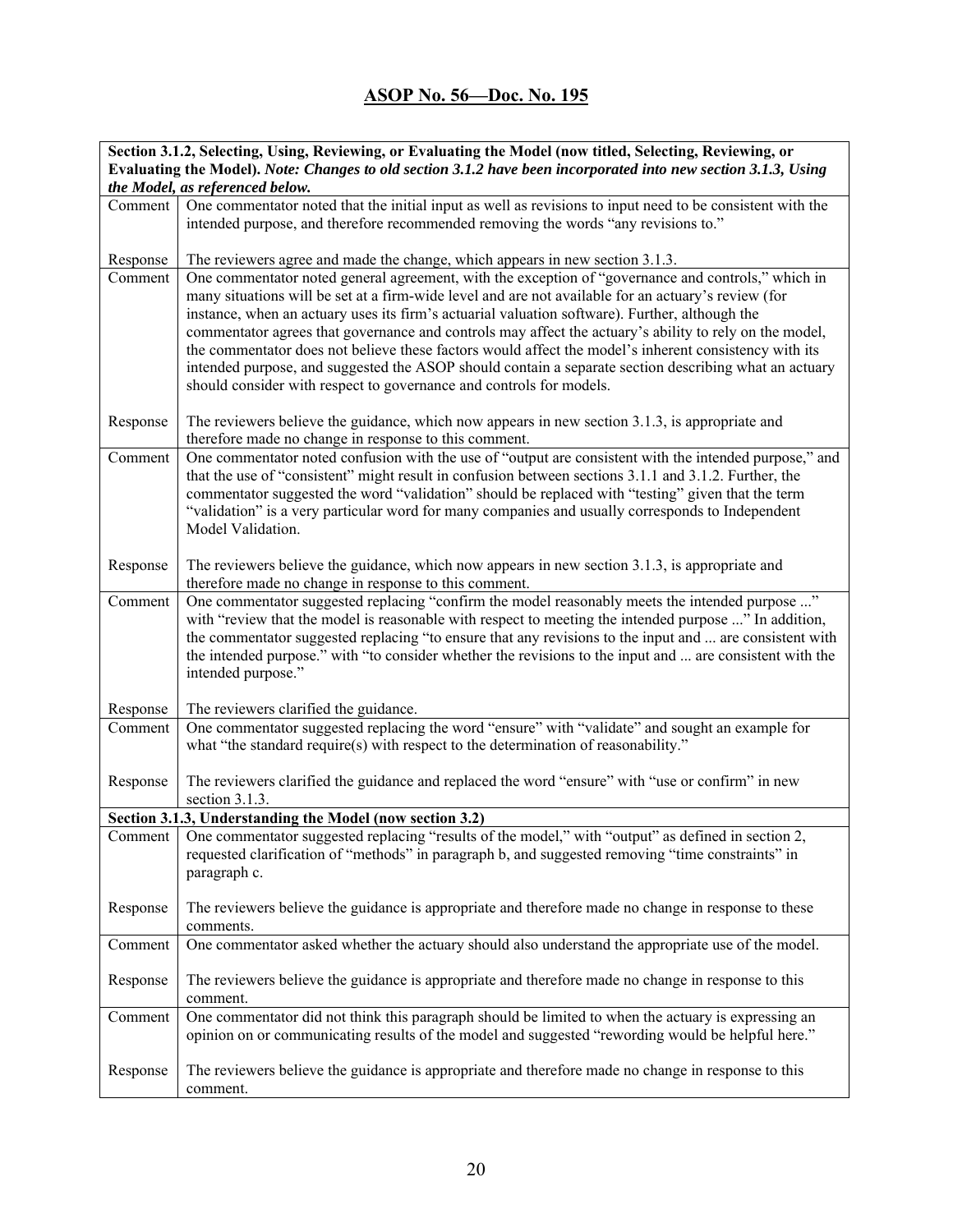| Comment  | One commentator expressed uncertainty regarding the meaning of "dependencies," and questioned<br>whether "methods" meant the model "methodology" or whether it meant the methods used to develop<br>the A&P.                                                                                                                                                                                                                                                                                                                                                                                                                                                                                                                                                                                                                                                                                                                                                                                                     |
|----------|------------------------------------------------------------------------------------------------------------------------------------------------------------------------------------------------------------------------------------------------------------------------------------------------------------------------------------------------------------------------------------------------------------------------------------------------------------------------------------------------------------------------------------------------------------------------------------------------------------------------------------------------------------------------------------------------------------------------------------------------------------------------------------------------------------------------------------------------------------------------------------------------------------------------------------------------------------------------------------------------------------------|
| Response | The reviewers believe the guidance is appropriate and therefore made no change in response to this<br>comment.                                                                                                                                                                                                                                                                                                                                                                                                                                                                                                                                                                                                                                                                                                                                                                                                                                                                                                   |
| Comment  | One commentator suggested replacing section 3.1.3 with the following: "When providing actuarial<br>services which depend significantly on the use of one or more models, the actuary should understand the<br>important aspects of each model being used, such as: a. basic operation of the model, significant<br>dependencies and sensitivities among variables or parameters, input and output, in the model; b.<br>significant known limitations with respect to assumptions and parameters used as input, with respect to<br>the data, information or methods used to build, calibrate, test or validate the model, or with respect to<br>other considerations known to pose material implications when using the model or interpreting model<br>output; and c. significant limitations with respect to a material impact affecting the ability of the model<br>to meet its intended purpose due to other practical considerations, such as data issues, incomplete<br>information, time constraints, etc." |
| Response | The reviewers believe the guidance is appropriate and therefore made no change in response to this<br>comment.                                                                                                                                                                                                                                                                                                                                                                                                                                                                                                                                                                                                                                                                                                                                                                                                                                                                                                   |
|          | Section 3.1.4, Model Structure                                                                                                                                                                                                                                                                                                                                                                                                                                                                                                                                                                                                                                                                                                                                                                                                                                                                                                                                                                                   |
| Comment  | One commentator recommended removing the examples in 3.1.4(e), suggesting that they are not "useful<br>or necessary."                                                                                                                                                                                                                                                                                                                                                                                                                                                                                                                                                                                                                                                                                                                                                                                                                                                                                            |
| Response | The reviewers believe the guidance is appropriate and therefore made no change in response to this<br>comment.                                                                                                                                                                                                                                                                                                                                                                                                                                                                                                                                                                                                                                                                                                                                                                                                                                                                                                   |
| Comment  | One commentator suggested that this section should clarify when the actuary should make this<br>assessment, such as when designing, developing, modifying, selecting, using, reviewing, or evaluating a<br>model, or only when doing some of those actions. In addition, the commentator requested further<br>clarification on the meaning of "judgments reflected in the model" and recommended the removal of<br>"the structure of" from the stem as it would not change the guidance and could prevent<br>confusion/misinterpretation.                                                                                                                                                                                                                                                                                                                                                                                                                                                                        |
| Response | The reviewers believe the guidance is appropriate and therefore made no change in response to this<br>comment.                                                                                                                                                                                                                                                                                                                                                                                                                                                                                                                                                                                                                                                                                                                                                                                                                                                                                                   |
| Comment  | One commentator questioned why only overfitting is considered, and suggested consideration of<br>parsimony, identifiability, goodness of fit, theoretical consistency and predictive power given that<br>overfitting is just one of many types of error that would result in deteriorating a model's predictive<br>power.                                                                                                                                                                                                                                                                                                                                                                                                                                                                                                                                                                                                                                                                                        |
| Response | The reviewers believe the guidance is appropriate and therefore made no change in response to this<br>comment.                                                                                                                                                                                                                                                                                                                                                                                                                                                                                                                                                                                                                                                                                                                                                                                                                                                                                                   |
| Comment  | One commentator suggested including definitions for "projection model," "statistical model," and<br>"predictive model."                                                                                                                                                                                                                                                                                                                                                                                                                                                                                                                                                                                                                                                                                                                                                                                                                                                                                          |
| Response | The reviewers believe the guidance is appropriate and therefore made no change in response to this<br>comment.                                                                                                                                                                                                                                                                                                                                                                                                                                                                                                                                                                                                                                                                                                                                                                                                                                                                                                   |
| Comment  | One commentator suggested replacing the current statement "whether the model is overfitting the data"<br>with "whether the model is overfitting or underfitting the data" to fully capture the bias/variance tradeoff<br>instead of focusing solely on overfitting.                                                                                                                                                                                                                                                                                                                                                                                                                                                                                                                                                                                                                                                                                                                                              |
| Response | The reviewers believe the guidance is appropriate and therefore made no change in response to this<br>comment.                                                                                                                                                                                                                                                                                                                                                                                                                                                                                                                                                                                                                                                                                                                                                                                                                                                                                                   |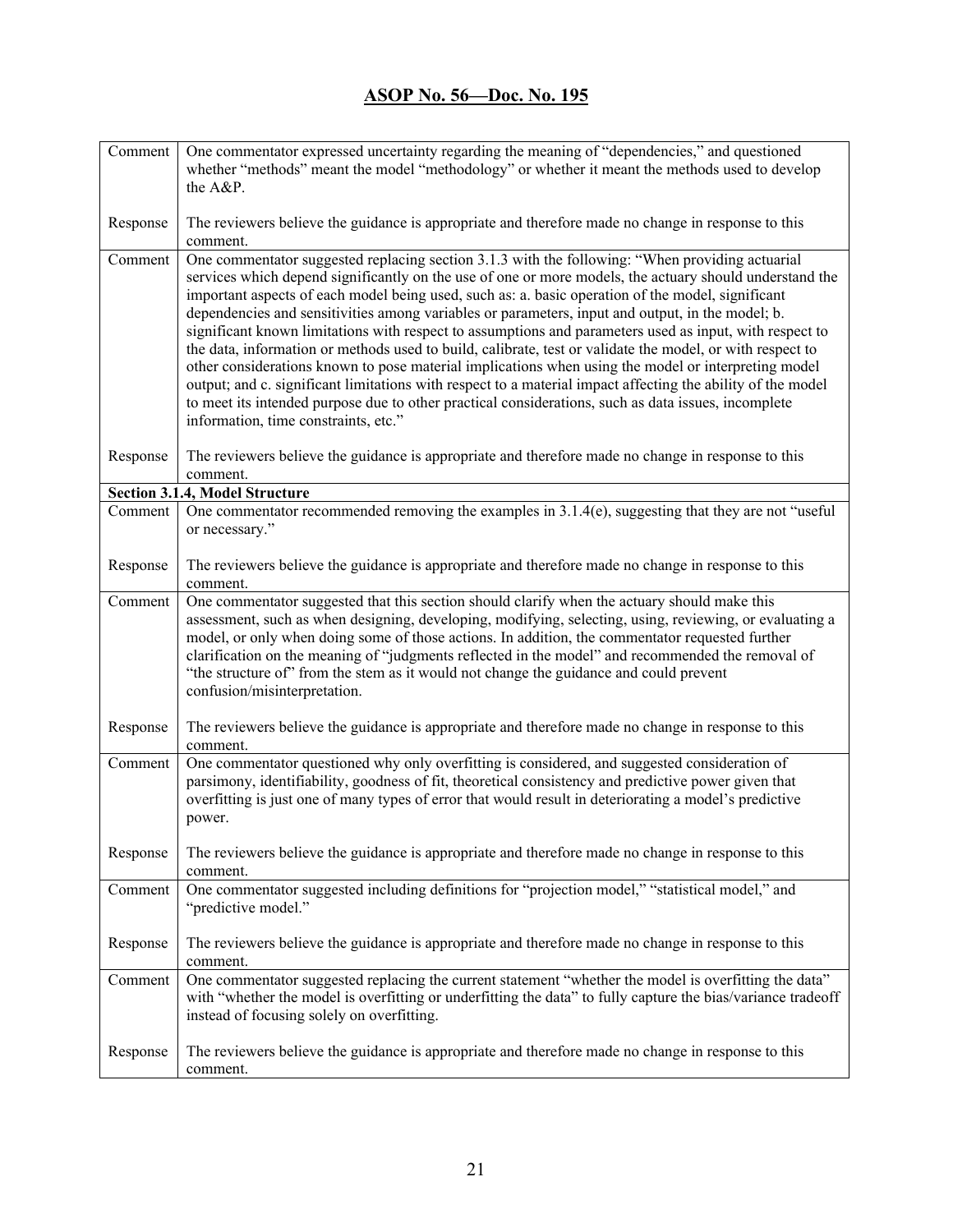| Comment             | One commentator suggested using "structure" instead of "form" for consistency with the title of 3.1.4,                                                                                                                                                                                                                                                                                                                                                                                                                                                                                                                                                                                                                                              |
|---------------------|-----------------------------------------------------------------------------------------------------------------------------------------------------------------------------------------------------------------------------------------------------------------------------------------------------------------------------------------------------------------------------------------------------------------------------------------------------------------------------------------------------------------------------------------------------------------------------------------------------------------------------------------------------------------------------------------------------------------------------------------------------|
|                     | Model Structure.                                                                                                                                                                                                                                                                                                                                                                                                                                                                                                                                                                                                                                                                                                                                    |
| Response            | The reviewers disagree and therefore made no change.                                                                                                                                                                                                                                                                                                                                                                                                                                                                                                                                                                                                                                                                                                |
| Comment             | One commentator suggested replacing should "consider" in section 3.1.4 with "evaluate and document,"<br>and suggested adding wording that requires actuary to indicate how, if at all, modeling of these<br>provisions, risks and interactions are simplified and therefore appropriate only in certain situations.                                                                                                                                                                                                                                                                                                                                                                                                                                 |
| Response            | The reviewers believe the guidance is appropriate and therefore made no change in response to this<br>comment.                                                                                                                                                                                                                                                                                                                                                                                                                                                                                                                                                                                                                                      |
| Comment             | One commentator suggested adding the word "product" to the list in section 3.1.4(a), adding "or type"<br>after "whether the form" to better reflect the reference to projection, statistical, predictive models, and<br>whether "model requirements" may be necessary in section 3.1.4(c).                                                                                                                                                                                                                                                                                                                                                                                                                                                          |
| Response            | The reviewers believe the guidance is appropriate and therefore made no change in response to this<br>comment.                                                                                                                                                                                                                                                                                                                                                                                                                                                                                                                                                                                                                                      |
| Comment             | One commentator suggested rewording of section 3.1.4, subsections a, d, e as follows: "(a) whether<br>there are specific provisions and risks reflected in the model which are material and appropriate to the<br>use of the model, for example, differences by business segment, contract or plan; (d) whether there is a<br>significant and material risk of overfitting the model with the available data; (e) whether the model<br>appropriately reflects the existence of significant options or features, which may apply, that could be<br>reasonably expected to have a material effect on the output of the model. Examples include call options<br>on fixed income assets, policyholder surrender options, and early retirement options." |
| Response            | The reviewers clarified the language regarding overfitting the model but made no change in response to<br>the other comments.                                                                                                                                                                                                                                                                                                                                                                                                                                                                                                                                                                                                                       |
| Section 3.1.5, Data |                                                                                                                                                                                                                                                                                                                                                                                                                                                                                                                                                                                                                                                                                                                                                     |
| Comment             | One commentator suggested that the actuary should consider what transformations of input data and<br>assumptions, if any, are required and how these affect results.                                                                                                                                                                                                                                                                                                                                                                                                                                                                                                                                                                                |
| Response            | The reviewers believe the guidance is appropriate and therefore made no change in response to this<br>comment.                                                                                                                                                                                                                                                                                                                                                                                                                                                                                                                                                                                                                                      |
|                     | Section 3.1.6, Assumptions and Parameters Used As Input (now section 3.1.6, Assumptions Used As Input)                                                                                                                                                                                                                                                                                                                                                                                                                                                                                                                                                                                                                                              |
| Comment             | One commentator believes that it is "unnecessary, confusing and burdensome to include assumptions<br>setting guidance in this standard, given the Assumptions ASOP currently under development, and given<br>the many other ASOPs that provide assumption setting guidance for certain activities."                                                                                                                                                                                                                                                                                                                                                                                                                                                 |
| Response            | The reviewers believe the guidance is appropriate and therefore made no change related to this<br>comment. This ASOP may not reference another ASOP that continues to be within the exposure process.                                                                                                                                                                                                                                                                                                                                                                                                                                                                                                                                               |
| Comment             | One commentator suggested adding "As" to the beginning of the stem of section 3.1.6, to read, "As for<br>models that use assumptions and parameters as input" In addition, the commentator noted that<br>assumption setting and parameterization of assumptions should be mentioned separately for clarity as<br>they are different activities and imply different risks.                                                                                                                                                                                                                                                                                                                                                                           |
| Response            | While the reviewers did not make the specific recommended edit, the reviewers made changes to the<br>definitions of "assumption," "parameter," "input," and "output," and removed references to "parameter"<br>within section 3 of the ASOP to improve clarity.                                                                                                                                                                                                                                                                                                                                                                                                                                                                                     |
| Comment             | One commentator suggested the addition of an example of a model that does not use assumptions or<br>parameters as input.                                                                                                                                                                                                                                                                                                                                                                                                                                                                                                                                                                                                                            |
| Response            | The reviewers believe the guidance is appropriate and therefore made no change in response to this<br>comment.                                                                                                                                                                                                                                                                                                                                                                                                                                                                                                                                                                                                                                      |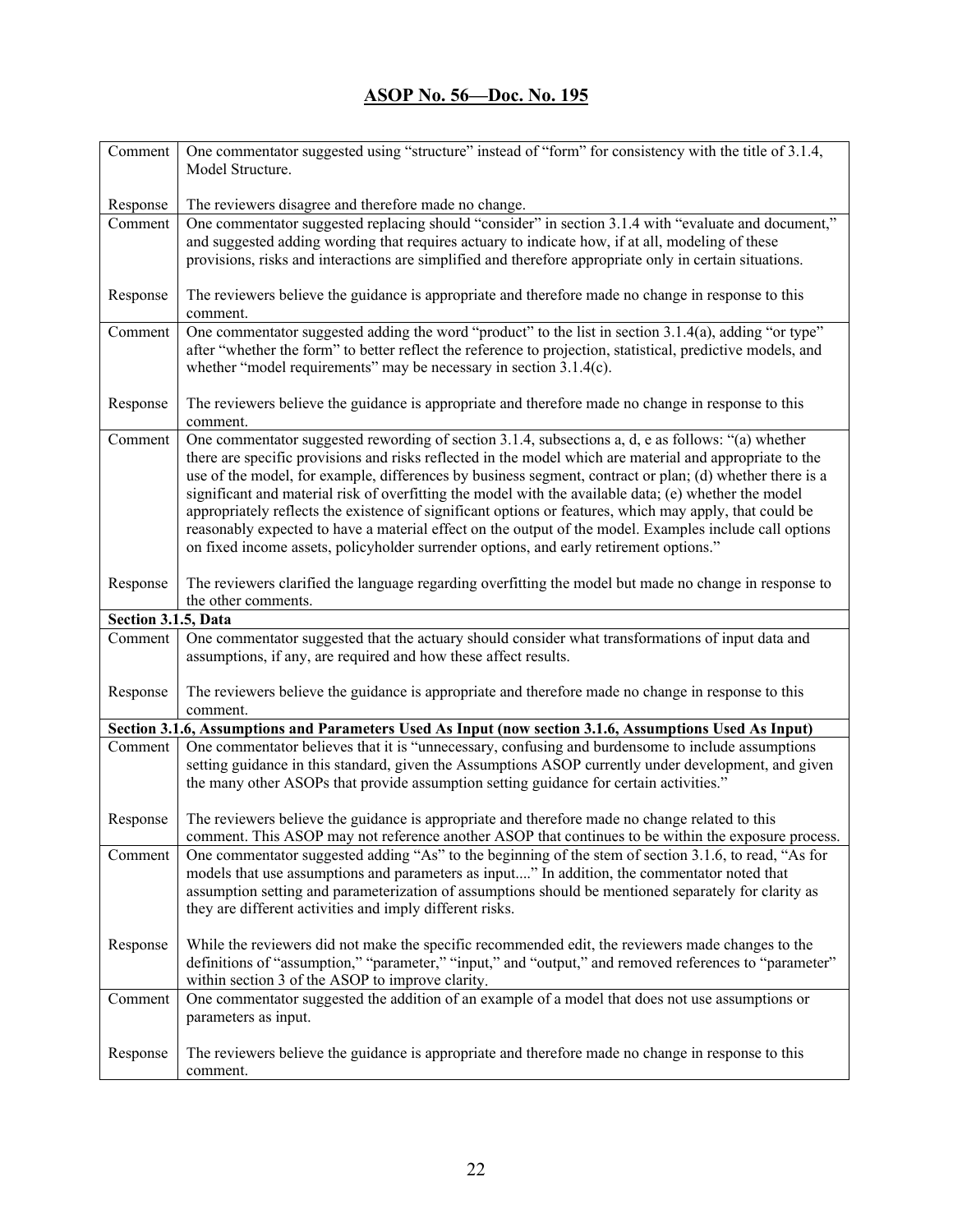| Section 3.1.6(a), Setting Assumptions and Parameters (now section 3.1.6[a], Setting Assumptions) |                                                                                                                                                                                        |
|--------------------------------------------------------------------------------------------------|----------------------------------------------------------------------------------------------------------------------------------------------------------------------------------------|
| Comment                                                                                          | One commentator stated that it should be a criterion that the actuary document assumptions                                                                                             |
|                                                                                                  | appropriately or ensure that assumptions provided by others are documented as such.                                                                                                    |
|                                                                                                  |                                                                                                                                                                                        |
| Response                                                                                         | The reviewers believe the guidance is appropriate and therefore made no change in response to this                                                                                     |
|                                                                                                  | comment.                                                                                                                                                                               |
| Comment                                                                                          | One commentator suggested referring to ASOP No. 25, Credibility Procedures, when discussing using                                                                                      |
|                                                                                                  | actual experience to the extent it is "relevant and sufficiently reliable" within section $3.1.6(a)(1)$ .                                                                              |
|                                                                                                  |                                                                                                                                                                                        |
| Response                                                                                         | The reviewers believe the guidance is appropriate and therefore made no change in response to this                                                                                     |
| Comment                                                                                          | comment.<br>One commentator suggested adding a fifth line item to section 3.1.6(a), namely "prescribed assumptions                                                                     |
|                                                                                                  | set by law" and "prescribed assumptions set by another party" (as used in ASOP No. 27, Selection of                                                                                    |
|                                                                                                  | Economic Assumptions for Measuring Pension Obligations, and ASOP No. 35, Selection of                                                                                                  |
|                                                                                                  | Demographic and Other Noneconomic Assumptions for Measuring Pension Obligations) (for example,                                                                                         |
|                                                                                                  | accounting assumptions), and assumptions developed with the opinion of experts. In addition, the                                                                                       |
|                                                                                                  | commentator does not believe that the actuary should be required to assess whether assumptions that                                                                                    |
|                                                                                                  | include prescribed assumptions set by law or prescribed assumptions set by another party are reasonable                                                                                |
|                                                                                                  | in the aggregate.                                                                                                                                                                      |
|                                                                                                  |                                                                                                                                                                                        |
| Response                                                                                         | The reviewers believe the guidance is appropriate and therefore made no change in response to this                                                                                     |
|                                                                                                  | comment.                                                                                                                                                                               |
| Comment                                                                                          | One commentator suggested changing the title of section 3.1.6(a) from "Setting Assumptions and                                                                                         |
|                                                                                                  | Parameters" to "Setting Assumptions or Parameters" because the former could imply both are required,                                                                                   |
|                                                                                                  | and adding reasonableness of individual assumptions or parameters that could have a material impact on                                                                                 |
|                                                                                                  | model results to section 3.1.6(a) since reasonableness in aggregate is mentioned in 3.1.6(f).                                                                                          |
|                                                                                                  |                                                                                                                                                                                        |
| Response                                                                                         | The reviewers believe the guidance is appropriate and therefore made no change in response to this                                                                                     |
|                                                                                                  | comment.                                                                                                                                                                               |
| Comment                                                                                          | One commentator suggesting rewording section $3.1.6(a)(1)$ to be "actual experience adjusted to current                                                                                |
|                                                                                                  | conditions where applicable, to the extent that adjustments to the data are considered to be available,                                                                                |
|                                                                                                  | relevant, and sufficiently reliable;" and requested a definition of "market data."                                                                                                     |
|                                                                                                  |                                                                                                                                                                                        |
| Response                                                                                         | While the reviewers did not make the specific changes suggested, the reviewers replaced "It" with<br>"actual experience" in section 3.1.6(a), Setting Assumptions, to improve clarity. |
|                                                                                                  | Section 3.1.6(b), Margins                                                                                                                                                              |
| Comment                                                                                          | Several comments were received on the guidance or necessity of section 3.1.6(b), Margins.                                                                                              |
|                                                                                                  |                                                                                                                                                                                        |
|                                                                                                  | Response $\vert$ In response, the reviewers removed section 3.1.6(b), Margins.                                                                                                         |
|                                                                                                  | Section 3.1.6(c), Range of Assumptions and Parameters (now Section 3.1.6[b], Range of Assumptions)                                                                                     |
| Comment                                                                                          | One commentator suggested that it is not clear what is meant by a range of assumptions and parameters                                                                                  |
|                                                                                                  | in section $3.1.6(c)$ and offered a number of alternative of the meaning of the phrase.                                                                                                |
|                                                                                                  |                                                                                                                                                                                        |
| Response                                                                                         | The reviewers believe the guidance is appropriate and therefore made no change in response to this                                                                                     |
|                                                                                                  | comment.                                                                                                                                                                               |
| Comment                                                                                          | One commentator questioned why the number of model runs was relevant to the range of assumptions                                                                                       |
|                                                                                                  | and parameters.                                                                                                                                                                        |
|                                                                                                  |                                                                                                                                                                                        |
| Response                                                                                         | The reviewers believe the guidance is appropriate and therefore made no change in response to this                                                                                     |
|                                                                                                  | comment.                                                                                                                                                                               |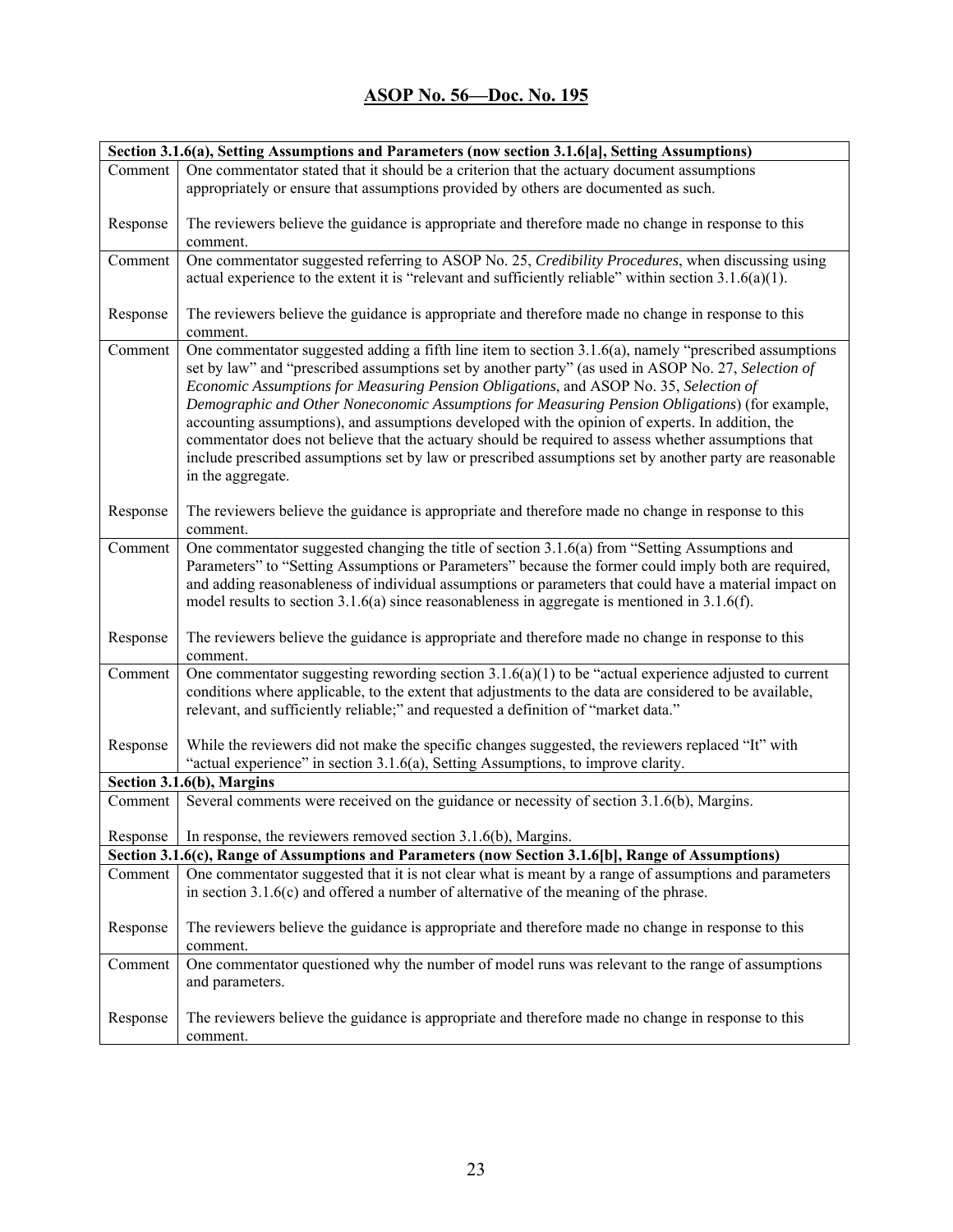|          | Section 3.1.6(d), Consistency (now section 3.1.6[c], Consistency)                                                                                                                                                                                                                                                                                                                                                                                                                                                                            |
|----------|----------------------------------------------------------------------------------------------------------------------------------------------------------------------------------------------------------------------------------------------------------------------------------------------------------------------------------------------------------------------------------------------------------------------------------------------------------------------------------------------------------------------------------------------|
| Comment  | One commentator suggested changing the phrase "possibility of an inconsistency" to "potential<br>of an inconsistency"                                                                                                                                                                                                                                                                                                                                                                                                                        |
| Response | The reviewers believe the guidance is appropriate and therefore made no change in response to this<br>comment.                                                                                                                                                                                                                                                                                                                                                                                                                               |
| Comment  | One commentator suggested that just requiring the actuary to "use or confirm use" is very weak<br>guidance, and that the standard should use "not unreasonably inconsistent" in order to indicate that<br>consistency in this context is subject to considerable judgment.                                                                                                                                                                                                                                                                   |
| Response | The reviewers believe the guidance is appropriate and therefore made no change in response to this<br>comment.                                                                                                                                                                                                                                                                                                                                                                                                                               |
|          | Section 3.1.6(e), Appropriateness of Input in Current Model Run (now section 3.1.6[d], Appropriateness of                                                                                                                                                                                                                                                                                                                                                                                                                                    |
|          | <b>Input in Current Model Run)</b>                                                                                                                                                                                                                                                                                                                                                                                                                                                                                                           |
| Comment  | One commentator stated agreement with 3.1.6(e), and suggested the addition, perhaps in a separate<br>paragraph, that the model itself (not just the input) should be evaluated.                                                                                                                                                                                                                                                                                                                                                              |
| Response | The reviewers believe the guidance is appropriate and therefore made no change in response to this<br>comment.                                                                                                                                                                                                                                                                                                                                                                                                                               |
| Comment  | One commentator suggested clarifying the following " reusing an existing model" given that the<br>term "reusing" can also be interpreted as using an existing model for a different purpose while the<br>intention here seems to be around using a model with updated data.                                                                                                                                                                                                                                                                  |
| Response | The reviewers believe the guidance is appropriate and therefore made no change in response to this<br>comment.                                                                                                                                                                                                                                                                                                                                                                                                                               |
|          | Section 3.1.6(f) Reasonable Model in the Aggregate (now section 3.1.6[e] Reasonable Model in the Aggregate)                                                                                                                                                                                                                                                                                                                                                                                                                                  |
| Comment  | One commentator suggested that it would be helpful to provide an example of a situation where<br>assumptions which are reasonable individually can produce output which is unreasonable in the<br>aggregate, and recommended adding guidance around appropriate potential actions if the actuary<br>determines this to be the case.                                                                                                                                                                                                          |
| Response | The reviewers believe the guidance is appropriate and therefore made no change in response to this<br>comment.                                                                                                                                                                                                                                                                                                                                                                                                                               |
| Comment  | One commentator noted that the determination on the reasonability of a model in the aggregate as well<br>as the assumptions and parameters in the aggregate would typically involve examining the reasonability<br>of the output of the model in making such a determination, and suggested articulating the importance of<br>considering the reasonability of the output in making the determination of the reasonability of the model<br>in the aggregate as well as the reasonability of the parameters and assumptions in the aggregate. |
| Response | The reviewers agree and added "the reasonability of the model output when determining" after "assess."                                                                                                                                                                                                                                                                                                                                                                                                                                       |
| Comment  | One commentator suggested rewording section $3.1.6(f)$ as follows: "The actuary should assess whether<br>the assumptions and parameters are reasonable in the aggregate. The actuary should consider those<br>assumptions and parameters which might appear to be reasonable individually, but would produce<br>unreasonable output, due to conservatism or optimism in multiple assumptions and parameters."                                                                                                                                |
| Response | The reviewers agree and made changes similar to those suggested to improve clarity.                                                                                                                                                                                                                                                                                                                                                                                                                                                          |
|          | Section 3.2, Reliance on Data or Other Information Supplied by Others (now section 3.3, Reliance on Data or                                                                                                                                                                                                                                                                                                                                                                                                                                  |
|          | <b>Other Information Supplied by Others)</b>                                                                                                                                                                                                                                                                                                                                                                                                                                                                                                 |
| Comment  | One commentator suggested adding the title of ASOP No. 23 consistent with the title of ASOP No. 41.                                                                                                                                                                                                                                                                                                                                                                                                                                          |
| Response | The reviewers note that the ASOP follows an approved style guide. Since the title of ASOP No. 23,<br>Data Quality, had been previously mentioned, no further reference is required for subsequent mentions.                                                                                                                                                                                                                                                                                                                                  |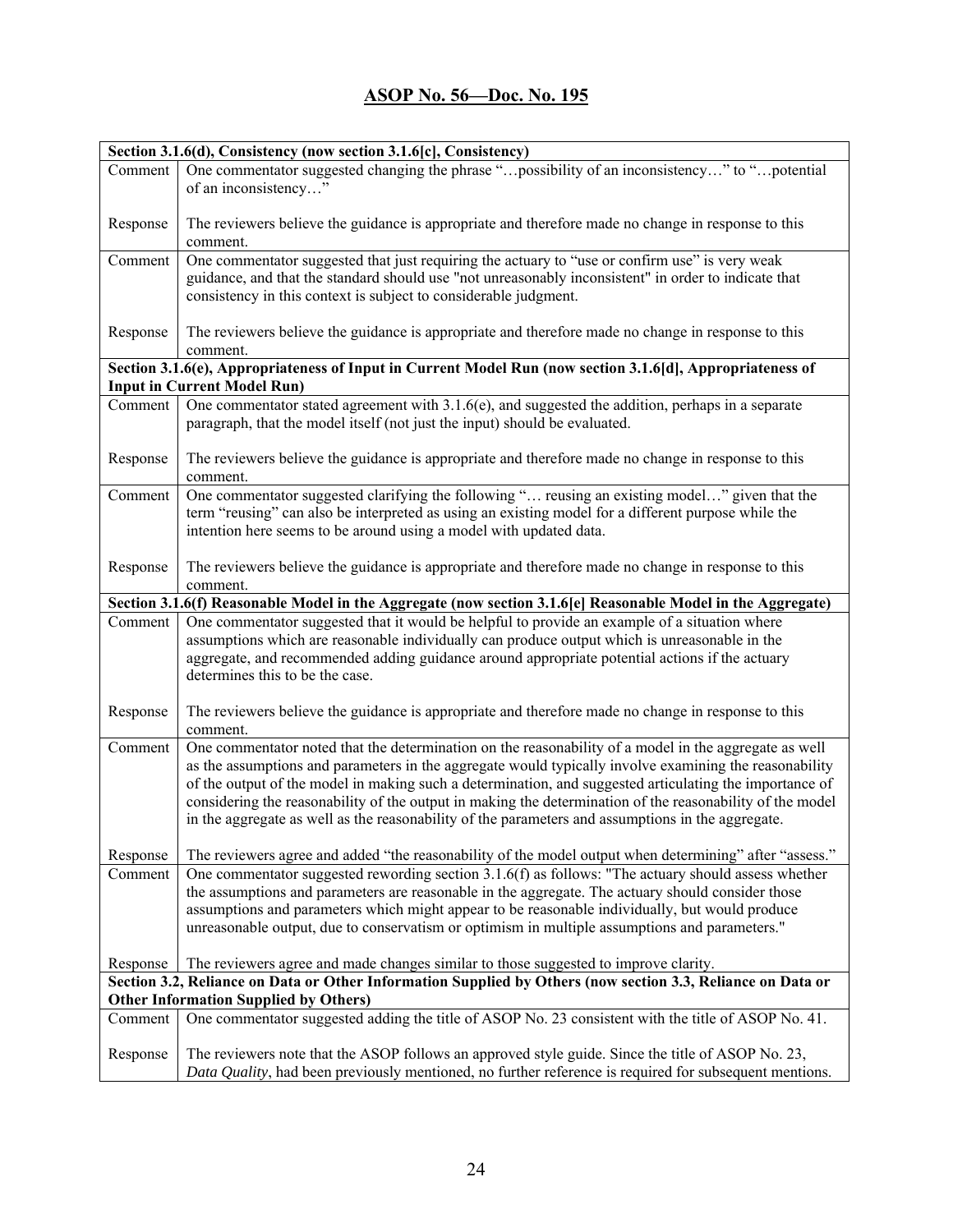| Section 3.3, Reliance on Models Developed by Others (now section 3.4, Reliance on Models Developed by<br>Others) |                                                                                                                                                                                                                                                                                                                                                                                                                                                                                                                                                                                                                                    |
|------------------------------------------------------------------------------------------------------------------|------------------------------------------------------------------------------------------------------------------------------------------------------------------------------------------------------------------------------------------------------------------------------------------------------------------------------------------------------------------------------------------------------------------------------------------------------------------------------------------------------------------------------------------------------------------------------------------------------------------------------------|
| Comment                                                                                                          | One commentator suggested that the actuary also consider the experience and qualifications of the<br>colleague/vendor.                                                                                                                                                                                                                                                                                                                                                                                                                                                                                                             |
| Response                                                                                                         | The reviewers believe the guidance is appropriate and therefore made no change in response to this<br>comment.                                                                                                                                                                                                                                                                                                                                                                                                                                                                                                                     |
| Comment                                                                                                          | One commentator suggested that to the extent the actuary relies on testing performed by others, the<br>actuary should also make a reasonable attempt to understand testing that has been performed on the<br>model, i.e., implementation testing as well as any developmental testing. In addition, the commentator<br>suggested that actuary who relies on a model built by a vendor or other developer is still responsible for<br>ensuring the model is appropriate given its intended purpose and that results of any ongoing<br>performance monitoring processes should be added to the list items to examine and understand. |
| Response                                                                                                         | The reviewers believe the guidance is appropriate and therefore made no change in response to this<br>comment.                                                                                                                                                                                                                                                                                                                                                                                                                                                                                                                     |
| Comment                                                                                                          | One commentator suggested that this section would lead to a tremendous amount of additional,<br>unnecessary work, and potential litigation risk if the work is not performed, such as when relying upon<br>centralized valuation systems implemented and tested by others.                                                                                                                                                                                                                                                                                                                                                         |
| Response                                                                                                         | The reviewers believe the guidance is appropriate and therefore made no change in response to this<br>comment.                                                                                                                                                                                                                                                                                                                                                                                                                                                                                                                     |
| Comment                                                                                                          | One commentator suggested removing the last sentence in the section as it is somewhat ambiguous and<br>could leave open to interpretation which sections of the standard are applicable, and that the detailed<br>sub-bullets $3.3(a)-(d)$ seem sufficient.                                                                                                                                                                                                                                                                                                                                                                        |
| Response                                                                                                         | The reviewers believe the guidance is appropriate and therefore made no change in response to this<br>comment.                                                                                                                                                                                                                                                                                                                                                                                                                                                                                                                     |
| Comment                                                                                                          | One commentator noted that it isn't clear whether the intent is that the actuary should disclose reliance if<br>they can do neither, or if they can do one but not the other, and that it is not clear whether "a limited<br>ability  to understand the underlying workings of the model" would include a situation where the<br>actuary cannot review programming but can understand what the model is intended to produce and can<br>verify reasonableness and recommended clarification.                                                                                                                                        |
| Response                                                                                                         | The reviewers agree with the suggestion that the actuary may have a limited ability to either "obtain"<br>information about the model or to understand the underlying workings of the model" or both. The<br>reviewers added "either" to improve clarity. Otherwise, the reviewers believe the guidance is appropriate<br>and made no further change.                                                                                                                                                                                                                                                                              |
| Comment                                                                                                          | One commentator recommended that a new sentence be added after the listing, "The actuary should<br>continually evaluate model results in light of emerging experience to determine that the model is still<br>appropriate for its intended purpose."                                                                                                                                                                                                                                                                                                                                                                               |
| Response                                                                                                         | The reviewers believe the guidance is appropriate and therefore made no change in response to this<br>comment.                                                                                                                                                                                                                                                                                                                                                                                                                                                                                                                     |
| Comment                                                                                                          | One commentator objected to permitting actuaries to rely upon models which they do not fully<br>understand and feels this violates Precept 1 of the Code of Professional Conduct and diminishes our<br>profession.                                                                                                                                                                                                                                                                                                                                                                                                                 |
| Response                                                                                                         | The reviewers believe the guidance is appropriate and therefore made no change in response to this<br>comment.                                                                                                                                                                                                                                                                                                                                                                                                                                                                                                                     |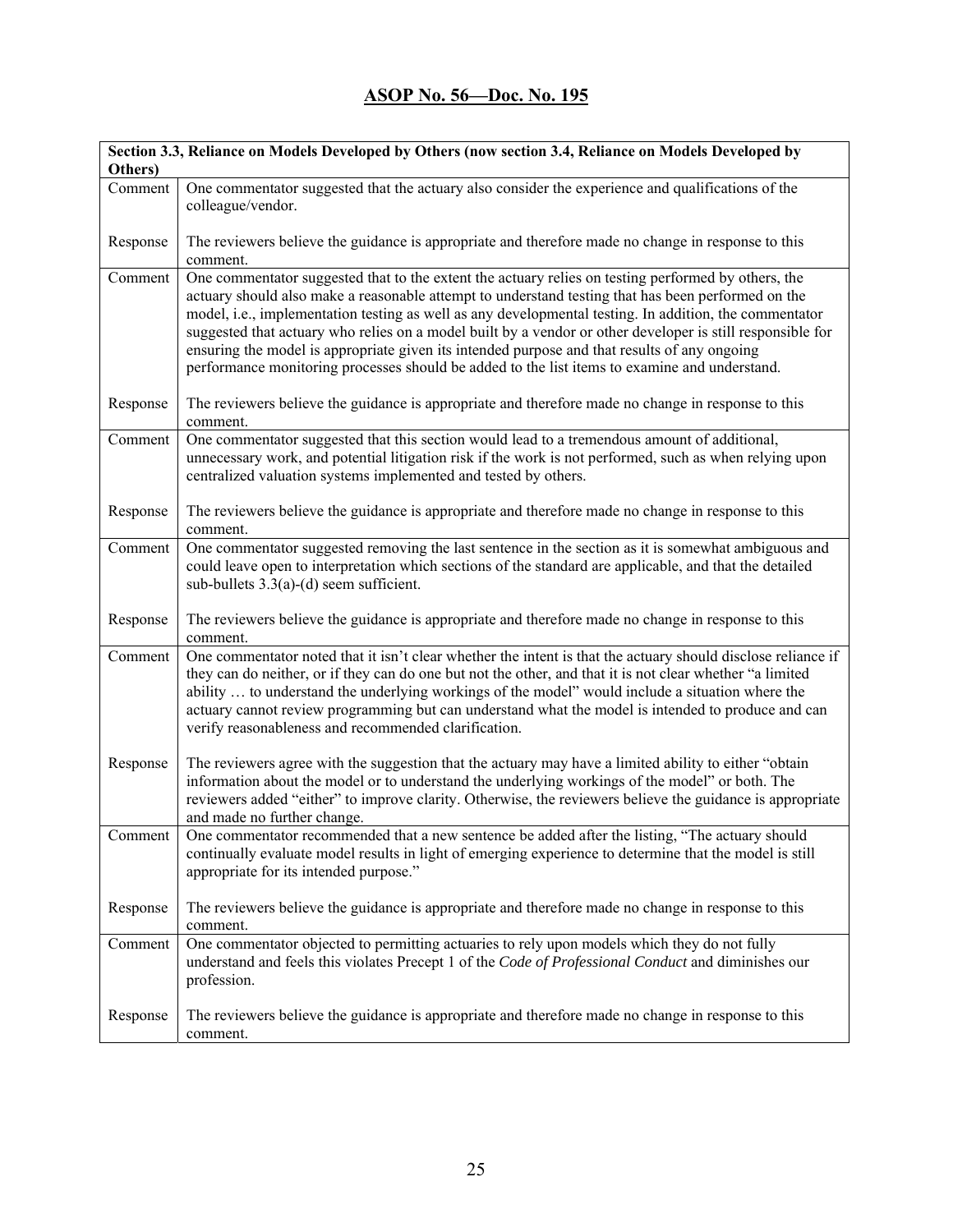|          | Section 3.4, Reliance on Experts (now section 3.5, Reliance on Experts)                                                                                                                                                                                                                                                                                                                                                                                   |
|----------|-----------------------------------------------------------------------------------------------------------------------------------------------------------------------------------------------------------------------------------------------------------------------------------------------------------------------------------------------------------------------------------------------------------------------------------------------------------|
| Comment  | One commentator expressed no significant concerns with section 3.4, however noted that it will become<br>cumbersome, confusing, and misleading in certain circumstances when the expert is employed by the<br>same firm as the actuary. As a result, the commentator recommended that the requirement to disclose the<br>extent of any reliance be limited to situations where the experts were not employed by the actuarial firm<br>issuing the report. |
| Response | The reviewers believe the guidance is appropriate and therefore made no change in response to this<br>comment.                                                                                                                                                                                                                                                                                                                                            |
| Comment  | One commentator suggested removing the last sentence, "The actuary should disclose the extent of any<br>such reliance," because section $4.1(f)$ already lists the disclosure requirement for 3.4.                                                                                                                                                                                                                                                        |
| Response | The reviewers believe the guidance is appropriate and therefore made no change in response to this<br>comment.                                                                                                                                                                                                                                                                                                                                            |
|          | Section 3.5, Mitigation of Model Risk (now section 3.6, Evaluation and Mitigation of Model Risk)                                                                                                                                                                                                                                                                                                                                                          |
| Comment  | One commentator recommended including a statement that model materiality is an important<br>consideration in actions the actuary should take to mitigate model risk. The more material the impacts of<br>a model can have on the company financial statements, capital positions, or management action, the<br>more actions the actuary should take to mitigate the model risk.                                                                           |
| Response | The reviewers believe the guidance is appropriate and therefore made no change in response to this<br>comment.                                                                                                                                                                                                                                                                                                                                            |
| Comment  | One commentator stated that the actuary should use judgment when assessing mitigation efforts as<br>compared to model risk, and that the level of model risk mitigation should be commensurate with the<br>perceived or actual level of risk associated with the use of the model.                                                                                                                                                                        |
| Response | The reviewers believe the guidance is appropriate and therefore made no change in response to this<br>comment.                                                                                                                                                                                                                                                                                                                                            |
| Comment  | One commentator believes that "evaluate" implies a quantitative process and recommended replacing<br>"evaluate" with a term such as "understand."                                                                                                                                                                                                                                                                                                         |
| Response | The reviewers believe the guidance is appropriate and therefore made no change in response to this<br>comment.                                                                                                                                                                                                                                                                                                                                            |
| Comment  | One commentator suggested changing the title of section 3.5 from "Mitigation of Model Risk" to<br>"Evaluation and Mitigation of Model Risk" given the guidance.                                                                                                                                                                                                                                                                                           |
| Response | The reviewers agree and made the change.                                                                                                                                                                                                                                                                                                                                                                                                                  |
| Comment  | One commentator suggested changing 3.5(d) to read "whether there have been any changes to the model<br>or its operating environment" for consistency.                                                                                                                                                                                                                                                                                                     |
| Response | The reviewers agree and made the change.                                                                                                                                                                                                                                                                                                                                                                                                                  |
| Comment  | One commentator recommended the inclusion of guidance related to when and how often the actuary<br>should an actuary evaluate model risk.                                                                                                                                                                                                                                                                                                                 |
| Response | The reviewers believe the guidance is appropriate and therefore made no change in response to this<br>comment.                                                                                                                                                                                                                                                                                                                                            |
| Comment  | One commentator suggested replacing 3.5(d) with the following: "(d) whether there have been<br>significant changes to the model or to the underlying environment, conditions, experience, or process for<br>which the model was designed; and"                                                                                                                                                                                                            |
| Response | While the reviewers did not make the specific changes suggested, the reviewers replaced "modeling"<br>with "operating" environment to improve clarity.                                                                                                                                                                                                                                                                                                    |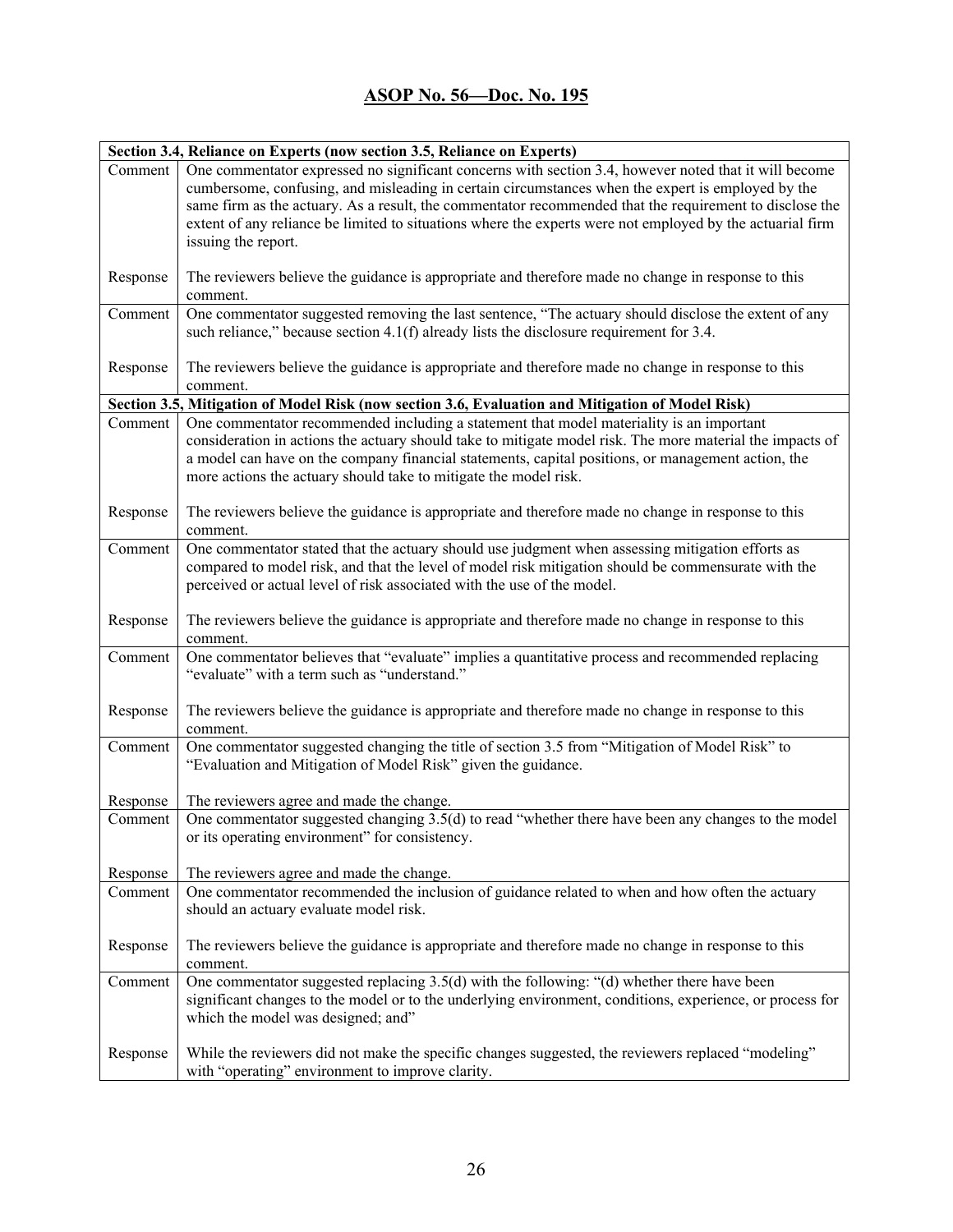| Section 3.5.1, Model Testing (now section 3.6.1, Model Testing) |                                                                                                                                                                                                                                                                                                                                                                                                                                                                            |
|-----------------------------------------------------------------|----------------------------------------------------------------------------------------------------------------------------------------------------------------------------------------------------------------------------------------------------------------------------------------------------------------------------------------------------------------------------------------------------------------------------------------------------------------------------|
| Comment                                                         | One commentator suggested that section 3.5.1, Model Testing, should include reference to sensitivity                                                                                                                                                                                                                                                                                                                                                                       |
|                                                                 | testing given that it is an important part of model testing.                                                                                                                                                                                                                                                                                                                                                                                                               |
| Response                                                        | The reviewers agree and added "running tests of variation on key assumptions used as input to test that<br>changes in the output are consistent with expectations given the changes in the input (sensitivity<br>testing)."                                                                                                                                                                                                                                                |
| Comment                                                         | One commentator suggested that it should be clearer that "reconciling," means that the values are input<br>correctly in to the model or modeling software, and not just that the input data before it is loaded in to<br>the model reconciles to the source data given that if someone reconciles that initial data before it is<br>loaded in to a model reconciles with the admin system, but then loads it in to the model incorrectly, it is<br>a source of model risk. |
| Response                                                        | The reviewers believe the guidance is appropriate and therefore made no change in response to this<br>comment.                                                                                                                                                                                                                                                                                                                                                             |
| Comment                                                         | One commentator suggested that section 3.5.1(b) deserves more attention as this is often the most time-<br>consuming element of model testing and recommended stating that the actuary should consider what the<br>major modeling methodology choices and simplifications are, as well as determine the best way to<br>appropriately test formulas.                                                                                                                        |
| Response                                                        | The reviewers believe the guidance is appropriate and therefore made no change in response to this<br>comment.                                                                                                                                                                                                                                                                                                                                                             |
| Comment                                                         | One commentator suggested adding in a new section $3.5.1(c)$ : "Performing sample runs of individual<br>model points to validate application of model logic and inputs" and shifting the existing 3.5.1(c) to<br>$3.5.1(d)$ .                                                                                                                                                                                                                                              |
| Response                                                        | The reviewers believe the guidance is appropriate and therefore made no change in response to this<br>comment.                                                                                                                                                                                                                                                                                                                                                             |
| Comment                                                         | One commentator sought clarification on how the actuary's responsibility for testing the model would<br>differ between a "model run" and a "set of model runs generated at one time or over time." In addition,<br>the commentator suggested moving "data" to appear before "input," and changing the definition of<br>"model" to reference "formula" instead of "processing component" given that the term is more intuitive.                                             |
| Response                                                        | The reviewers agreed with moving the reference to "data" to be before "assumptions" but did not make<br>other changes in response to this comment.                                                                                                                                                                                                                                                                                                                         |
| Comment                                                         | One commentator suggested renaming these sections 3.5.1 and 3.5.2 to "model integrity testing" and<br>"model output validation."                                                                                                                                                                                                                                                                                                                                           |
| Response                                                        | The reviewers agree that section 3.5.2, Model Validation, should be renamed to Model Output<br>Validation, but did not change the title of section 3.5.1.                                                                                                                                                                                                                                                                                                                  |
| Comment                                                         | One commentator sought clarification on the determination of materiality in section $3.5.1(a)$ , and on the<br>difference between testing and validation.                                                                                                                                                                                                                                                                                                                  |
| Response                                                        | The reviewers believe the guidance is appropriate and therefore made no change in response to this<br>comment.                                                                                                                                                                                                                                                                                                                                                             |
| Comment                                                         | One commentator noted that sections $3.5.1$ (a)-(c) could be considered model controls and governance,<br>and not necessarily model testing.                                                                                                                                                                                                                                                                                                                               |
| Response                                                        | The reviewers believe the guidance is appropriate and therefore made no change in response to this<br>comment.                                                                                                                                                                                                                                                                                                                                                             |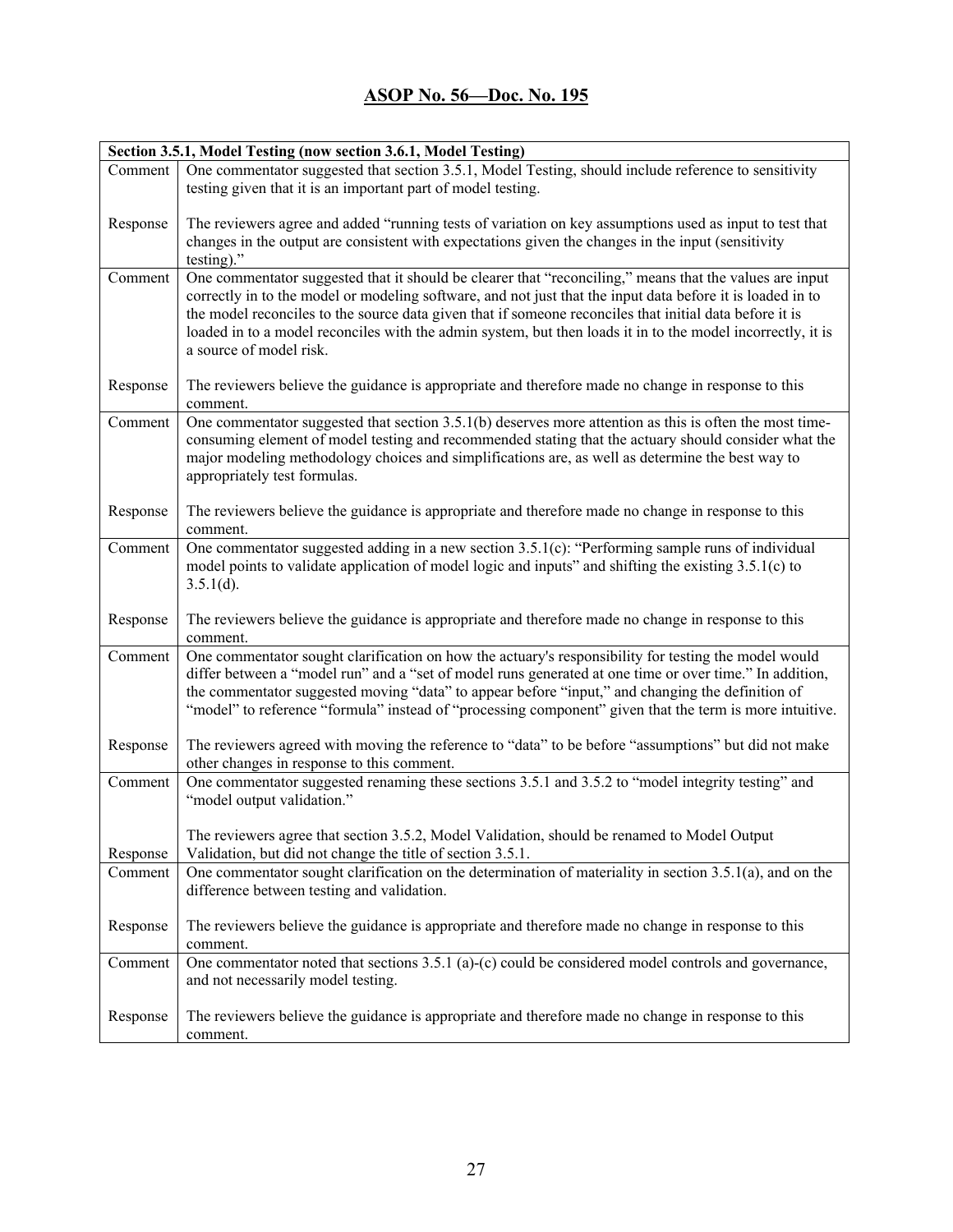| Section 3.5.2, Model Validation (now section 3.6.2, Model Output Validation) |                                                                                                                                                                                                                                                                                                                                                                                                                                                                                                                                                                                                                                                                                                                                 |
|------------------------------------------------------------------------------|---------------------------------------------------------------------------------------------------------------------------------------------------------------------------------------------------------------------------------------------------------------------------------------------------------------------------------------------------------------------------------------------------------------------------------------------------------------------------------------------------------------------------------------------------------------------------------------------------------------------------------------------------------------------------------------------------------------------------------|
| Comment                                                                      | One commentator sought clarification on the term "Model Validation," and how the use of term in the<br>ASOP differs from the use of that same term under SR 11-7: Guidance on Model Risk Management.                                                                                                                                                                                                                                                                                                                                                                                                                                                                                                                            |
| Response                                                                     | The reviewers believe the guidance is appropriate and therefore made no change in response to this<br>comment.                                                                                                                                                                                                                                                                                                                                                                                                                                                                                                                                                                                                                  |
| Comment                                                                      | One commentator suggested that section 3.5.2 should include and reference the concept of an "effective<br>challenge," and that the intensity and effort of the challenge should be commensurate with the risk and<br>materiality of the model.                                                                                                                                                                                                                                                                                                                                                                                                                                                                                  |
| Response                                                                     | The reviewers believe the guidance is appropriate and therefore made no change in response to this<br>comment.                                                                                                                                                                                                                                                                                                                                                                                                                                                                                                                                                                                                                  |
| Comment                                                                      | One commentator suggested adding an additional item under 3.5.2 related to predictive models, namely,<br>"For predictive models, testing should include running the developed model against a hold-out dataset,<br>not used to develop the model, to verify that modeled output would bear a reasonable relationship to<br>actual results from the hold-out data." In addition, the commentator suggested adding a definition of<br>"hold-out data" such as: "Hold-out data - typically a random subset of the data being modeled. Hold-out<br>data is not used to create the model itself, but rather, used to validate that the model that was built is<br>truly predictive when applied to a previously unseen set of data." |
| Response                                                                     | The reviewers agree that changes were appropriate and modified the language in this section and added a<br>definition of "hold-out data."                                                                                                                                                                                                                                                                                                                                                                                                                                                                                                                                                                                       |
| Comment                                                                      | One commentator suggested changing "The actuary should take appropriate steps to validate" to "The<br>actuary should validate" for greater clarity.                                                                                                                                                                                                                                                                                                                                                                                                                                                                                                                                                                             |
| Response                                                                     | The reviewers agree and made the change.                                                                                                                                                                                                                                                                                                                                                                                                                                                                                                                                                                                                                                                                                        |
| Comment                                                                      | One commentator suggested that section 3.5.2 be called Model Testing, given that Validation has a                                                                                                                                                                                                                                                                                                                                                                                                                                                                                                                                                                                                                               |
|                                                                              | specific connotation to many companies that is not meant by what is being described.                                                                                                                                                                                                                                                                                                                                                                                                                                                                                                                                                                                                                                            |
| Response                                                                     | The reviewers modified the title of section 3.5.2 from Model Validation to Model Output Validation.                                                                                                                                                                                                                                                                                                                                                                                                                                                                                                                                                                                                                             |
|                                                                              | Section 3.5.3, Review by Another Professional (now section 3.6.3, Review by Another Professional)                                                                                                                                                                                                                                                                                                                                                                                                                                                                                                                                                                                                                               |
| Comment                                                                      | One commentator recommended striking section 3.5.3 since actuaries can always consider having<br>another professional review their work and the section provides no guidance and is not needed.                                                                                                                                                                                                                                                                                                                                                                                                                                                                                                                                 |
| Response                                                                     | The reviewers believe the guidance is appropriate and therefore made no change in response to this<br>comment.                                                                                                                                                                                                                                                                                                                                                                                                                                                                                                                                                                                                                  |
| Comment                                                                      | One commentator questioned when it would be appropriate to not obtain such a review and suggested<br>that the word "may" be replaced by "should" or removing the sentence altogether.                                                                                                                                                                                                                                                                                                                                                                                                                                                                                                                                           |
| Response                                                                     | The reviewers believe the guidance is appropriate and therefore made no change in response to this<br>comment.                                                                                                                                                                                                                                                                                                                                                                                                                                                                                                                                                                                                                  |
| Comment                                                                      | One commentator suggested replacing section 3.5.3 with the following: The actuary may consider<br>obtaining a review by a second, qualified professional. Use of another review would increase depending<br>upon the nature and complexity of the model as well as with the materiality of the intended use(s)."                                                                                                                                                                                                                                                                                                                                                                                                                |
| Response                                                                     | The reviewers believe the guidance is appropriate and therefore made no change in response to this<br>comment.                                                                                                                                                                                                                                                                                                                                                                                                                                                                                                                                                                                                                  |
| <b>Misinterpretation</b> )                                                   | Section 3.5.5, Mitigating Misuse and Misinterpretation (now section 3.6.5, Mitigating Misuse and                                                                                                                                                                                                                                                                                                                                                                                                                                                                                                                                                                                                                                |
| Comment                                                                      | One commentator suggested that section 3.5.5 is already handled in the stem of 3.5 and recommended<br>that this section be removed.                                                                                                                                                                                                                                                                                                                                                                                                                                                                                                                                                                                             |
| Response                                                                     | The reviewers believe the guidance is appropriate and therefore made no change in response to this<br>comment.                                                                                                                                                                                                                                                                                                                                                                                                                                                                                                                                                                                                                  |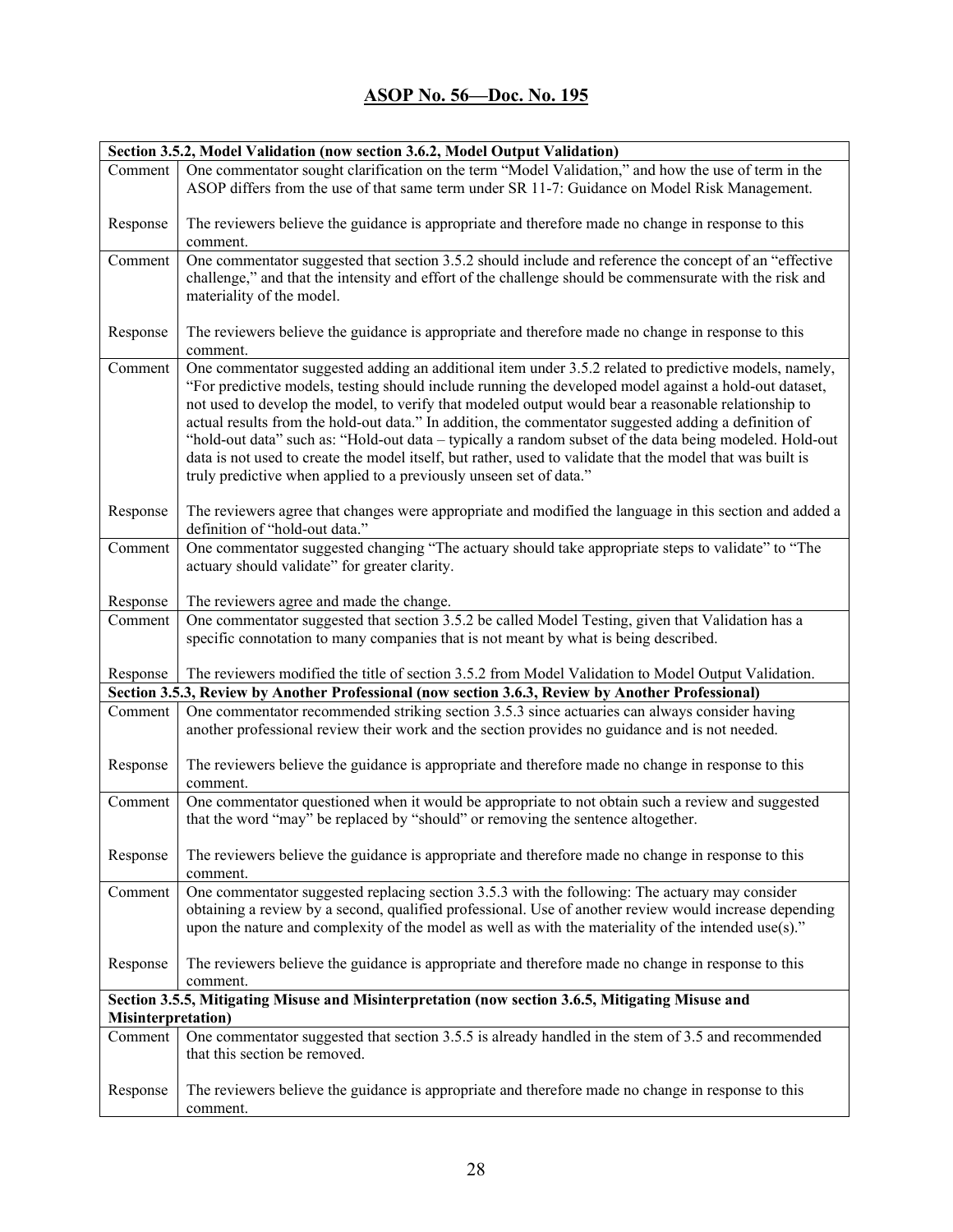| Comment  | One commentator noted the reference in section 3.5.5 to sections 3.4.1 in ASOP No. 41 but noted there<br>is no section 3.4.1 in ASOP No. 41.                                                                                                                                                                                                                                                                                                             |
|----------|----------------------------------------------------------------------------------------------------------------------------------------------------------------------------------------------------------------------------------------------------------------------------------------------------------------------------------------------------------------------------------------------------------------------------------------------------------|
| Response | The reviewers note that section 3.4.1 in ASOP No. 41 is titled "Uncertainty or Risk."                                                                                                                                                                                                                                                                                                                                                                    |
| Comment  | One commentator suggested mentioning the headings/titles of the section in other ASOPs in addition to                                                                                                                                                                                                                                                                                                                                                    |
|          | the section numbers when they are being used as reference in case that the section numbers got changed                                                                                                                                                                                                                                                                                                                                                   |
|          | in another ASOP for any reason.                                                                                                                                                                                                                                                                                                                                                                                                                          |
| Response | The reviewers note the standard follows an approved style guide and made no change in response to this                                                                                                                                                                                                                                                                                                                                                   |
|          | comment.                                                                                                                                                                                                                                                                                                                                                                                                                                                 |
|          | Section 3.6, Documentation (now section 3.7, Documentation)                                                                                                                                                                                                                                                                                                                                                                                              |
| Comment  | One commentator suggested that the section should be more specific about what to document, with<br>documentation best practices including the documentation of inputs, calculations – including key<br>methodology choices (including simplifications and approximations), outputs, intended purpose, use<br>limitations, and ongoing performance monitoring processes, model testing (including any developmental<br>testing) and validation.           |
| Response | The reviewers believe the guidance is appropriate and therefore made no change in response to this<br>comment.                                                                                                                                                                                                                                                                                                                                           |
| Comment  | Three commentators suggested strengthening the guidance by replacing "should consider" with<br>"should."                                                                                                                                                                                                                                                                                                                                                 |
| Response | The reviewers believe the guidance is appropriate and therefore made no change in response to this<br>comment.                                                                                                                                                                                                                                                                                                                                           |
| Comment  | One commentator suggested that the provision that the documentation could allow that another actuary                                                                                                                                                                                                                                                                                                                                                     |
|          | qualified in the same practice area "assume the assignment if necessary" could be onerous in many cases<br>and recommended that the ASOP should not expand upon general documentation requirements as the                                                                                                                                                                                                                                                |
|          | provision in the draft ASOP - that "another actuary qualified in the same practice area could assess the<br>reasonableness of the actuary's work"- is sufficient.                                                                                                                                                                                                                                                                                        |
| Response | The reviewers agree and deleted "or could assume the assignment if necessary."                                                                                                                                                                                                                                                                                                                                                                           |
|          | <b>SECTION 4. COMMUNICATIONS AND DISCLOSURES</b>                                                                                                                                                                                                                                                                                                                                                                                                         |
|          | <b>Section 4.1, Required Disclosures in an Actuarial Report</b>                                                                                                                                                                                                                                                                                                                                                                                          |
| Comment  | One commentator recommended changing the section name to "Disclosures in an Actuarial Report"<br>since the use of "required" in the title is confusing given the guidance that the actuary "should disclose,"<br>and recommended adding any unreasonable, unexplained variances from recent ongoing performance<br>monitoring processes (addressed in a recommended new section 3.5.6) should be added to the list of<br>items that should be disclosed. |
| Response | The reviewers believe the guidance is appropriate and therefore made no change in response to this<br>comment.                                                                                                                                                                                                                                                                                                                                           |
| Comment  | One commentator suggested replacing 4.1(d) with "d. unreasonable output resulting from the<br>aggregation of assumptions and parameters used as input, if material, as discussed in section 3.1.6(f)."                                                                                                                                                                                                                                                   |
| Response | The reviewers agree with the concept and modified the language accordingly.                                                                                                                                                                                                                                                                                                                                                                              |
| Comment  | One commentator recommended changing "material limitations" to "material limitations, important<br>aspects and weaknesses" to ensure disclosures cover all related items discussed in section 3.1.3.                                                                                                                                                                                                                                                     |
| Response | The reviewers agree in part and added "and known weaknesses" after "material limitations."                                                                                                                                                                                                                                                                                                                                                               |
| Comment  | One commentator suggested adding a clarification as to whether the "experts" in section $4.1(f)$ refer to<br>outside experts or both outside and in-house experts.                                                                                                                                                                                                                                                                                       |
| Response | The reviewers believe the guidance is appropriate and therefore made no change in response to this<br>comment.                                                                                                                                                                                                                                                                                                                                           |